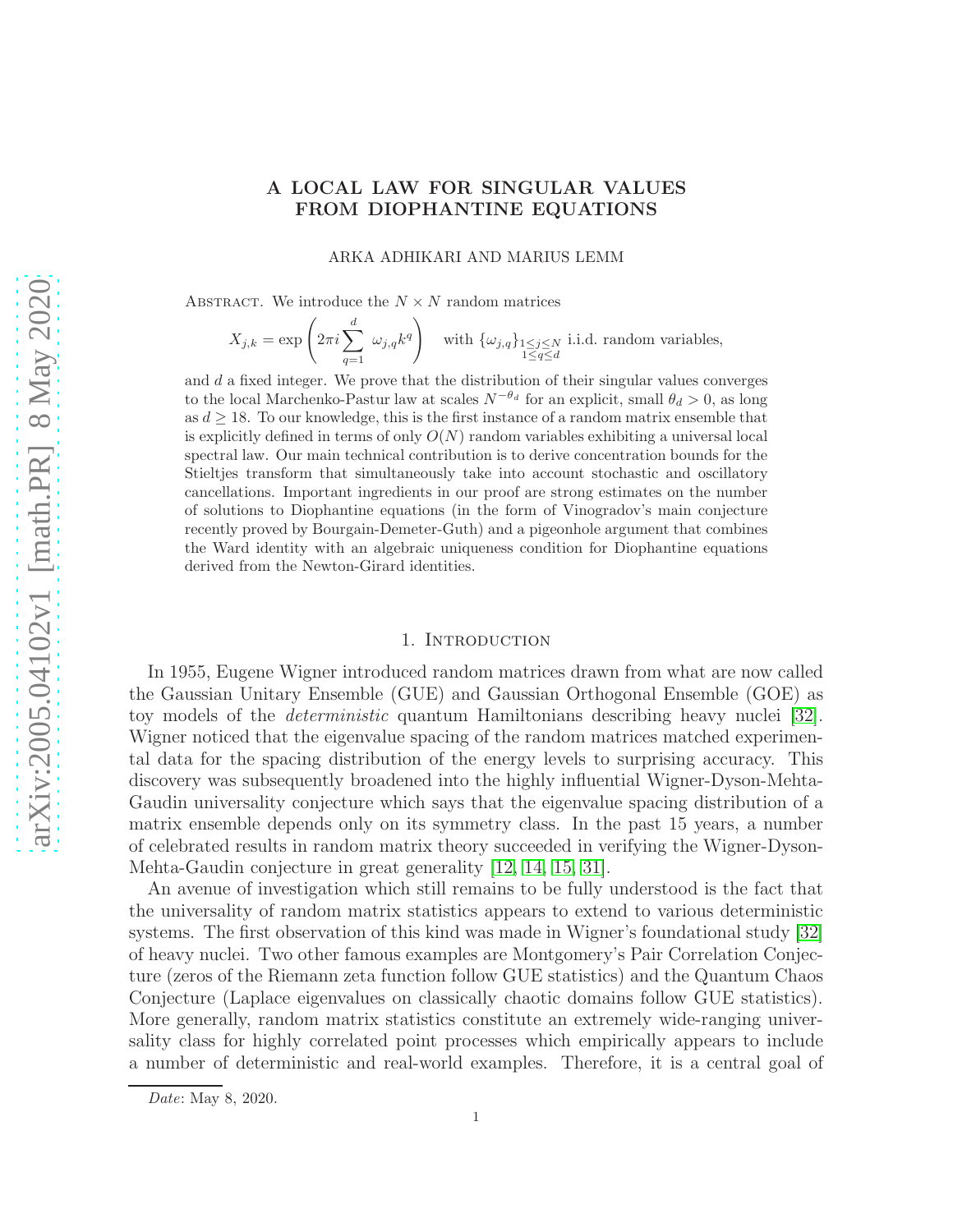modern research in the field to derive random matrix eigenvalue statistics for matrix ensembles with as little randomness as possible.

In the present paper, we are not interested in universality of eigenvalue spacing (which is a very fine statement that requires understanding individual eigenvalues), but instead we study the convergence of the empirical spectral distribution  $\frac{1}{N} \sum_{j=1}^{N} \delta_{\lambda_j}$ , where  $\{\lambda_i\}_{1\leq i\leq N}$  are the eigenvalues of the matrix under investigation. Understanding its behavior down to small scales is a fundamental ingredient to all proofs of universality of eigenvalue spacing. More precisely, one aims to prove the weak convergence of 1  $\frac{1}{N}\sum_{j=1}^{N} \delta_{\lambda_j}$  to a well-defined (and also appreciably universal) limiting distribution, a statement that can be seen as a non-commutative analog of the central limit theorem. The most famous limiting distribution is the Wigner semicircle law which arises for general ensembles of Hermitian matrices [\[32\]](#page-29-0). When the weak convergence is proved with respect to order-one test functions, such a statement is called a *global law* for the empirical spectral distribution. A refinement where the test functions live on scales  $N^{-\theta}$ (so scales shrinking with  $N$ ) is instead called a *local law*. One can only expect this for  $\theta$  < 1 because the typical eigenvalue spacing is  $N^{-1}$ . For further background on local laws, we refer to the books [\[4,](#page-28-3) [16\]](#page-29-2).

In our recent work [\[1\]](#page-28-4), we considered a novel ensemble of random matrices which is rather structured: all entries in a given row are fully dependent. Specifically, each row is obtained by evaluating the complex exponential along orbits of the skew-shift  $\begin{pmatrix} j \\ q \end{pmatrix}$  $\omega_2^j/\omega + jy + x \mod 1$  with  $\omega$  an irrational parameter. The main result of [\[1\]](#page-28-4) establishes  $\overline{a}$  global law when the initial values of y (a starting coordinate of the skew-shift) for every row are i.i.d. uniform random variables. The basic idea is that the oscillations coming from the complex exponentials with irrational frequency end up supporting the comparatively small amount of randomness. In this way, [\[1\]](#page-28-4) establishes a global law for a random matrix ensemble comprised of "only" N independent random variables. This count of N is to be compared to the classical ensembles of random matrix theory which hold order  $N^2$  independent random variables.

It was left as an open problem in [\[1\]](#page-28-4) to derive the first local law for a random matrix ensemble in which all entries in a given row are fully dependent and which thus depends on only order N random variables. This open problem is addressed in the present paper (Theorem [2.5\)](#page-3-0). We view our result as a step forward in the important long-term program of deriving random matrix statistics for systems that are progressively less random and more structured. The method also yields weak delocalization bounds for eigenvectors (Theorem [2.8\)](#page-5-0), another hallmark of random matrix behavior. The matrix ensemble [\(2.1\)](#page-2-0) we propose here is inspired by the skew-shift ensemble from [\[1\]](#page-28-4) but incorporates higherdegree polynomial terms. As in [\[1\]](#page-28-4), the main technical challenge is to harness stochastic and oscillatory cancellations hand-in-hand. This involves combining techniques from probability theory, harmonic analysis, and number theory, with the latter arising from the close connection between resonances of exponential sums and Diophantine equations. We expect that the ensemble which we propose here has even better properties, namely a local law all the way down to the nearly optimal scale  $N^{-1+\epsilon}$  and universal gap statistics (see Conjecture [2.9\)](#page-7-0).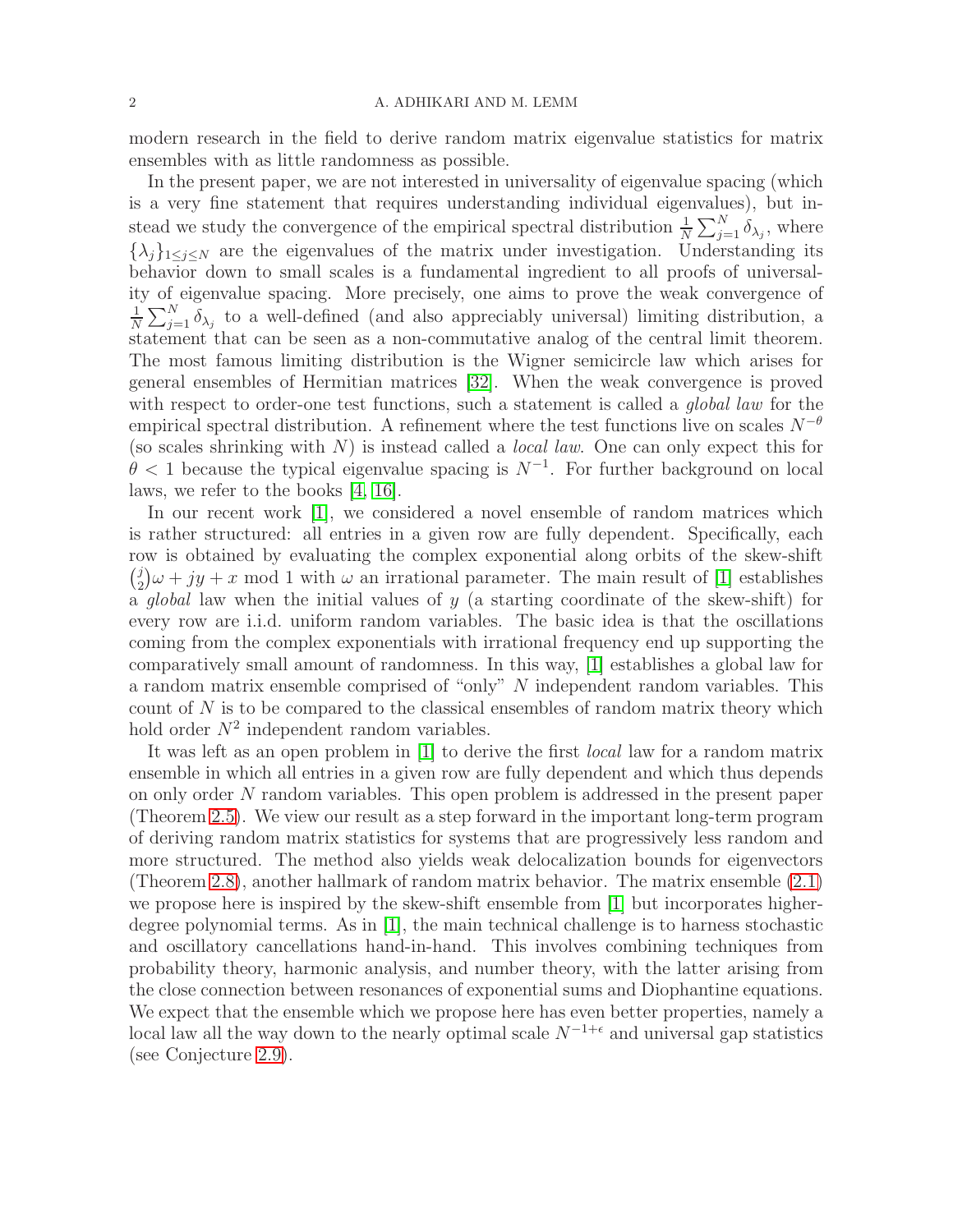We would like to mention that in recent years numerous works have established local laws have for matrix ensembles with more correlation than Wigner-type matrices. For example, we mention the works on matrices with polynomially decaying correlation structure [\[11\]](#page-28-5) or with correlated random variables generated from statistical physics [\[17,](#page-29-3) [21,](#page-29-4) [24\]](#page-29-5), on adjacency matrices of Erdős-Renyi graphs with probability  $p \geq N^{-1+\epsilon}$ [\[22\]](#page-29-6) (i.e., random graphs of average degree  $pN = N^{\epsilon}$ ) and on adjacency matrices of random regular graphs of large, but fixed degree [\[2\]](#page-28-6).

Still, to our knowledge there exists no proof in the vast and constantly growing random matrix theory literature of even a coarse local law for a random matrix ensemble that is explicitly defined in terms of  $O(N)$  random variables, a result we supply here. In this regard, it should be mentioned that specifically the adjacency matrices of random regular graphs of fixed degree for which local law and universality were proved in [\[2,](#page-28-6) [3\]](#page-28-7) are also highly structured and arguably hold a comparably small amount of randomness.

At any rate, regardless of how one precisely quantifies the degree of randomness of these correlated random matrix models, the mechanism underlying the emergence of a local law is novel in the present work and it shows that oscillatory cancellations can effectively mimic stochastic cancellations in the spectral theory of random matrices.

#### 2. Model and main results

2.1. The model. Inspired by the polynomial nature of the skew-shift, we consider the following random matrix ensemble.

**Definition 2.1** (The random matrix ensemble). Let  $d$  be an integer parameter and for every integer  $N \geq 1$ , let

<span id="page-2-0"></span>
$$
\{\omega_{j,q}\}_{\substack{1\leq j\leq N\\ 1\leq q\leq d}}
$$

be a family of independent, identically distributed random variables on the interval [0, 1]. Define the  $N \times N$  matrix  $X_N$  by

(2.1) 
$$
[X_N]_{jk} = \frac{1}{\sqrt{N}} \exp\left(2\pi i \sum_{q=1}^d \omega_{j,q} k^q\right),
$$

We note that  $X_N$  is indeed constructed from a total of  $dN = O(N)$  independent random variables.

The main result concerns the distribution of the singular values of  $X_N$ , call them  $\sigma_1, \ldots, \sigma_N$  on a local scale (i.e., a scale of the form  $N^{-\theta}$ ). The local law is most conveniently as the convergence of the Stieltjes transform of the empirical spectral measure,

(2.2) 
$$
m_N(z) = \frac{1}{N} \text{tr}\left(\frac{1}{X_N(X_N)^* - z}\right) = \frac{1}{N} \sum_{j=1}^N \frac{1}{x - z} \delta_{\sigma_j^2}(x),
$$

for  $z \in \mathbb{C}$  with  $\text{Im}[z] = N^{-\theta}$ . The appropriate limiting distribution for singular values of square matrices is the Marchenko-Pastur distribution [\[26\]](#page-29-7) with density parameter equal to 1, i.e.,

<span id="page-2-1"></span>(2.3) 
$$
\rho_{\rm MP}(x) = \frac{1}{2\pi x} \sqrt{x(4-x)} 1_{0 \le x \le 4}
$$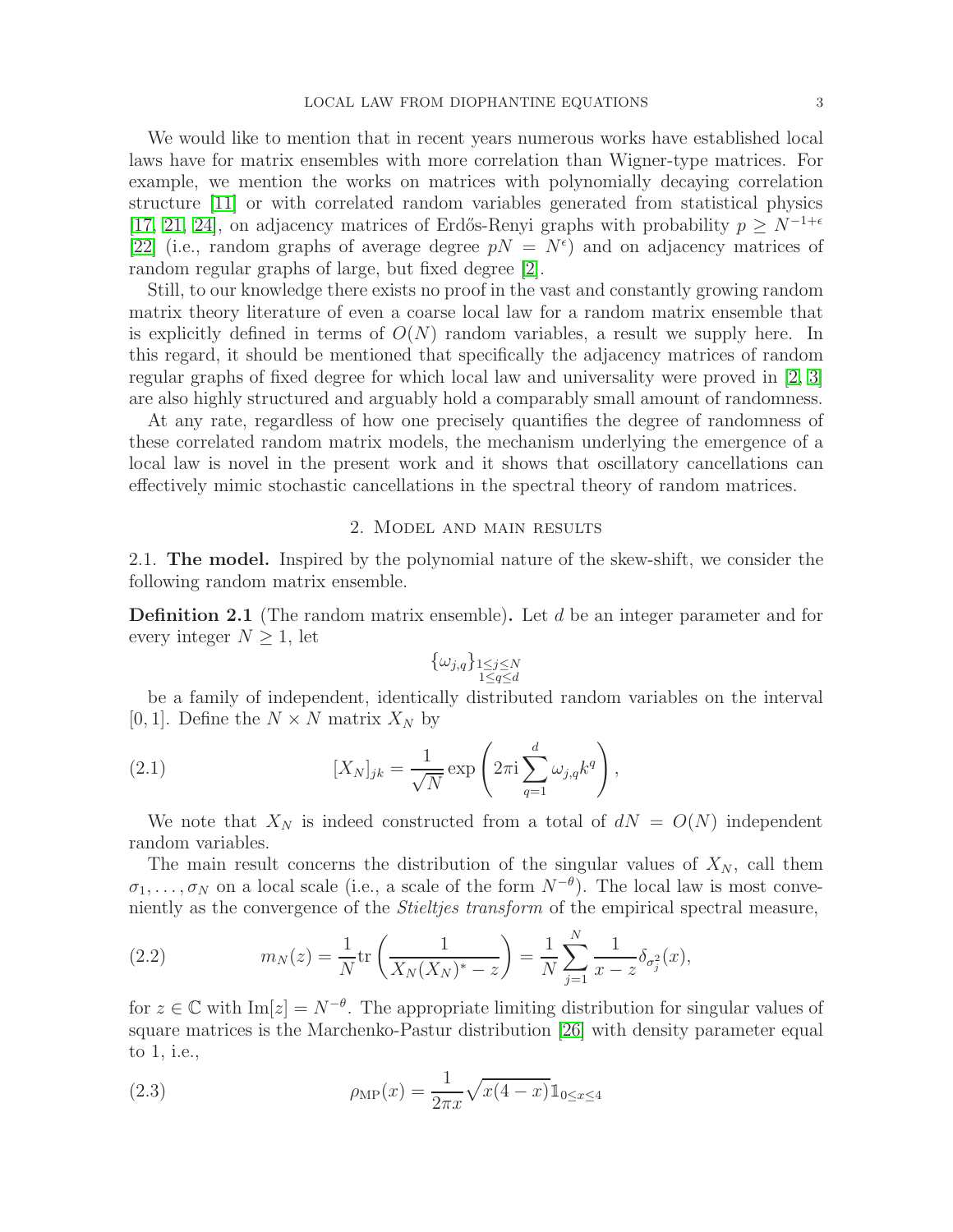with Stieltjes transform

(2.4) 
$$
m_{\text{MP}}(z) = \int_{\mathbb{R}} \frac{1}{x - z} \rho_{\text{MP}}(x) dx
$$

defined for all  $z \in \mathbb{C}$  with positive imaginary part.

Remark 2.2. We recall that Marchenko-Pastur [\[26\]](#page-29-7) showed that  $\rho_{\text{MP}}(x)$  arises as the distribution of singular values of sample covariance matrices  $X^*X$  when X is comprised of independent and identically distributed Gaussian entries. Note also that  $d\mu_{\text{MP}}(x)$  is the push forward measure of the Wigner semicircle law under the map  $x \mapsto x^2$ , so this result is in accordance with the semicircle law.

## 2.2. Main results.

<span id="page-3-2"></span>**Definition 2.3.** We say that the estimate  $A \leq B$  holds with high probability, if  $\mathbb{P}(B >$  $A) \rightarrow 0$  as  $N \rightarrow \infty$  for every fixed value of the parameter d.

Our notion of "with high probability" is not quantitative and obtaining strong probabilistic estimates is not our focus here. The proof is quantitative and can easily yields explicit polynomial bounds on the relevant small probabilities if desired, but in contrast to the case of Wigner matrices one does not get arbitrarily large polynomial decay of the probability of failure.

We come to our assumptions on the distribution of the  $dN$  i.i.d. random variables  $\{\omega_{i,q}\}.$  First, we may restrict their support to the 1-torus  $\mathbb{R}/\mathbb{Z}$  (= [0, 1] with endpoints identified) without loss of generality because of the complex exponential in the definition of the matrix model [\(2.1\)](#page-2-0). We then make the following convenient regularity assumption.

<span id="page-3-1"></span>**Assumption 2.4.** Let  $\rho : \mathbb{R}/\mathbb{Z} \to [0,\infty)$  be a probability density function on the 1-torus with bounded derivative,  $\|\rho'\|_{\infty} \leq C$ . For every integer  $N \geq 1$ ,

$$
\{\omega_{j,q}\}_{\substack{1\leq j\leq N\\1\leq q\leq d}}
$$

is a family of independent random variables on  $\mathbb{R}/\mathbb{Z}$  each with distribution  $\rho(\omega)d\omega$ 

The derivative bound from Assumption [2.4](#page-3-1) is only used in the proof of Lemma [5.3](#page-11-0) and can be weakened if desired. We also mention in passing that the argument simplifies slightly if the uniform distribution is used throughout, i.e., if  $\rho(x) = 1$ , but the main challenges stay the same.

<span id="page-3-4"></span>We introduce the d-dependent variables

(2.5) 
$$
\theta_0 := \frac{\frac{p}{18} - 1}{2p + 4}, \quad \text{with } p := \left\lfloor \frac{17d}{16} \right\rfloor.
$$

Our main result is the following local law, formulated in terms of Stieltjes transforms.

<span id="page-3-0"></span>**Theorem 2.5** (Main result). Let  $d > 18$  and  $0 < \theta < \theta_0$ .

Then, for every  $\kappa \in (0,1)$  there exists  $c_{\kappa} > 0$  so that on the domain

(2.6) 
$$
\mathcal{D} := \left\{ z = E + i\eta \in \mathbb{C} : E \in (\kappa, 4 - \kappa) \text{ and } \eta \in (N^{-\theta}, c_{\kappa}) \right\},\
$$

it holds that

<span id="page-3-3"></span>(2.7) 
$$
\sup_{z \in \mathcal{D}} |m_N(z) - m_{\text{MP}}(z)| \leq \frac{N^{-\theta_0}}{\text{Im}[z]},
$$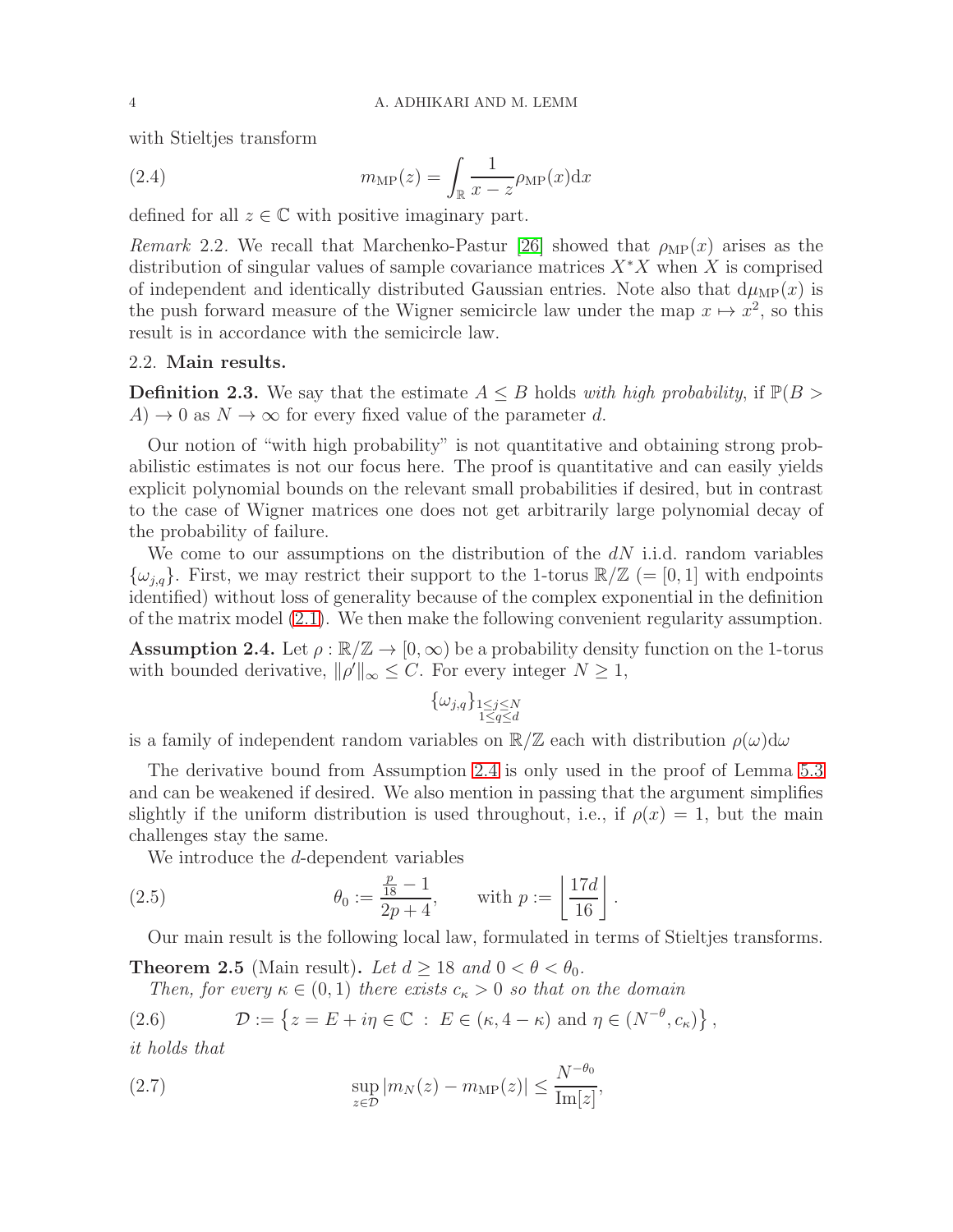with high probability in the sense of Definition [2.3.](#page-3-2)

We make a few remarks about this result.

- Remark 2.6. (i) The condition  $d \geq 18$  ensures that  $\theta_0 > 0$  and thus that the domain  $\mathcal D$  is non-empty.
	- (ii) As  $d \to \infty$ , we have  $\theta_0 \to \frac{1}{18}$  and so the smallest possible scale on which Theorem [2.5](#page-3-0) gives a local law is  $\text{Im}[z] = N^{-\frac{1}{18} + \epsilon}$ . While it is not our goal to optimize the scale here, we note that improving the local law to the  $N^{-1+\epsilon}$  that holds for most previously studied random matrix ensembles will likely require new ideas.
	- (iii) In Theorem [2.5,](#page-3-0) we made some effort to choose constants that yield reasonable values of  $\theta_0$  while applying for all sufficiently large d. One may also ask what the smallest value of  $d$  is that can be treated by the general method. We found that [\(2.7\)](#page-3-3) holds for  $d = 10$  (but not for all  $d \ge 10$ ; note that there is inherent non-monotonic behavior coming from taking integer parts), if one modifies the relevant parameters as follows: One takes p to  $\left[\frac{15d}{16}\right]$ ,  $\theta_0$  to  $\frac{\frac{p}{8.99}-1}{2p+4}$  and sets  $\theta'$ equal to 0.21 instead of  $\frac{1}{5}$  in the proof of Theorem [5.1.](#page-10-0)
	- (iv) The techniques extend straightforwardly to energies near the spectral edges, i.e., to  $E \approx 0$  and  $E \approx 4$ , but the lower bound on d will increase. We decided to forgo the details here to keep the focus on the new ideas.

2.3. Rigidity of eigenvalues. By standard techniques, Theorem [2.5](#page-3-0) implies rigidity of the singular value distribution in the following way. We recall that  $0 \leq \sigma_1^2 \leq \sigma_2^2 \leq \ldots \leq$  $\sigma_N^2$  denote the eigenvalues of the matrix  $X_N X_N^*$ , or equivalently, the squared singular values of  $X_N$ . We define the cumulative empirical spectral distribution (or eigenvalue counting function, or integrated density of states) by

(2.8) 
$$
F_N(E) = \frac{1}{N} \sum_{j=1}^N \mathbb{1}(\sigma_j^2 \le E).
$$

The appropriate limiting object is the eigenvalue counting function for the Marchenko-Pastur distribution,

(2.9) 
$$
F_{\rm MP}(E) = \int_{-\infty}^{E} \rho_{\rm MP}(x) dx,
$$

with  $\rho_{\text{MP}}(x)$  defined in [\(2.3\)](#page-2-1).

<span id="page-4-1"></span>**Corollary 2.7** (Rigidity of eigenvalues). For every  $E \in (\kappa, 4-\kappa)$  and every  $0 < \theta < \theta_0$ ,

<span id="page-4-0"></span>
$$
(2.10) \t\t\t |F(E) - FMP(E)| \le N^{-\theta}
$$

holds with high probability in the sense of Definition [2.3.](#page-3-2)

The rigidity estimate [\(2.10\)](#page-4-0) clarifies that it is natural to have the factor  $\frac{1}{\text{Im}[z]}$  on the right-hand side in [\(2.7\)](#page-3-3). Corollary [2.7](#page-4-1) is proved in the appendix.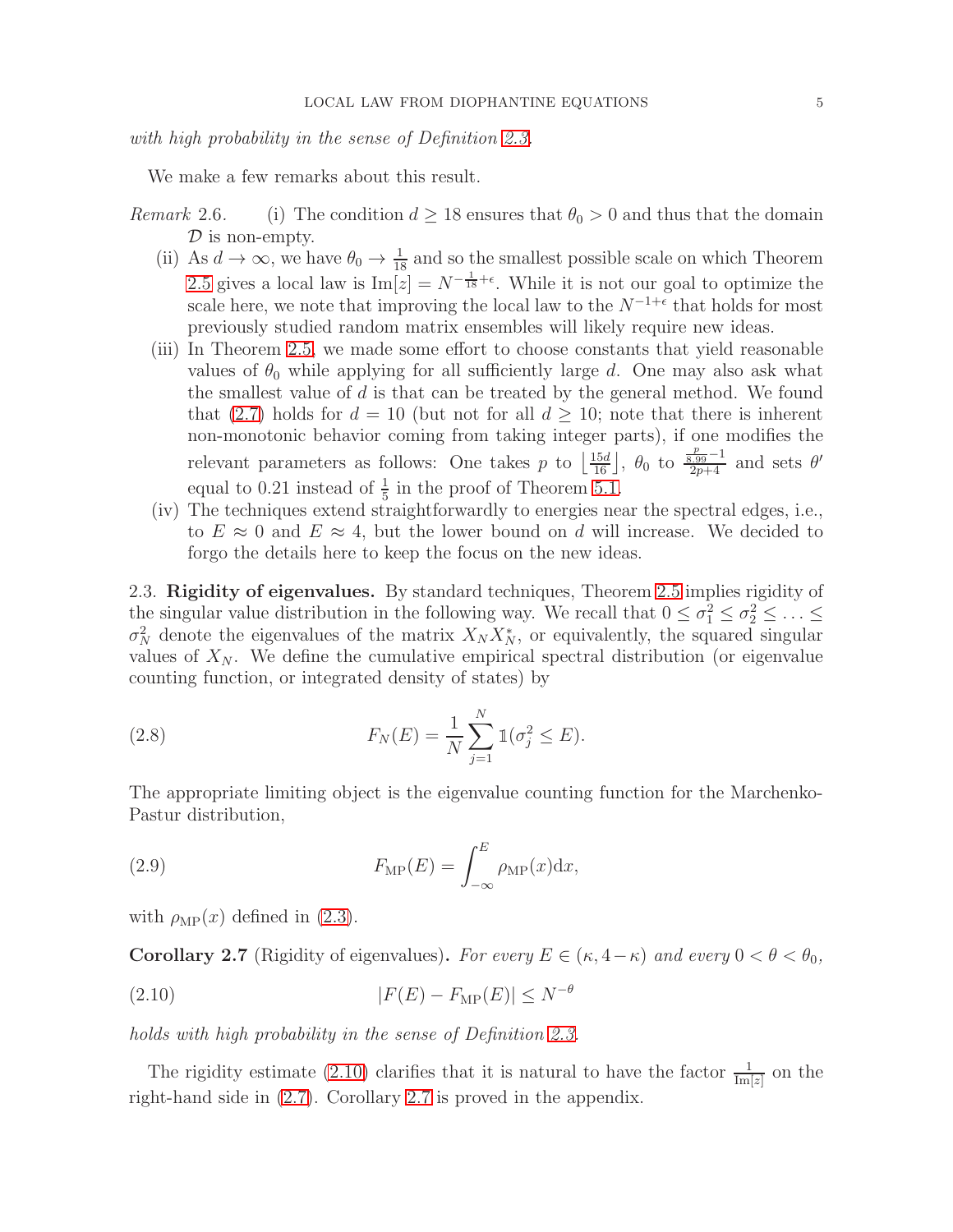2.4. Delocalization bounds for eigenvectors. The proof strategy behind Theorem [2.5](#page-3-0) is described in the next subsection. It provides detailed information on the diagonal of the Green's function. From these we can readily conclude the following delocalization bounds for eigenvectors with respect to the canonical basis. While these bounds are relatively weak due to the constraint on  $\theta_0$  in Theorem [2.5,](#page-3-0) they highlight another way in which the model [\(2.1\)](#page-2-0) behaves similarly to matrix ensembles with many more random variables.

We write  $u_1, \ldots, u_N$  for a choice of N linearly independent eigenvectors of  $X_N X_N^*$ which are  $\ell^2$ -normalized, i.e.,  $\sum_{i=1}^{N} |u_\alpha(i)|^2 = 1$ . We measure localization via the  $\infty$ norm of each  $u_{\alpha}$ . As benchmarks, we note that in this normalization a sharply localized vector satisfies  $||u_{\alpha}||_{\infty} \geq c > 0$  with c independent of N, while at the other end of the scale, a fully delocalized vector satisfies  $||u_\alpha||_\infty \le cN^{-1/2}$ . The bound we prove here says that the eigenvectors are at least weakly delocalized.

<span id="page-5-0"></span>**Theorem 2.8** (Delocalization bound for eigenvectors). Let  $H_N u_\alpha = E u_\alpha$  with  $E \in$  $(\kappa, 4 - \kappa)$  for some  $\kappa \in (0, 1)$ . Let  $0 < \theta < \theta_0$ . Then

$$
\max_{1 \le i \le N} |u_{\alpha}(i)|^2 \le C N^{-\theta}
$$

holds with high probability in the sense of Definition [2.3.](#page-3-2)

This result is a "corollary of the proof" of Theorem [2.5.](#page-3-0) The argument is deferred to the appendix.

2.5. Proof Strategy. The effective spectral analysis of the ensemble [\(2.1\)](#page-2-0) relies crucially on oscillatory cancellations, in the form of exponential sum estimates, replacing the role played by stochastic cancellations in the more traditional probabilistic proofs. This was also the case in [\[1\]](#page-28-4), but the present case is more delicate because one no longer has access to the moment method when proving a local law.

There exists by now a well-established strategy for deriving local laws via the Stieltjes transform. We write  $z = E + i\eta$  and note that  $m_{\text{MP}}(z)$  is characterized as the unique solution to the quadratic equation

(2.11) 
$$
zm_{\text{MP}}(z)^2 + zm_{\text{MP}}(z) + 1 = 0
$$

with positive imaginary part. The main idea is that the Schur complement implies that  $m_N(z)$  satisfies an approximate version of [\(2.11\)](#page-5-1). The steps of the proof are as follows (cf. Section 8 in  $[16]$ ).

- <span id="page-5-1"></span>(1) Schur complement formula and partial expectations
- (2) Self-consistent equation for the Stieltjes transform through interlacement of eigenvalues
- (3) Large deviation estimate for the fluctuations in the self-consistent equation
- (4) Initial-scale estimate for large  $\eta$
- (5) Bootstrap argument based on Lipschitz continuity

We modify steps  $(1), (2), (4)$  and  $(5)$  in various small ways to comply with our specific matrix ensemble and the comparatively large  $\eta$ -scale that we are working on, e.g., the operator identity [\(3.1\)](#page-8-0) in Step (1) is helpful for matrices with independent rows but strong dependencies within rows. However, the real crux lies with step (3). This is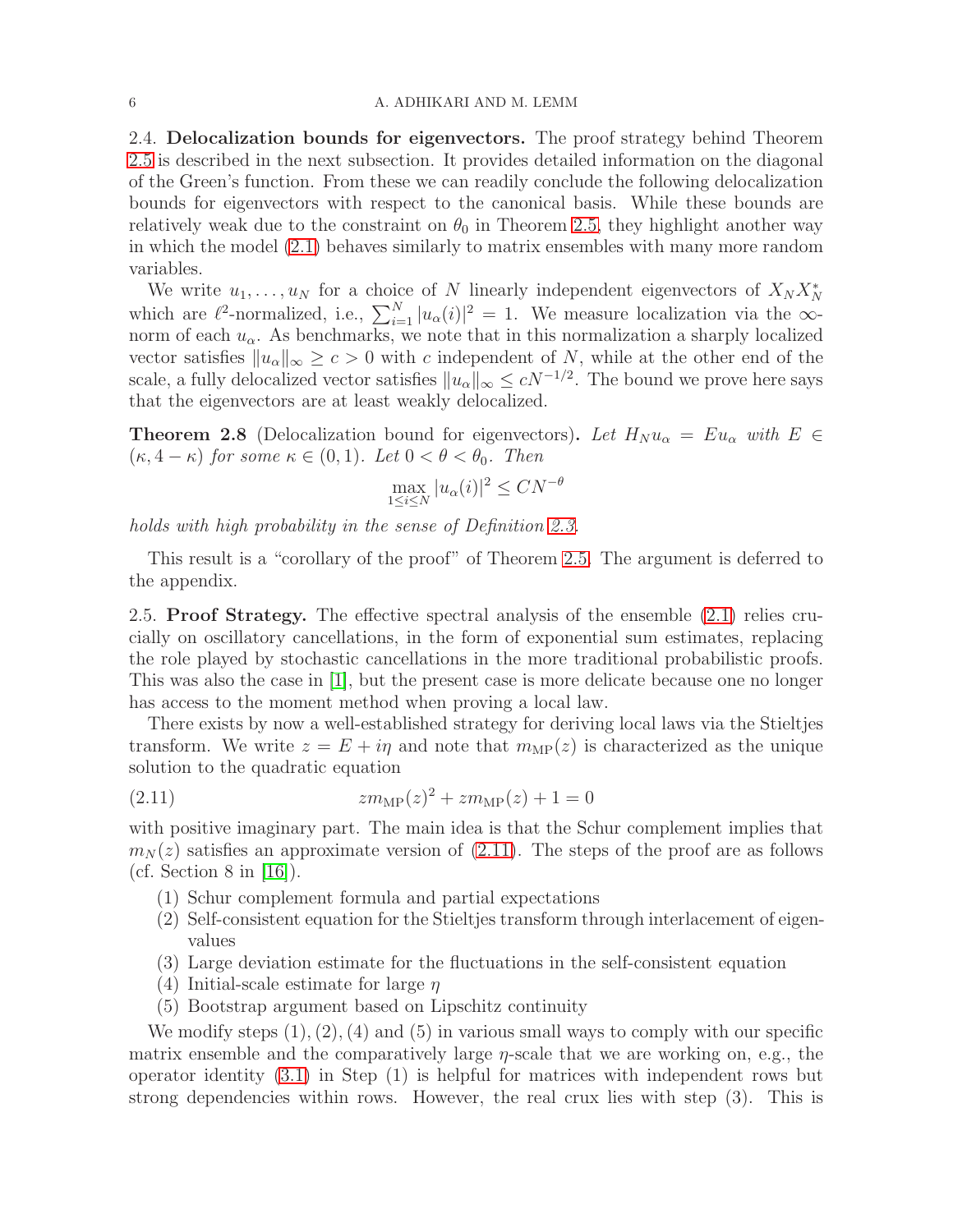expected since step (3) is the main place where the precise stochastic nature of the matrix ensemble enters. For the standard ensembles, one can rely on the well-developed large deviation principles for quadratic forms of i.i.d. random variables à la Hanson-Wright and controlling the variance through the Ward identity.

However, in the present ensemble [\(2.1\)](#page-2-0) the relevant quadratic form is still highly correlated (see Proposition [5.4](#page-11-1) for its moments). Hence, the standard concentration techniques fail completely in our model.

Remedying this and deriving concentration of this correlated quadratic form is the main technical contribution of the present work. In doing so, we resolve the following two technical challenges: First, we need to connect oscillatory cancellations and stochastic cancellations. A key observation in this regard is that the number of terms after partial averaging can be identified with solutions to certain Diophantine equations and so the number of terms can be controlled via the breakthrough result of Bourgain-Demeter-Guth confirming the Vinogradov main conjecture [\[8\]](#page-28-8).

After invoking this powerful result as an a priori estimate on the number of terms that need to be treated, there still remains the second fundamental technical difficulty of controlling the size of the off-diagonal Green's function entries, i.e.,  $(X_N^* X_N - z)_{ij}^{-1}$ with  $i \neq j$ . While for Wigner matrices one can show the optimal estimate  $\frac{1}{\sqrt{N\eta}}$  on these entries by an induction, this induction argument breaks down in our (much more dependent) model. On top of this, the types of Green's function entries that are relevant to the Wigner moment computation have a very regular structure due to the stochastic cancellations that occur, while in our case they are labeled by solutions to Diophantine equations. This makes it initially completely unclear (even on a heuristic level!) why the off-diagonal Green's function entries should be sufficiently small, beyond the weak a priori bounds implied by the Ward Identity.

We address this problem by deriving an algebraic uniqueness condition for the relevant Diophantine equations from the Newton-Girard identities (Lemma [6.3\)](#page-17-0) and combining this algebraic fact with the Ward identity to devise a rather delicate pigeonhole principle controlling the number of "large" Green's function entries. The resulting procedure leverages the relatively small gain from the pigeonhole principle and yields a local law on a fixed, but relatively large scale.

### 2.6. Discussion.

2.6.1. Ergodic Theory Background. Let us explain the choice of matrix ensemble [\(2.1\)](#page-2-0). For this, it is beneficial to take an ergodic theory perspective. The skew-shift dynamics that was used to generate the matrix model in [\[1\]](#page-28-4) and that directly inspired the present choice [\(2.1\)](#page-2-0) has gained notoriety in other contexts as an ergodic dynamical system which is able to generate quasi-random behavior despite being almost as rigid as irrational circle rotation. While quasi-random behavior of the skew-shift is not yet fully understood, relevant partial results exist in the study of one-dimensional Schrödinger cocycles with potential obtained by sampling the cosine along the skew-shift [\[6,](#page-28-9) [7,](#page-28-10) [9,](#page-28-11) [18,](#page-29-8) [19,](#page-29-9) [23,](#page-29-10) [25\]](#page-29-11) and the famous Poissonian conjecture of Rudnick-Sarnak-Zaharescu [\[30\]](#page-29-12) in [\[20,](#page-29-13) [27,](#page-29-14) [28,](#page-29-15) [29\]](#page-29-16).

Comparing with the situation for one-dimensional Schrödinger operators, the fact that our results here improve with increasing d can be seen as a random-matrix analog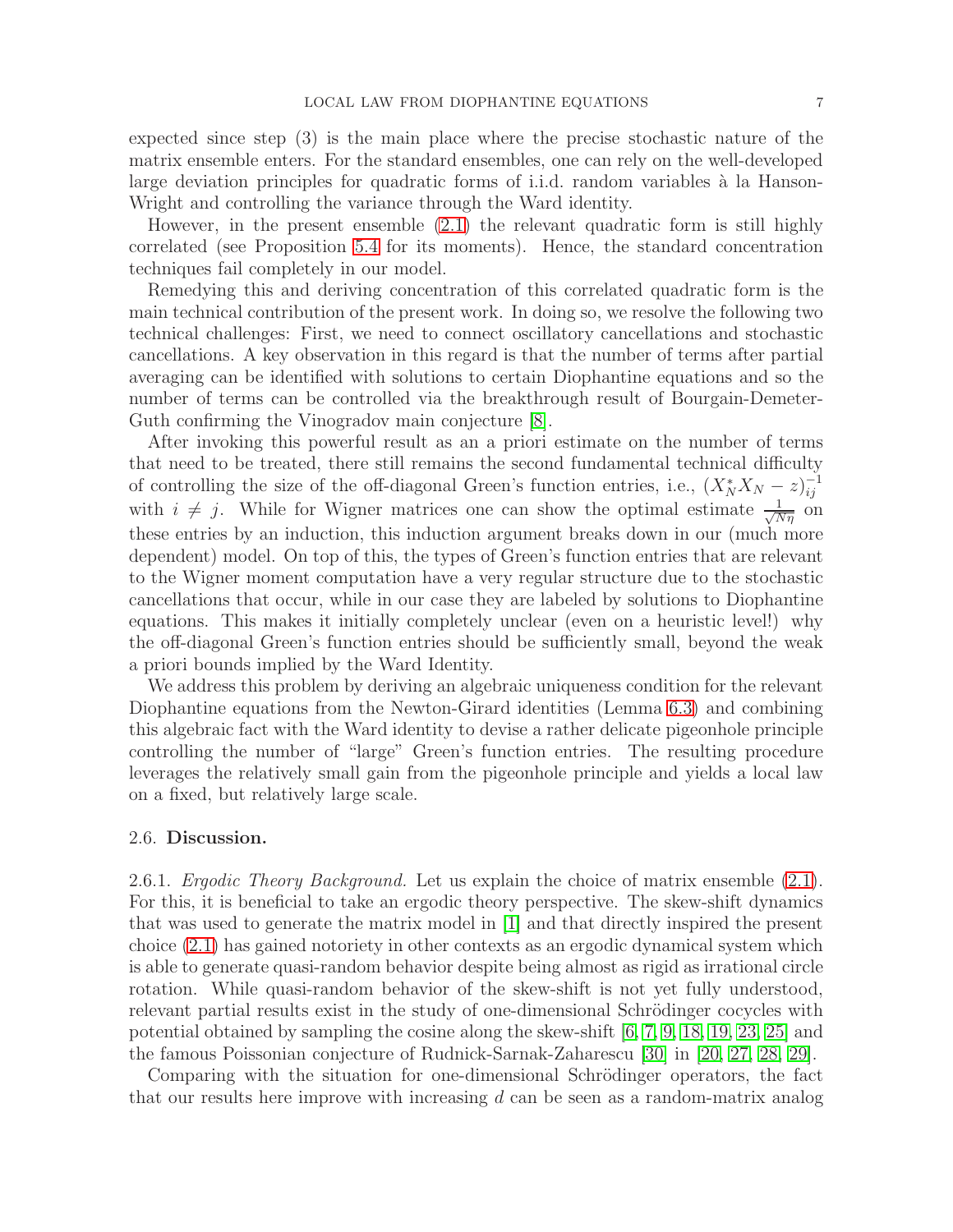#### 8 A. ADHIKARI AND M. LEMM

of a result of Krüger  $[25]$  that the potential generated from sampling the cosine along the d-dimensional skew-shift (with  $d$  large) has positive Lyapunov exponent at small coupling.

If one is interested in a local law for a fully dynamically generated random matrix model, we mention that [\(2.1\)](#page-2-0) could conceivably be replaced with the orbits of skew-shifts on d-dimensional tori (with d large but finite) in which case the random variables could be interpreted as a random starting position of the dynamical system.

2.6.2. Future Directions. We emphasize that local laws (more specifically the spectral rigidity that they imply) constitute Step 1 in the well-known 3-step strategy of Erdős-Schlein-Yau for proving universality of the gap distribution of various random matrix ensembles [\[16\]](#page-29-2). Hence, the local law proved here is not only itself an instance of random matrix statistics in a not-so-random ensemble, the local law may also have a role to play in proving the universality of the gap distribution of the model [\(2.1\)](#page-2-0), which can be observed numerically. Implementing this will first require improving the scale of the local law, i.e., increasing the relatively small  $\theta_0$  found in Theorem [2.5.](#page-3-0)

In view of the considerations above, we propose the following conjecture about the key parameters  $\theta_0$  and d in Theorem [2.5.](#page-3-0)

# <span id="page-7-0"></span>**Conjecture 2.9.** For every  $d \geq 2$  and  $\epsilon > 0$ , the local law [\(2.7\)](#page-3-3) holds with  $\theta_0 = 1 - \epsilon$ .

Our belief that  $d \geq 2$  should be the correct condition is in line with the widespread heuristic that the skew-shift on the 2-tous (which also involves a quadratic nonlinearity) displays random-like spectral behavior in other contexts as reviewed above, while the quasiperiodic case  $d = 1$  does not.

2.6.3. A possible refinement by iteration. We close the discussion by sketching an optional method for slightly improving the scale in Theorem [2.5](#page-3-0) if desired. The following kind of bootstrap argument can be used to slightly improve the value of  $\theta$  a posteriori. Observe that the proof of Theorem [2.5](#page-3-0) utilizes the a priori bound on the Green's function that follows from the naive Ward identity (cf. Lemma [6.1\)](#page-16-0). Any improvements of this a priori estimate feed forward through the argument and moderately increase  $\theta$ . One way to obtain an improvement is to use the result itself (more precisely Corol-lary [2.7\)](#page-4-1) in the following fashion. Let  $G = (X_N(X_N)^* - z)^{-1}$ . By the Ward identity for  $\tilde{G} = (X_N (X_N)^* - z)^{-1}$  and the fact that  $X_N (X_N)^*$  and  $(X_N)^* X_N$  have the same non-zero eigenvalues, we have

$$
\sum_{i,j=1}^{N} |\tilde{G}|_{ij}^{2} = \frac{\text{tr}[\text{Im}[\tilde{G}]]}{\eta} = \frac{\text{tr}[\text{Im}[G]]}{\eta} = \sum_{i=1}^{N} \frac{1}{|\lambda_{i} - z|^{2}}.
$$

Since the rigidity established by Corollary [2.7](#page-4-1) bounds the right-hand side, it can be used to obtain an improved pigeonhole principle for  $\tilde{G}$ . Implementing row-removal appropriately through eigenvalue interlacement, one can derive a modest improvement to the scale of the local law. We leave the details to the interested reader.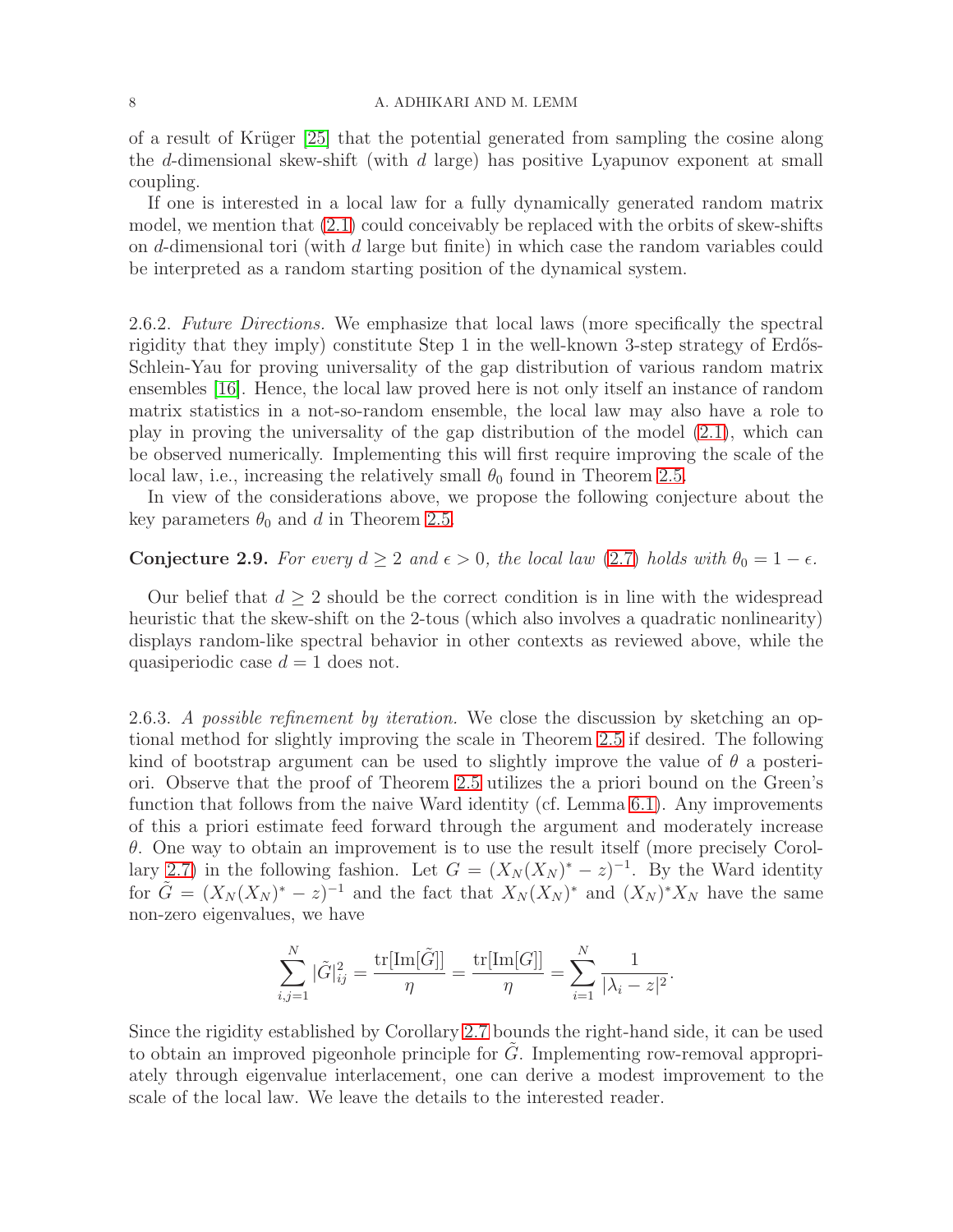#### <span id="page-8-0"></span>3. Step 1: Schur complement formula and partial expectation

In this section, we adapt the standard derivation of the self-consistent equation via the Schur complement formula and the interlacement of eigenvalues between matrices and their minors. Moreover, a crucial role is played by the operator identity

(3.1) 
$$
A^* \frac{1}{AA^* - z} A = A^* A \frac{1}{A^* A - z}
$$

which was already used in the random matrix context in [\[15\]](#page-28-2). This operator identity is not used in more recent renditions of the method but it is crucial for the present ensemble which has independent rows but strong correlations within each row.

3.1. Schur complement formula. Let  $1 \leq i \leq N$  and use  $X_N^{(i)}$  to designate the  $(N-1) \times N$  matrix that equals  $X_N$  with the *i*th row removed. We also denote  $m_N^{(i)}(z) =$  $tr[(X_N^{(i)}(X_N^{(i)})^*-z)^{-1}]$  and write  $r^i$  for the *i*th row of the matrix  $X_N$ , with the convention that  $r^i$  is represented as a column vector in  $\mathbb{C}^N$ . By the Schur Complement formula and  $r^{i}(r^{i})^{*} = 1,$ 

<span id="page-8-1"></span>(3.2) 
$$
[(X_N(X_N)^* - z)^{-1}]_{ii} = \frac{1}{1 - z - r^i (X_N^{(i)})^* (X_N^{(i)} (X_N^{(i)})^* - z)^{-1} X_N^{(i)} r^i}
$$

We apply the matrix identity [\(3.1\)](#page-8-0) with  $A = X_N^{(i)}$  to obtain

(3.3) 
$$
(X_N^{(i)})^* (X_N^{(i)} (X_N^{(i)})^* - z)^{-1} X_N^{(i)} = (X_N^{(i)})^* X_N^{(i)} ((X_N^{(i)})^* X_N^{(i)} - z)^{-1}.
$$

Next we diagonalize the  $N \times N$  matrix  $(X_N^{(i)})^* X_N^{(i)}$ . Note that it has at least one eigenvector with eigenvalue zero since  $X_N^{(i)}$  has rank at most  $N-1$ . We call this eigenvector  $e_N^{(i)}$  and denote  $\lambda_N^{(i)} = 0$ . The remaining eigenvalues are  $\lambda_1^{(i)} \leq \lambda_2^{(i)} \leq \ldots \leq \lambda_N^{(i)}$  $_{N-1}^{(i)}$  and the corresponding eigenvectors are  $e_1^{(i)}$  $e_1^{(i)}, \ldots, e_N^{(i)}$  $\frac{N-1}{N-1}$ . Using the eigenbasis, we obtain

$$
(3.4) \qquad (X_N^{(i)})^* X_N^{(i)} ((X_N^{(i)})^* X_N^{(i)} - z)^{-1} = \sum_{j=1}^N \frac{\lambda_j^{(i)} |\langle r^i, e_j^{(i)} \rangle|^2}{\lambda_j^{(i)} - z} = 1 + z \sum_{j=1}^N \frac{|\langle r^i, e_j^{(i)} \rangle|^2}{\lambda_j^{(i)} - z}.
$$

3.2. Partial expectation. For fixed i, we introduce the partial expectation  $\mathbb{E}_i$  with respect to the random variables  $\{\omega_{i,q}\}_{1 \leq q \leq d}$ . Since the  $\lambda_j^{(i)}$  $_j^{(i)}$  and  $e_j^{(i)}$  $j^{(i)}$  are independent of these random variables and

$$
r^{i}(k) = \frac{1}{\sqrt{N}} e\left[\sum_{q=1}^{d} \omega_{i,q} k^{q}\right], \quad \text{with } e[\cdot] = \exp(2\pi i(\cdot)),
$$

we have

$$
\mathbb{E}_{i}\left[\sum_{j=1}^{N}\frac{|\langle r^{i},e_{j}^{(i)}\rangle|^{2}}{\lambda_{j}^{(i)}-z}\right]=\sum_{j,k,l=1}^{N}\frac{e_{j}^{(i)}(k)e_{j}^{(i)}(l)}{\lambda_{j}^{(i)}-z}\int_{0}^{1}\cdots\int_{0}^{1}\overline{r^{i}(k)r^{i}(l)}d\omega_{i,1}\ldots d\omega_{i,d}
$$

$$
=\frac{1}{N}\sum_{j=1}^{N}\frac{1}{\lambda_{j}^{(i)}-z}=m_{N}^{(i)}(z)
$$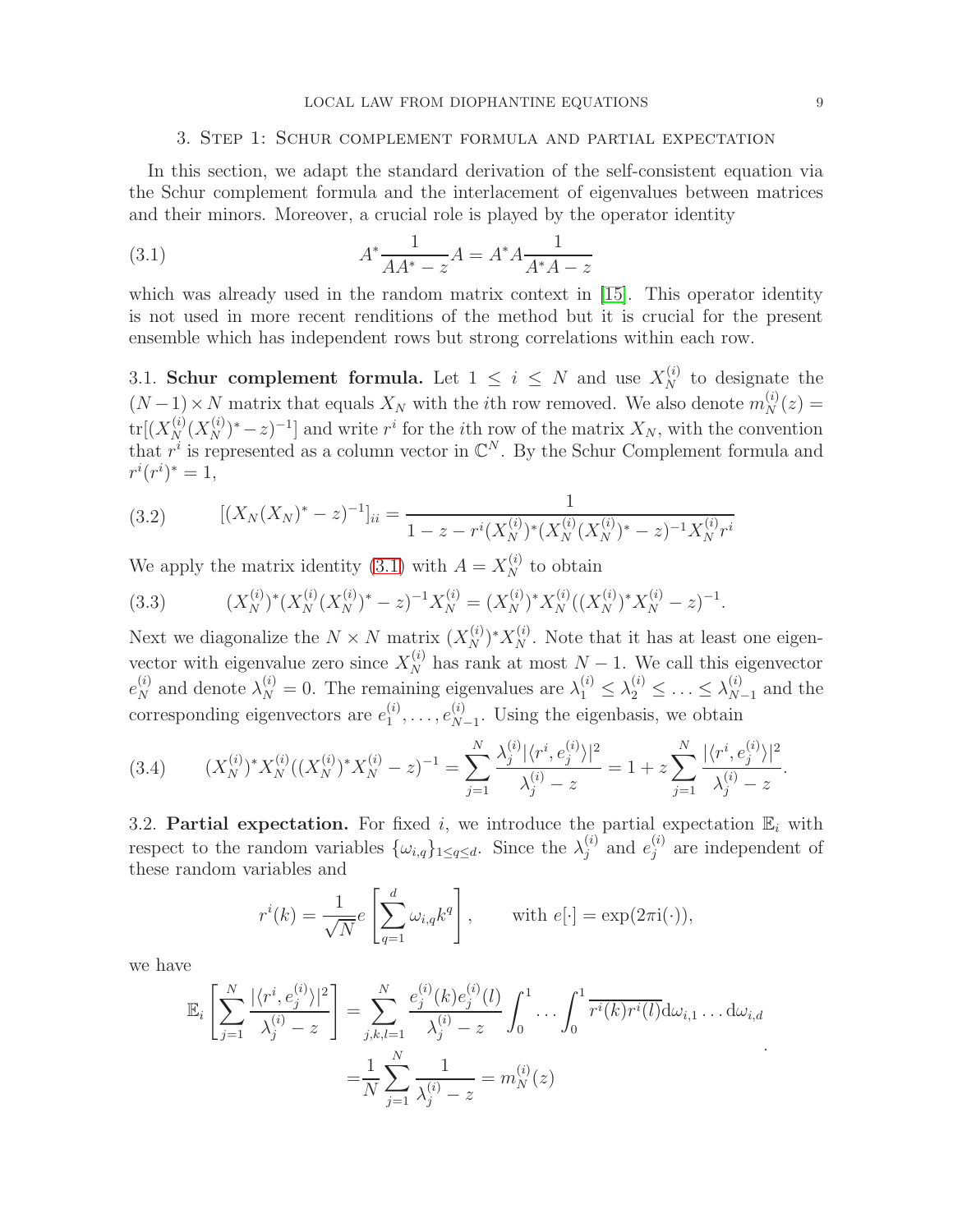We introduce the fluctuation term

<span id="page-9-0"></span>
$$
(3.5) \quad F_i(z) = \sum_{j=1}^N \frac{|\langle r^i, e_j^{(i)} \rangle|^2}{\lambda_j^{(i)} - z} - \mathbb{E}_i \left[ \sum_{j=1}^N \frac{|\langle r^i, e_j^{(i)} \rangle|^2}{\lambda_j^{(i)} - z} \right] = \frac{1}{N} \sum_{\substack{k,l=1 \ k \neq l}}^N G_{k,l}^{(i)} e \left[ \sum_{q=1}^d (k^q - l^q) \omega_{i,q} \right]
$$

where we defined the Green's function

<span id="page-9-3"></span>(3.6) 
$$
G^{(i)} = ((X_N^{(i)})^* X_N^{(i)} - z)^{-1}.
$$

Returning to the Schur complement formula [\(3.2\)](#page-8-1), we have shown that

(3.7) 
$$
[(X_N(X_N)^*-z)^{-1}]_{ii} = \frac{1}{-z-zm_N^{(i)}(z)-zF_i(z)}.
$$

<span id="page-9-5"></span>We now sum this identity over  $1 \leq i \leq N$  and conclude the following result.

**Proposition 3.1.** For  $1 \leq i \leq N$ , define  $F_i(z)$  by [\(3.5\)](#page-9-0). Then

(3.8) 
$$
m_N(z) + \frac{1}{z} \sum_{i=1}^N \frac{1}{1 + m_N^{(i)}(z) + F_i(z)} = 0
$$

<span id="page-9-1"></span>We can rewrite [\(3.8\)](#page-9-1) in the form of a self-consistent equation for  $m_N(z)$ ,

<span id="page-9-4"></span>
$$
(3.9) \ \ m_N(z) + \frac{1}{z} \sum_{i=1}^N \frac{1}{1 + m_N(z) + \mathcal{E}_i(z)} = 0, \qquad \text{with } \mathcal{E}_i(z) := m_N^{(i)}(z) - m_N(z) + F_i(z),
$$

and  $\mathcal{E}_i(z)$  will be a small error term.

## 4. Step 2: Interlacement and the self-consistent equation

In this short section, we bound the first contribution to  $\mathcal{E}_i(z)$ , namely  $m_N^{(i)}(z) - m_N(z)$ , by a standard argument based on the eigenvalue interlacement of matrices and their minors.

<span id="page-9-2"></span>**Lemma 4.1.** There exists a universal constant  $C > 0$ , so that for every  $1 \leq i \leq N$  and all  $z = E + i\eta \in \mathcal{D}$ ,

$$
\left| m_N(z) - m_N^{(i)}(z) \right| \le \frac{C}{N\eta}.
$$

Proof. We have

$$
m_N^{(i)}(z) = \frac{1}{N} \text{tr}((X_N^{(i)})^* X_N^{(i)} - z)^{-1} = \frac{1}{N} \sum_{j=1}^N \frac{1}{\lambda_j^{(i)} - z}
$$

with  $\lambda_N^{(i)} = 0$ . By the min-max characterization of singular values, the non-zero eigenvalues among the  $\{\lambda_j^{(i)}\}$  ${j \choose j}_{1 \leq j \leq N-1}$  are also eigenvalues of the  $(N-1) \times (N-1)$  matrix  $B = X_N^{(i)}(X_N^{(i)})^*$  with the same multiplicity. Moreover, dimension counting implies that dim ker  $B = \dim \ker((X_N^{(i)})^* X_N^{(i)}) - 1$  and so

$$
\left| m_N^{(i)}(z) - \frac{1}{N} \text{tr} \left( \frac{1}{B - z} \right) \right| = \frac{1}{N|z|} \le \frac{1}{N\eta}
$$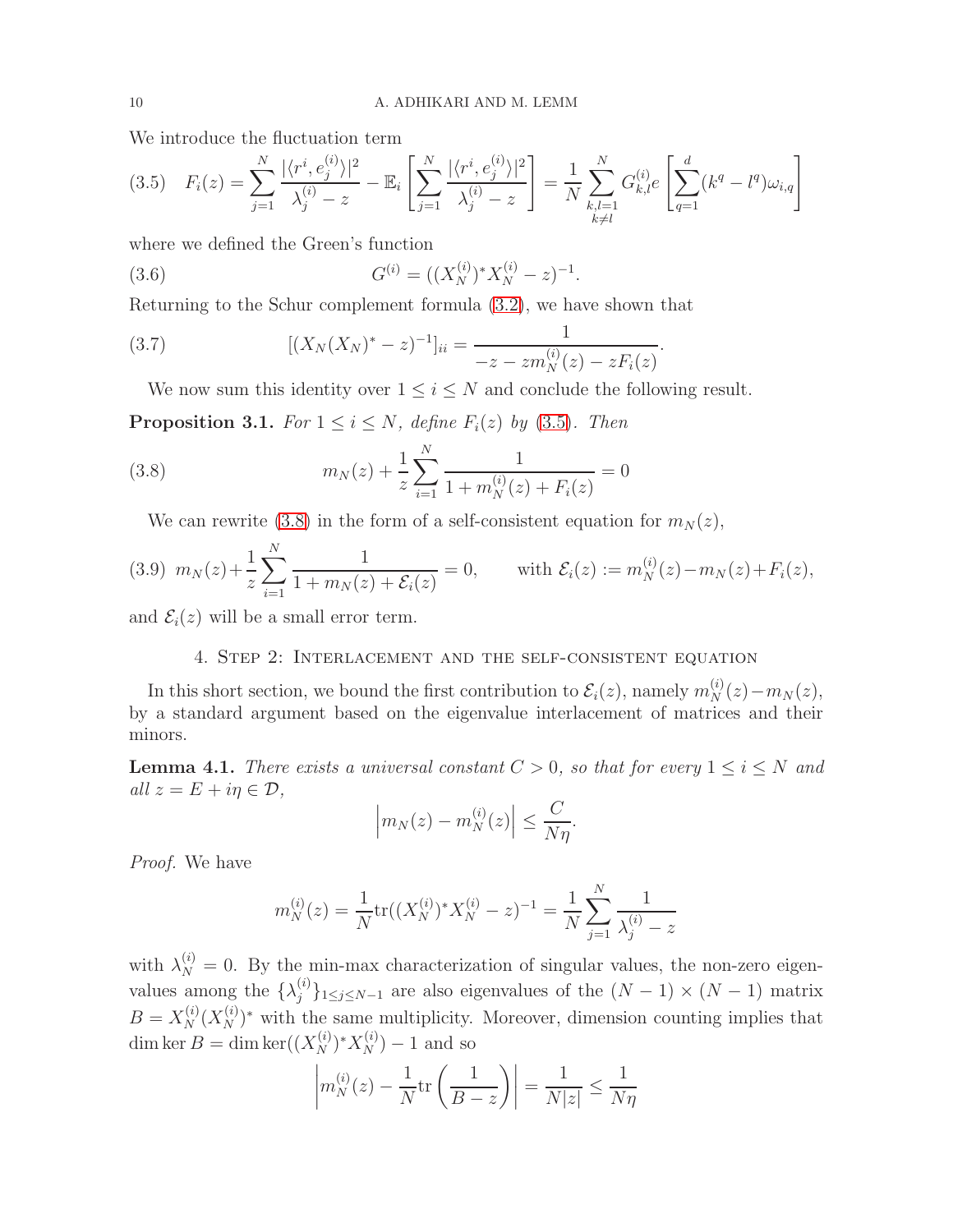Define  $H = X_N(X_N)^*$  and observe that B is obtained from H by removing the *i*th row and column. By Cauchy's interlacing theorem, the eigenvalues  $\{\lambda_j^{(i)}\}$  $\{j^{(i)}\}_{1 \leq j \leq N-1}$  and  $\{\lambda_j\}_{1\leq j\leq N}$  interlace. From integration by parts, as e.g. in the proof of Lemma 7.5 in [\[16\]](#page-29-2), it follows that

$$
\left| \frac{1}{N-1} \text{tr} \left( \frac{1}{B-z} \right) - m_N(z) \right| = \left| \frac{1}{N-1} \text{tr} \left( \frac{1}{B-z} \right) - \frac{1}{N} \text{tr} \left( \frac{1}{H-z} \right) \right| \le \frac{C}{N\eta}
$$

for a universal constant  $C > 0$ . This proves Lemma [4.1.](#page-9-2)

## 5. Step 3: Large deviation bounds

In this section we control the other contribution to  $\mathcal{E}_i(z)$ , the fluctuations  $F_i(z)$  defined in [\(3.5\)](#page-9-0) in the following way. We recall the Definition [\(2.5\)](#page-3-4) of  $\theta_0$  and p.

<span id="page-10-0"></span>**Theorem 5.1** (Moment bound). Let  $d \ge 18$ ,  $\epsilon > 0$  and let Im[z]  $\ge N^{-\theta}$  with  $0 < \theta < \theta_0$ . Then

.

(5.1) 
$$
|\mathbb{E}_{i}[F_{i}(z)^{2p}]| \leq \left(\frac{N^{-\frac{1}{36}-\epsilon}}{\mathrm{Im}[z]}\right)^{2p}
$$

holds for sufficiently large N.

Markov's inequality then implies the following large deviation estimate.

<span id="page-10-2"></span>**Corollary 5.2** (Large deviation estimate). Let  $\beta > 0$ . Under the assumptions of Theorem [5.1,](#page-10-0)

(5.2) 
$$
\mathbb{P}\left(|F_i(z)| \ge \frac{N^{\frac{\beta}{2p} - \frac{1}{36} - \epsilon}}{\mathrm{Im}[z]}\right) \le N^{-\beta}
$$

holds for sufficiently large N.

We will later choose  $\beta = 4\theta_0 + 1$ ; see [\(7.7\)](#page-23-0). In the remainder of this section, we prove Theorem [5.1.](#page-10-0)

5.1. Initial moment estimate. In this section, we state an initial estimate which is the starting point of our analysis. It expresses the moments of  $F_i(z)$  as sums over solutions of appropriate Diophantine conditions weighted by entries of the Green's function. We denote

(5.3) 
$$
[N] := \{1, \ldots, N\}.
$$

Given an integer  $p \geq 1$  and a vector  $v \in \mathbb{Z}^d$ , we define the set

<span id="page-10-1"></span>(5.4)  

$$
\mathcal{L}_v^{2p} := \left\{ (\underline{k}, \underline{l}) = (k_1, \dots, k_{2p}, l_1, \dots, l_{2p}) \in [N]^{2p} \times [N]^{2p} : \right\}
$$

$$
k_\alpha \neq l_\alpha, \forall 1 \leq \alpha \leq 2p \text{ and } \sum_{\alpha'=1}^{2p} (k_{\alpha'}^q - l_{\alpha'}^q) = v_q, \forall 1 \leq q \leq d \right\}.
$$

The following lemma is the only place where our Assumption [2.4](#page-3-1) on the random variables enters.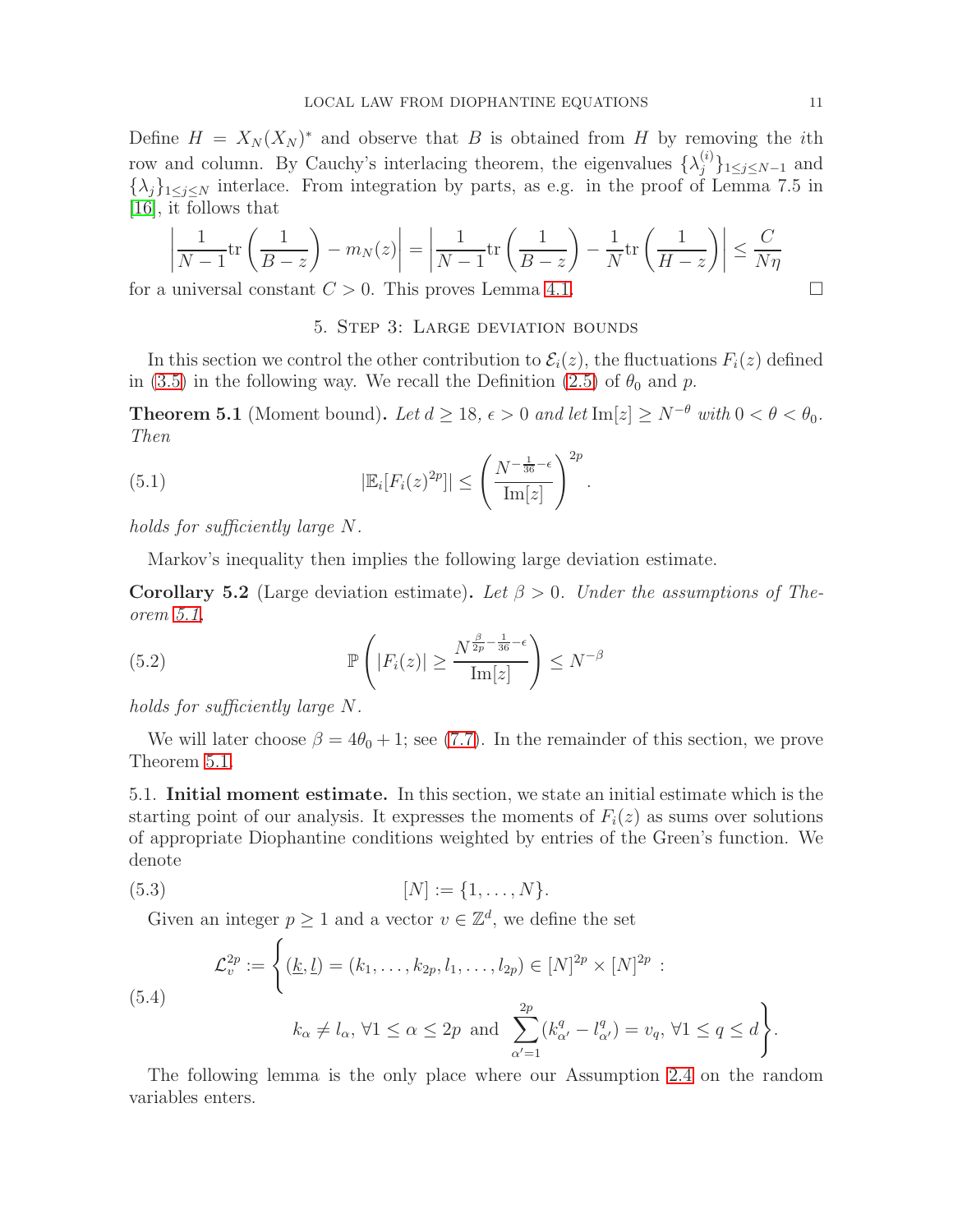<span id="page-11-0"></span>**Lemma 5.3.** Let  $\omega \in \mathbb{R}/\mathbb{Z}$  be distributed according to  $\rho(\omega)$ d $\omega$  with  $\rho : \mathbb{R}/\mathbb{Z} \to [0, \infty)$ satisfying  $\|\rho'\|_{\infty} \leq C$ . Then there exists a constant  $C' > 0$  such that

<span id="page-11-4"></span>
$$
\left| \int_0^1 e[a\omega] \rho(\omega) d\omega \right| \leq \mathbb{1}_{a=0} + \frac{C'}{|a|} \mathbb{1}_{a \neq 0},
$$

for any  $a \in \mathbb{Z}$ .

*Proof.* The case  $a = 0$  is trivial and the case  $a \neq 0$  follows from integration by parts and the assumption that  $||a'||_{\infty} \leq C$ . the assumption that  $\|\rho'\|_{\infty} \leq C$ .  $\|x\|_{\infty} \leq C.$ 

Given a vector  $v \in \mathbb{Z}^d$ , we define the function

(5.5) 
$$
f(v) := \prod_{q=1}^{d} \left( \mathbb{1}_{v_q=0} + \frac{C'}{v_q} \mathbb{1}_{|v_q| \neq 0} \right)
$$

with  $C'$  given from Assumption [2.4](#page-3-1) and Lemma [5.3.](#page-11-0)

The following estimate sets the stage for this section.

<span id="page-11-1"></span>**Proposition 5.4** (Initial moment estimate). Let  $p \geq 1$  be an integer. We have

(5.6) 
$$
|\mathbb{E}_{i}[F_{i}(z)^{2p}]| \leq \frac{1}{N^{2p}} \sum_{v \in \mathbb{Z}^{d}} f(v) \sum_{(\underline{k},\underline{l}) \in \mathcal{L}_{v}^{2p}} |G_{k_{1},l_{1}}^{(i)}| \dots |G_{k_{p},l_{p}}^{(i)}|
$$

*Proof.* We recall that for each  $1 \leq i \leq N$ , we write  $\mathbb{E}_i$  for the partial expectation with respect to the random variables  $\{\omega_{i,q}\}_{1 \leq q \leq d}$ . From [\(3.5\)](#page-9-0), the fact that  $G^{(i)}$  is independent of the  $\{\omega_{i,q}\}_{1 \leq q \leq d}$  and Lemma [5.3](#page-11-0) we find that

$$
\begin{split}\n& \left| \mathbb{E}_i[F_i(z)^{2p}] \right| \\
&= \frac{1}{N^{2p}} \left| \sum_{\substack{1 \leq k_1, l_1, \ldots, k_p, l_p \leq N:\\k_\alpha \neq l_\alpha}} G_{k_1, l_1}^{(i)} \ldots G_{k_p, l_p}^{(i)} \mathbb{E}_i \left[ e \left[ \sum_{q=1}^d (k_1^q + \ldots k_p^q - l_1^q - \ldots - l_p^1) \omega_{i,q} \right] \right] \right| \\
& \leq \frac{1}{N^{2p}} \sum_{v \in \mathbb{Z}^d} f(v) \sum_{(\underline{k}, \underline{l}) \in \mathcal{L}_v^{2p}} |G_{k_1, l_1}^{(i)}| \ldots |G_{k_p, l_p}^{(i)}|\n\end{split}
$$

as claimed.  $\Box$ 

5.2. Cardinality bound for  $\mathcal{L}_v^{2p}$ . We can bound the cardinality  $|\mathcal{L}_v^{2p}|$  based on the 2015 breakthrough of Bourgain-Demeter-Guth [\[8\]](#page-28-8) that proved Vinogradov's Main Conjecture. Later on, we will decompose  $\mathcal{L}_v^p$  into a good and bad set and this result this will play the role of an a priori estimate on the number of terms that need to be treated. The bound uses that  $4p < d(d+1)$  which can be readily verified for our choices of  $p = \lfloor \frac{17d}{16} \rfloor$ and  $d \geq 18$ .

<span id="page-11-3"></span>**Theorem 5.5** (Cardinality bound [\[8\]](#page-28-8)). For every  $\epsilon > 0$ , there exists  $C_{\epsilon} > 1$  so that for all  $N \geq 1$ , it holds that

<span id="page-11-2"></span>.

$$
|\mathcal{L}_v^{2p}| \le C_\epsilon N^{2p+\epsilon}
$$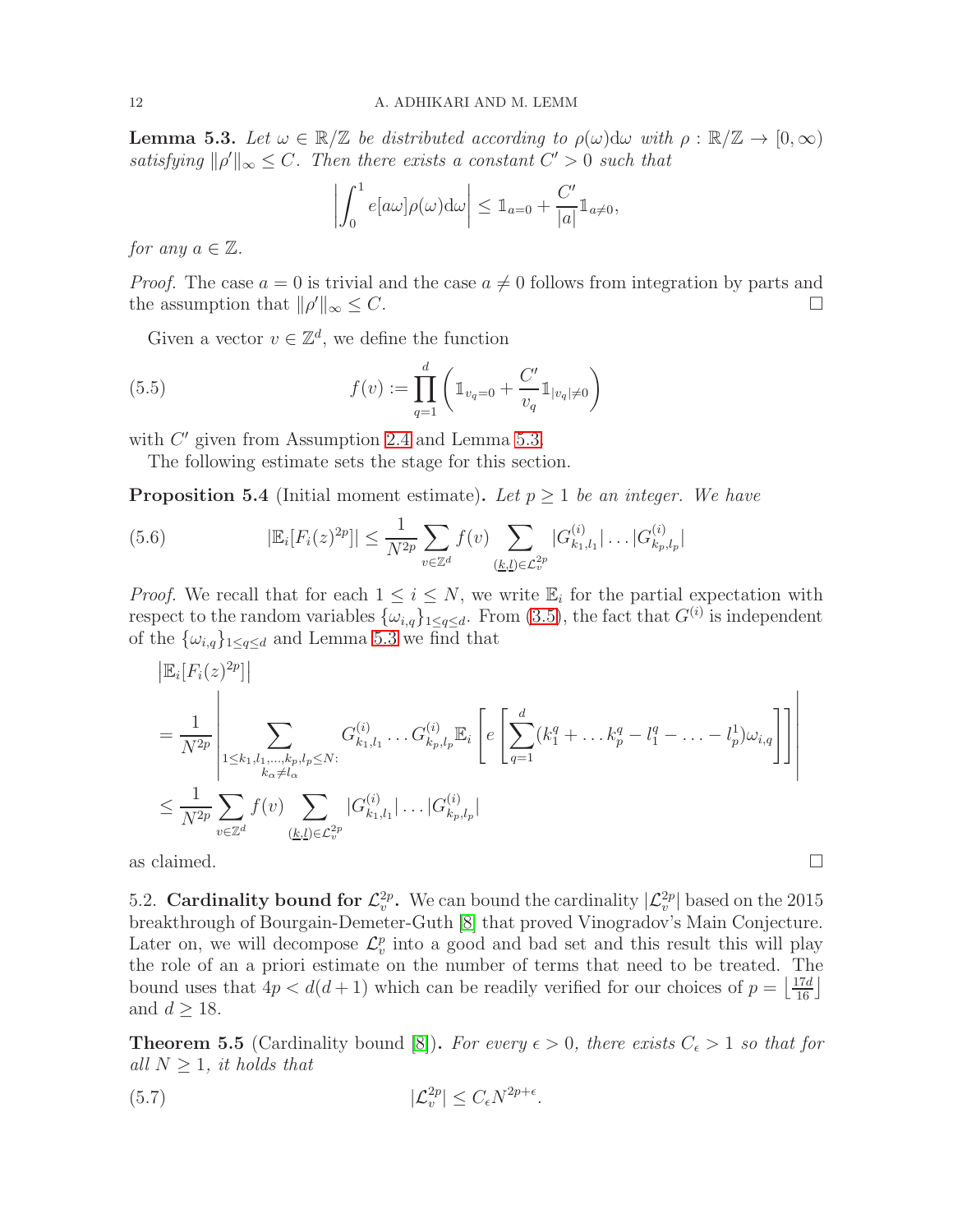As a point of reference, we note that  $N^{2p}$  is a trivial lower bound on  $\mathcal{L}_0^p$  which can be seen by considering the diagonal solutions  $k_q = j_q$  for all  $1 \leq q \leq d$ , so [\(5.7\)](#page-11-2) is essentially sharp.

Remark 5.6. Here and in the following, we often suppress the dependence of various multiplicative constants on parameters such as  $d$  and  $p$  whenever this dependence plays no role for the ensuing argument. Moreover, the value of constants such as  $C$  or  $C_p$  may change from line to line.

Proof. Define the set

$$
\tilde{\mathcal{L}}_v^{2p} := \left\{ (\underline{k}, \underline{l}) = (k_1, \dots, k_{2p}, l_1, \dots, l_{2p}) \in [N]^{2p} \times [N]^{2p} : \sum_{\alpha'=1}^{2p} (k_{\alpha'}^q - j_{\alpha'}^q) = v_q, \forall 1 \le q \le d \right\}
$$

which differs from  $\mathcal{L}_v^{2p}$  in that it can have  $k_\alpha = l_\alpha$ . We recall that  $e[x] = \exp(2\pi ix)$ . We have

$$
|\mathcal{L}_v^{2p}| \leq |\tilde{\mathcal{L}}_v^{2p}| = \int_{[0,1]^d} \left| \sum_{n=1}^N e \left[ \sum_{q=1}^d \xi_q n^q \right] \right|^{4p} e \left[ -\sum_{q=1}^d \xi_q v_q \right] d\xi_1 \dots d\xi_d,
$$

where the equality follows by expanding the power and using orthonormality of the Fourier basis. The triangle inequality then implies  $|\tilde{\mathcal{L}}_v^{2p}| \leq |\tilde{\mathcal{L}}_0^{2p}|$ . The key input is Theorem 1.1 in [\[8\]](#page-28-8) which says

$$
|\tilde{\mathcal{L}}_0^{2p}| \le C_{\epsilon} N^{\epsilon} (N^{2p} + N^{4p - \frac{d(d+1)}{2}})
$$

and the second term is subleading for  $4p < d(d+1)$ .

5.3. Cardinality bounds for the set of bad indices. Taking a closer look at the right-hand side of Proposition [5.4,](#page-11-1) the task is clear: We need to control the size of the Green's function entries  $|G_{k,l}^{(i)}|$  over the index set  $\mathcal{L}_v^{2p}$  while retaining control over the size of the index set. While the bound from Theorem [5.5](#page-11-3) is helpful in this regard, it is far from sufficient because it yields no control on the size of the Green's function entries. Moreover, the bound [\(5.7\)](#page-11-2) is too course in general because it ignores the off-diagonal condition  $k_{\alpha} \neq l_{\alpha}$  in the definition of the set  $\mathcal{L}_{v}^{2p}$  (cf. the proof of Theorem [5.5\)](#page-11-3), but we need to use this condition because it reflects the centering of the fluctuation variable  $F_i(z)$ , cf. [\(3.5\)](#page-9-0) without which there is no concentration.

To address this problem, we develop a refined pigeonhole principle which is at the heart of our proof. The upshot of these considerations is the bound below on the cardinality of the "bad sets" defined as follows.

<span id="page-12-0"></span>**Definition 5.7** (The bad sets). Let  $r \geq 0$  be an integer and let  $\gamma > 0$ . Let

$$
(5.8) \quad \mathcal{B}_{v}^{r,\gamma} := \{ (k_1,\ldots,k_{2p},l_1,\ldots,l_{2p}) \in \mathcal{L}_{v}^{2p} : |\{ 1 \leq \alpha \leq 2p : |G_{k_{\alpha},l_{\alpha}}^{(i)}| \leq N^{-\gamma} \}| = r \}.
$$

In words, on the bad set  $\mathcal{B}_{v}^{r,\gamma}$  there are "few" (= r) Green's function entries that are "small" (less than  $N^{-\gamma}$ ). The optimal choices for the parameters r and  $\gamma$  will be determined later.

We also define the counting function

(5.9) 
$$
g_r(N) := N^{2r} N^{(2p - d_0 - r)(1 + 2\gamma + 2\theta)}, \quad \text{with } d_0 := \left\lfloor \frac{d}{2} \right\rfloor.
$$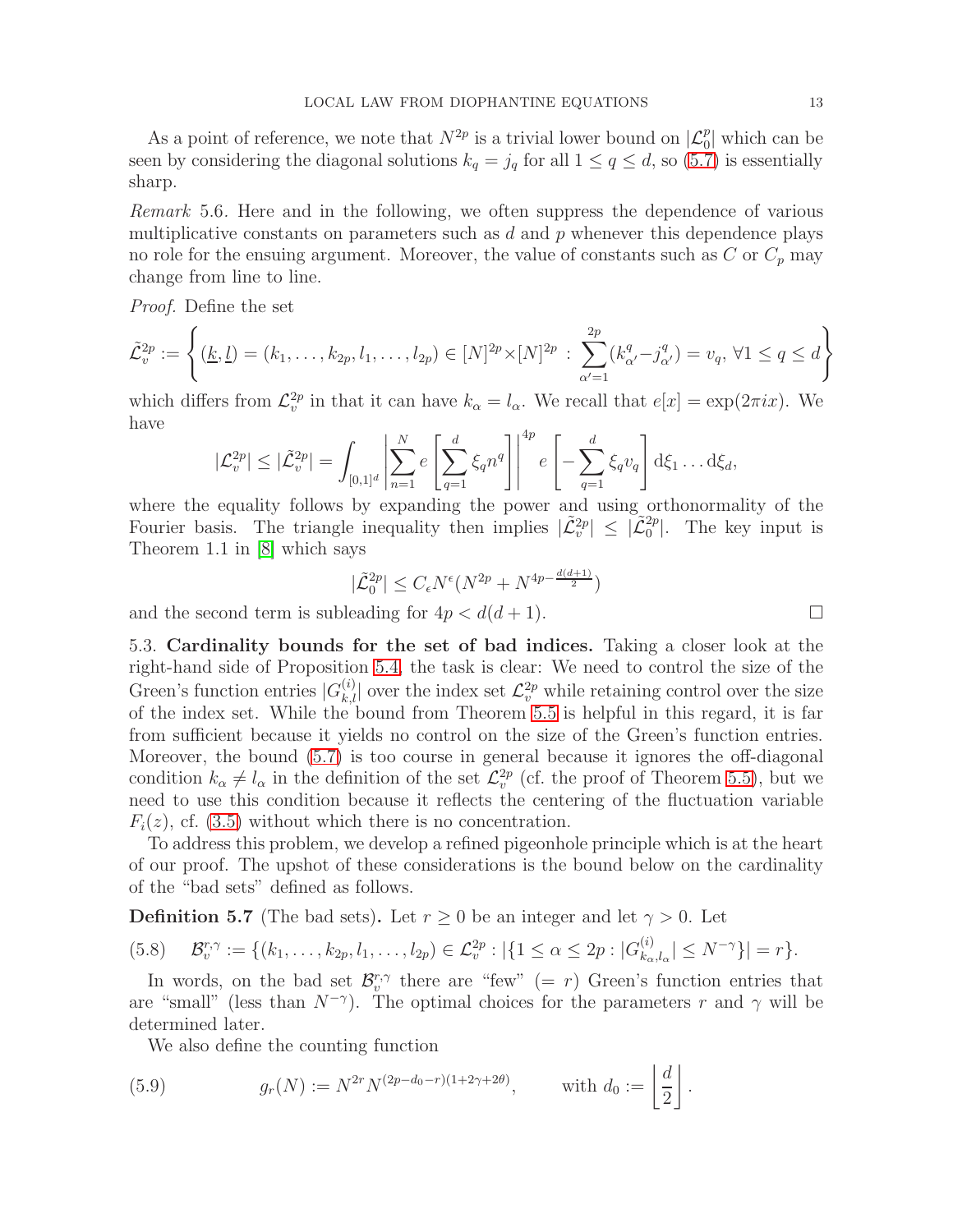The following cardinality bound for the bad sets is essential.

<span id="page-13-0"></span>**Theorem 5.8** (Cardinality bound for the bad set  $\mathcal{B}_v^{r,\gamma}$ ). There exists a constant  $C_{p,r} > 0$ so that for all  $N \geq 1$  and all vectors  $v \in \mathbb{Z}^d$ ,

(5.10) 
$$
|\mathcal{B}_v^{r,\gamma}| \leq C_{p,r} \left( N^{2d_0-2} N^r N^{(2p-r)(2\gamma+2\theta)} + \max\{g_0(N), g_r(N)\}\right)
$$

Theorem [5.8](#page-13-0) quantifies the extent to which the cardinality of the bad set is subleading compared to the size of the whole index set  $\mathcal{L}_v^{2p}$ , i.e., compared to  $N^{2p+\epsilon}$  according to Theorem [5.5](#page-11-3) and so it makes precise the notion that "bad indices are rare". We defer the proof of this important estimate to the next section.

5.4. A priori estimate on the Green's function. The Ward identity implies weak a priori estimates on the size of the  $|G_{k,l}^{(i)}|$  defined in [\(3.6\)](#page-9-3).

<span id="page-13-2"></span>**Lemma 5.9.** Let  $z \in \mathbb{C}$  with  $\text{Im}[z] = N^{-\theta}$ . Then

<span id="page-13-1"></span> $(5.11)$  $\vert k,l\vert \leq N^{\theta}, \qquad \forall 1\leq k,l\leq N.$ 

*Proof.* Denote  $G^{(i)} = G$ . Note that  $G = \frac{1}{A-z}$  with A a Hermitian  $N \times N$  matrix. From the Ward identity and  $\text{Im}[G_{k,k}] \leq |G_{k,k}| \leq ||G|| \leq |z|^{-1} \leq N^{\theta}$ , we have

(5.12) 
$$
\sum_{l=1}^{N} |G_{k,l}|^2 = \frac{\text{Im}[G_{k,k}]}{\text{Im}[z]} \leq N^{2\theta}
$$

and this implies  $(5.11)$ .

5.5. Choice of parameters and conclusion. Assuming Theorem [5.8](#page-13-0) holds, we can now prove Theorem [5.1](#page-10-0) by choosing near-optimal parameters  $p, r, \gamma$  (depending on the model parameter  $d$ ).

*Proof of Theorem [5.1.](#page-10-0)* We apply Proposition [5.4](#page-11-1) noting that  $\mathcal{L}_v^{2p} \neq \emptyset$  implies

$$
|v_q| \le C_{p,q} N^q \le C_p N^d, \qquad \forall 1 \le q \le d
$$

so that

$$
|\mathbb{E}_{i}[F_{i}(z)^{2p}]| \leq \frac{1}{N^{2p}} \sum_{\substack{v \in \mathbb{Z}^{d}: \\ |v_{q}| \leq C_{p}N^{d}}} f(v) \sum_{\substack{(k,l) \in \mathcal{L}^{2p}_{v}}} |G_{k_{1},l_{1}}^{(i)}| \dots | G_{k_{p},l_{p}}^{(i)}|
$$

Next, we decompose the index set  $\mathcal{L}_v^{2p}$  as follows.

$$
\mathcal{L}_v^{2p} = \bigcup_{r'=0}^r \mathcal{B}_v^{r',\gamma} \cup \mathcal{G}_v^r, \qquad \text{ with } \mathcal{G}_v^r := \mathcal{L}_v^{2p} \setminus \bigcup_{r'=0}^r \mathcal{B}_v^{r',\gamma}.
$$

We call  $\mathcal{G}_{v}^{r}$  the "good set". We implement this decomposition to estimate the Green's function. By Definition [5.7,](#page-12-0) the good set contains at least  $r+1$  "small" Green's function elements  $|G_{k,l}^{(i)}| \leq N^{-\gamma}$ . The remaining Green's function entries on the good set are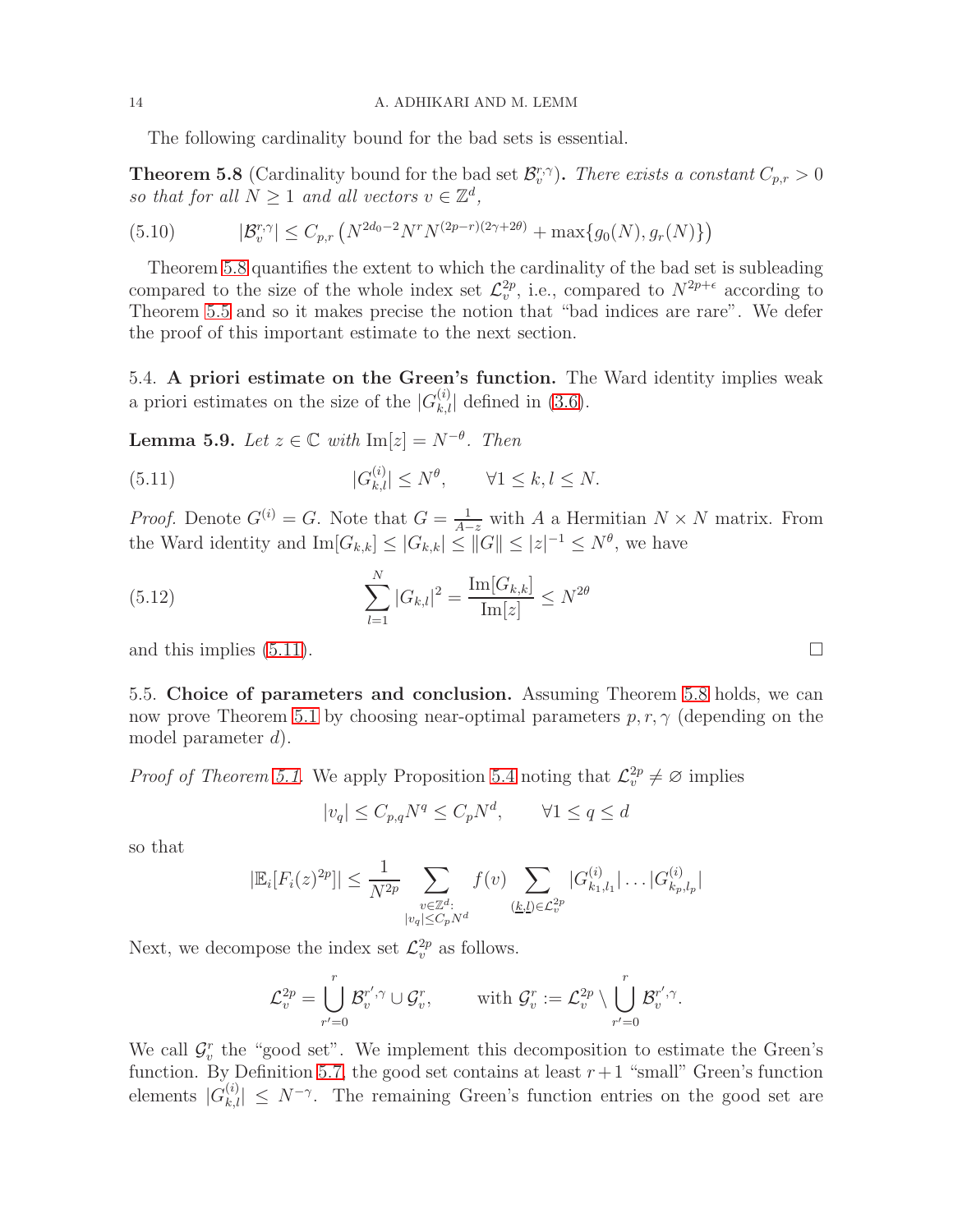bounded by the a priori estimate  $N^{\theta}$  from Lemma [5.9.](#page-13-2) Applying analogous bounds for the various bad sets, we obtain (5.13)

<span id="page-14-0"></span>
$$
|\mathbb{E}_{i}[F_{i}(z)^{2p}]| \leq \frac{1}{N^{2p}} \sum_{\substack{v \in \mathbb{Z}^{d}: \\ |v_{q}| \leq C_{p}N^{d}}} f(v) \sum_{\substack{(k,l) \in \mathcal{L}_{v}^{2p} \\ (k,l) \in \mathcal{G}_{v}}} |G_{k_{1},l_{1}}^{(i)}| \dots | G_{k_{p},l_{p}}^{(i)}|
$$
\n
$$
= \frac{1}{N^{2p}} \sum_{\substack{v \in \mathbb{Z}^{d}: \\ |v_{q}| \leq C_{p}N^{d}}} f(v) \left( \sum_{\substack{(k,l) \in \mathcal{G}_{v}^{r} \\ (k,l) \in \mathcal{G}_{v}}} |G_{k_{1},l_{1}}^{(i)}| \dots | G_{k_{p},l_{p}}^{(i)}| + \sum_{r'=0}^{r} \sum_{\substack{(k,l) \in \mathcal{B}_{v}^{r'} \\ (k,l) \in \mathcal{G}_{r}}} |G_{k_{1},l_{1}}^{(i)}| \dots | G_{k_{p},l_{p}}^{(i)}| \right)
$$
\n
$$
\leq \frac{1}{N^{2p}} \sum_{\substack{v \in \mathbb{Z}^{d}: \\ |v_{q}| \leq C_{p}N^{d}}} f(v) \left( N^{-(r+1)\gamma} N^{(2p-r-1)\theta} |G_{v}^{r}| + \sum_{r'=0}^{r} N^{-r'\gamma} N^{(2p-r')\theta} |B_{v}^{r'} \gamma| \right)
$$
\n
$$
\leq \frac{C_{p,r}C_{\epsilon}}{N^{2p}} \left( \sum_{\substack{v \in \mathbb{Z}^{d}: \\ |v_{q}| \leq C_{p}N^{d}}} f(v) \right) \left( N^{-(r+1)\gamma} N^{(2p-r-1)\theta} N^{2p+\epsilon} + \sum_{r'=0}^{r} N^{-r'\gamma} N^{(2p-r')\theta} \Phi_{r'}(N) \right)
$$

where the last step uses Theorem [5.5](#page-11-3) (together with the trivial estimate  $|\mathcal{G}_v^r| \leq |\mathcal{L}_v^{2p}|$ ) and Theorem [5.8.](#page-13-0) Here we introduced the function

$$
\Phi_{r'}(N) = N^{2d_0 - 2} N^{r'} N^{(2p - r')(2\gamma + 2\theta)} + \max\{g_0(N), g_{r'}(N)\}\
$$

Before we analyze the exponents of  $N$  further, we note that the sum over  $v$  can now be performed. Recalling Definition  $(5.5)$  of  $f$ , we have

<span id="page-14-1"></span>(5.14) 
$$
\sum_{\substack{v \in \mathbb{Z}^d:\\|v_q| \le C_p N^d}} f(v) = \prod_{q=1}^d \left(1 + C' \sum_{v_q=1}^{C_p N^p} \frac{1}{|v_q|}\right) \le C_p (\log N)^d.
$$

We see that this term is of logarithmic size and thus (almost) irrelevant.

We recall that the claim of Theorem [5.1](#page-10-0) is to estimate  $|\mathbb{E}_i[F_i(z)^{2p}]|$  by  $(N^{-\frac{1}{36}+\epsilon'}/\mathrm{Im}[z])^{2p}$  $N^{2p(\theta-\frac{1}{36}+\epsilon')}$  for any  $\epsilon' > 0$ . From [\(5.13\)](#page-14-0) and [\(5.14\)](#page-14-1), we see that the task is to show that (5.15)

<span id="page-14-2"></span>
$$
C_{\epsilon,p,r} (\log N)^d N^{-2p(\theta+1)} \left( N^{-(r+1)\gamma + (2p-r-1)\theta + 2p + \epsilon} + \sum_{r'=0}^r N^{-r'\gamma} N^{(2p-r')\theta} \Phi_{r'}(N) \right) \le N^{-\frac{2p}{36} + 2p\epsilon'}
$$

,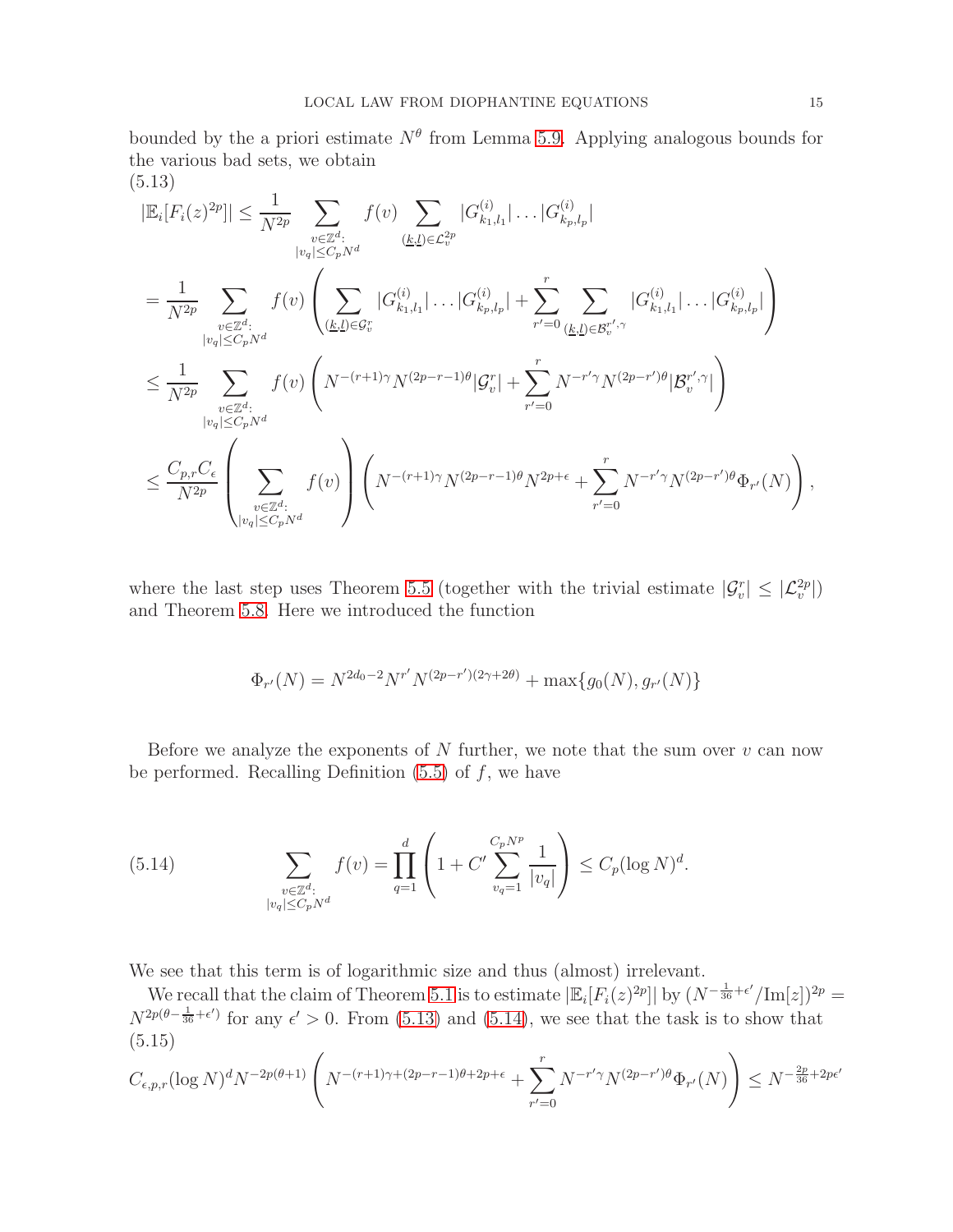for sufficiently large N. We can still choose the parameters  $\theta, r, \gamma$ . Simplifying the left-hand side in [\(5.15\)](#page-14-2) gives

$$
(\log N)^d N^{-2p(\theta+1)} \left( N^{-(r+1)\gamma + (2p-r-1)\theta + 2p + \epsilon} + \sum_{r'=0}^r N^{-r'\gamma} N^{(2p-r')\theta} \Phi_{r'}(N) \right)
$$
  
=  $(\log N)^d \left( N^{-(r+1)\gamma + -(r+1)\theta + \epsilon} + N^{2d_0 - 2 - 2p + 4p(\gamma + \theta)} \sum_{r'=0}^r N^{r'(1-3\gamma - 3\theta)} \right)$   
+  $N^{(2p-d_0)(1+2\gamma+2\theta)} \sum_{r'=0}^r N^{-r'(\gamma+\theta)} \max\{1, N^{r'(1-2\gamma-2\theta)}\}\right)$   
 $\le C (\log N)^d (N^{x_1} + N^{x_2} + N^{x_3}).$ 

The last step uses that the summands are either monotonically increasing or decreasing in r' (depending on the value of  $\gamma + \theta$ ) and introduces the three exponents

(5.16) 
$$
x_1 = -(r+1)(\gamma + \theta) + \epsilon,
$$

$$
x_2 = -2p + 2d_0 - 2 + 4p(\gamma + \theta) + r(1 - 3\gamma - 3\theta)_+
$$

$$
x_3 = -2p + (2p - d_0)(1 + 2\gamma + 2\theta) + r((1 - 2\gamma - 2\theta)_+ - \gamma - \theta)_+,
$$

with  $(y)_+$  = max $\{y, 0\}$  denoting the positive part of a real number y.

In view of the various case distinctions we impose

$$
\gamma + \theta =: \theta' \le \frac{1}{3},
$$

in which case the exponents simplify to

(5.17) 
$$
x_1 = -(r+1)\theta' + \epsilon,
$$

$$
x_2 = -2p + 2d_0 - 2 + 4p\theta' + r(1 - 3\theta')
$$

$$
x_3 = 2p\theta' - d_0(1 + 2\theta') + r(1 - 3\theta'),
$$

Elementary estimates show that the parameter values

(5.18) 
$$
\theta' = \frac{1}{5}, \qquad r = \frac{22d}{51}, \qquad p = \left\lfloor \frac{17d}{16} \right\rfloor
$$

gives  $\max\{x_1, x_2, x_3\} < -\frac{2p}{36} - 2p\epsilon'$  for all  $d \ge 18$  and all  $\epsilon' > 0$  provided that  $\epsilon$  is chosen sufficiently small. (We arrived at the choice  $(5.18)$  by assuming that p and r are linear multiples of d and optimizing  $x_1, x_2, x_3$  among this class.) This proves Theorem [5.1.](#page-10-0)  $\Box$ 

## <span id="page-15-0"></span>6. Proof of Theorem [5.8](#page-13-0)

At the heart of our proof is a somewhat delicate pigeonhole argument which rests on structural aspects of the Ward identity and a conditional uniqueness result for the Diophantine equations defining  $\mathcal{L}_v^{2p}$  that follows from the Newton-Girard identities.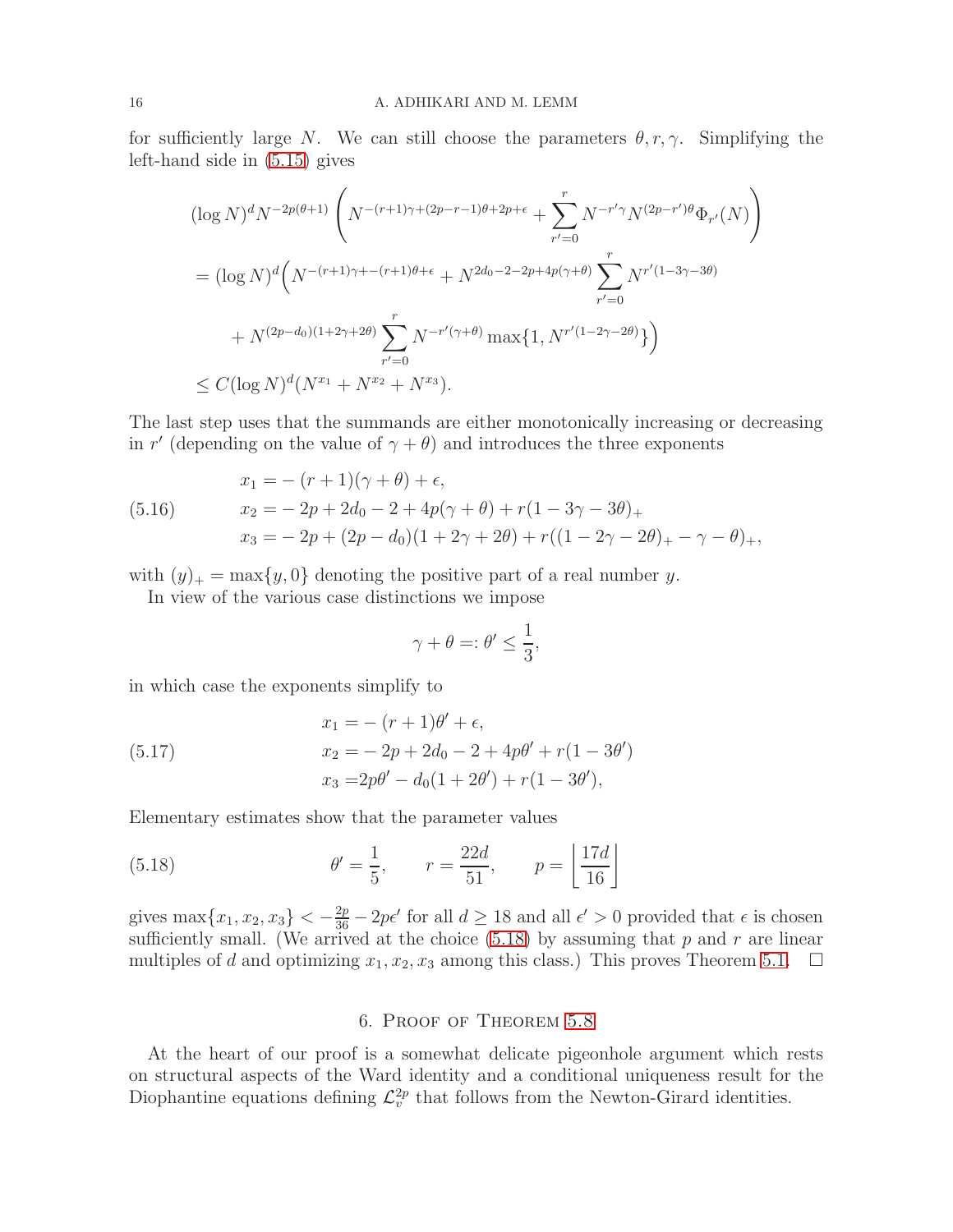6.1. The Ward identity within rows and columns. A fundamental observation that guides our approach is that the a priori bound in Lemma [5.9](#page-13-2) (a direct consequence of the Ward identity) can be improved if many of the Green's function entries lie in the same row (or column). This is made precise by the following lemma.

<span id="page-16-0"></span>**Lemma 6.1.** Let  $z \in \mathbb{C}$  with  $\text{Im}[z] = N^{-\theta}$  and let  $1 \leq i \leq N$ . We have

<span id="page-16-2"></span>(6.1) 
$$
\left| \left\{ 1 \le k, l \le N \ : \ |G_{k,l}^{(i)}| > N^{-\gamma} \right\} \right| \le N^{1+2\gamma+2\theta}
$$

and for every  $k_0, l_0 \in \{1, ..., N\},\$ 

<span id="page-16-1"></span>(6.2) 
$$
\left| \left\{ 1 \le l \le N \ : \ |G_{k_0,l}^{(i)}| > N^{-\gamma} \right\} \right| \le N^{2\gamma + 2\theta}, \left| \left\{ 1 \le k \le N \ : \ |G_{k,l_0}^{(i)}| > N^{-\gamma} \right\} \right| \le N^{2\gamma + 2\theta}.
$$

*Proof.* We denote  $G = G^{(i)}$ . Due to the Ward identity and symmetry, we have for each  $k_0$ ,

<span id="page-16-3"></span>(6.3) 
$$
\sum_{l=1}^{N} |G_{k_0,l}|^2 = \frac{\text{Im}[G_{k_0,k_0}]}{\text{Im}[z]} \leq N^{2\theta}.
$$

This implies the first bound in [\(6.2\)](#page-16-1), while the second one follows from symmetry of G. Finally, [\(6.1\)](#page-16-2) follows from summing [\(6.3\)](#page-16-3) over  $1 \le k_0 \le N$  and so Lemma [6.1](#page-16-0) is proved. proved.  $\Box$ 

The fundamental question we thus need to investigate next is how the structural property of lying in the same row interacts with the Diophantine conditions that define the index set  $\mathcal{L}_v^{2p}$  in [\(5.4\)](#page-10-1).

6.2. A dichotomy for the index pairs. We note a simple dichotomy: Either many index pairs lie in the same row (or column) or many do not. The precise version is given in the following lemma, which involves an integer parameter  $1 \leq s \leq 2p$  (which is later chosen as  $s = d_0 = |d/2|$ , so relatively large).

<span id="page-16-5"></span>Lemma 6.2 (Index set dichotomy). Consider the collection of pairs

$$
\mathcal{P} = \{ (k_{\alpha}, l_{\alpha}) \in \mathbb{Z} \times \mathbb{Z} : 1 \leq \alpha \leq 2p, k_{\alpha} \neq l_{\alpha} \}.
$$

For every integer  $s \geq 1$ , one of the following two statements holds.

- (a) There are  $\nu_1, \ldots, \nu_{2s-2} \in \mathbb{Z}$  such that for all  $1 \leq \alpha \leq 2p$ , either  $k_\alpha$  or  $l_\alpha$  lie in  $\{\nu_1, \ldots, \nu_{2s-2}\}.$
- (b) There exist distinct  $1 \leq \alpha_1, \ldots, \alpha_s \leq 2p$  such that

<span id="page-16-4"></span>
$$
\{k_{\alpha_1},\ldots,k_{\alpha_s}\}\cap\{l_{\alpha_1},\ldots,l_{\alpha_s}\}=\varnothing,
$$

*Proof.* We induct in s. The base case  $s = 1$  is trivial since (b) holds by assumption.

For the induction step, assume that the claim holds for  $s - 1$ . If case (a) occurred for  $s-1$ , then it also occurs for s (it is a monotone condition), so we may assume that case (b) occurs for  $s - 1$ . That is, there exist distinct  $1 \leq \alpha_1, \ldots, \alpha_{s-1} \leq 2p$  such that

(6.4) 
$$
\{k_{\alpha_1},\ldots,k_{\alpha_{s-1}}\}\cap\{l_{\alpha_1},\ldots,l_{\alpha_{s-1}}\}=\varnothing.
$$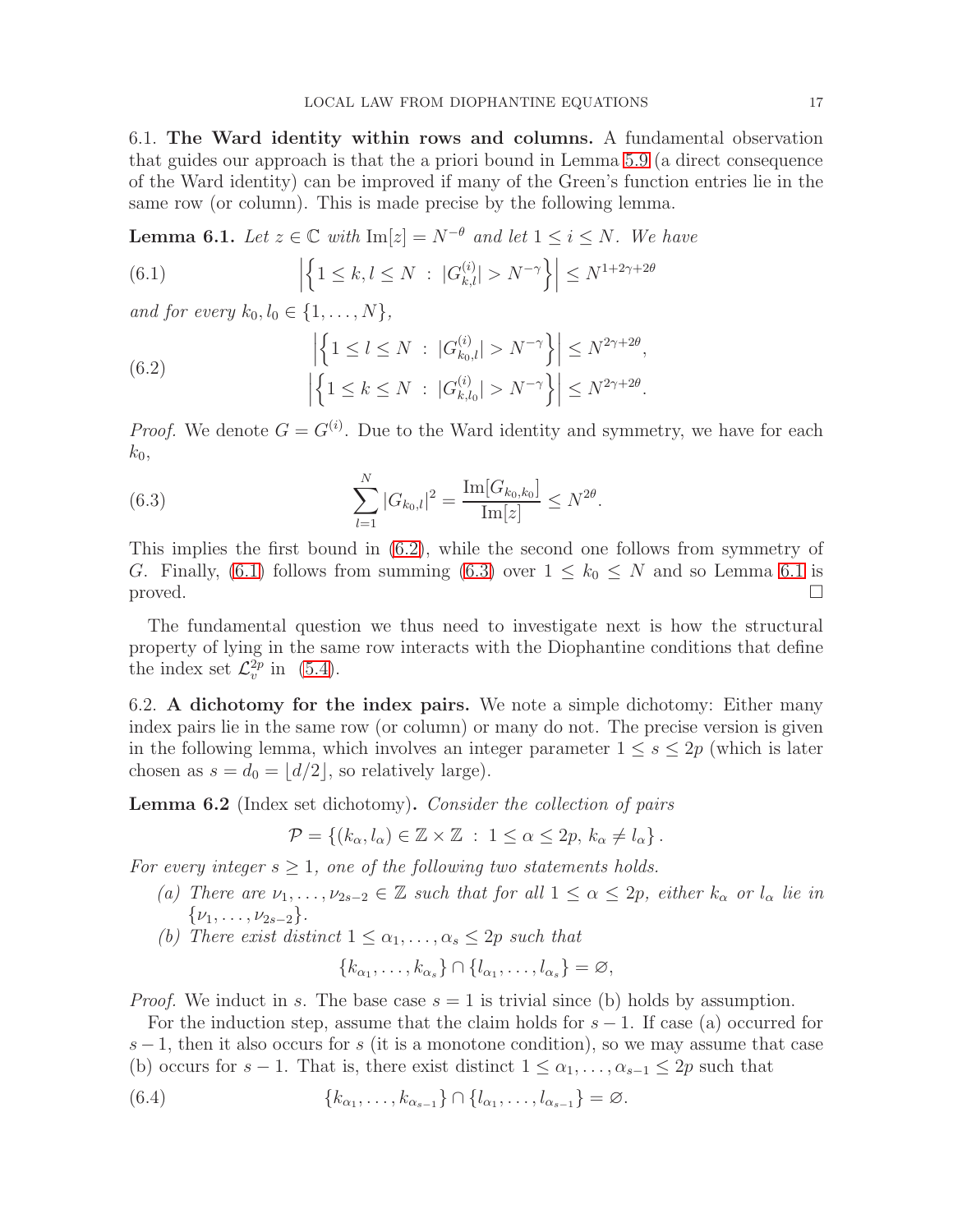#### 18 A. ADHIKARI AND M. LEMM

Consider the remaining pairs  $(k_{\alpha'}, l_{\alpha'}) \in \mathcal{P}$  with  $\alpha' \neq \alpha_1, \ldots, \alpha_{s-1}$ . We distinguish two cases. The first case is that we can find  $\alpha' \neq \alpha_1, \ldots, \alpha_{s-1}$  such that (b) holds with  $\alpha_s = \alpha'$ , in which case the induction step is completed. Otherwise, we have

<span id="page-17-1"></span>
$$
(6.5) \qquad \{k_{\alpha_1},\ldots,k_{\alpha_{s-1}},k_{\alpha'}\}\cap\{l_{\alpha_1},\ldots,l_{\alpha_{s-1}},l_{\alpha'}\}\neq\varnothing, \qquad \forall \alpha'\neq\alpha_1,\ldots,\alpha_{s-1}.
$$

We set

 $\{\nu_1,\ldots,\nu_{2s-2}\} = \{k_{\alpha_1},\ldots,k_{\alpha_{s-1}},l_{\alpha_1},\ldots,l_{\alpha_{s-1}}\}$ 

and note that condition (a) now follows from [\(6.4\)](#page-16-4), [\(6.5\)](#page-17-1) and  $k_{\alpha'} \neq l_{\alpha'}$ . This proves Lemma 6.2. Lemma [6.2.](#page-16-5)

6.3. Algebraic conditional uniqueness for Diophantine equations. According to Lemma [6.2,](#page-16-5) there are either  $2s - 2$  indices in the same row or column as in case (a) or s index pairs are from different rows/columns as in case (b). In case (a), the refined a priori bound [\(6.2\)](#page-16-1) from Lemma [6.1](#page-16-0) is helpful, so case (b) has to be understood next.

Here, we now show that we get case (b) is suppressed for algebraic reasons, namely by the Diophantine equations that constrain the index set  $\mathcal{L}_v^p$ . This is made precise in Lemma [6.3](#page-17-0) below, a purely algebraic conditional uniqueness result which we observe here but which we suspect is well-known to experts in number theory.

<span id="page-17-0"></span>**Lemma 6.3** (Conditional uniqueness condition for Diophantine equations). Let n be an integer and consider two collections  $P_1$  and  $P_2$  of integer pairs

<span id="page-17-4"></span> $\mathcal{P}_1 = \{ (i_\alpha, j_\alpha) \in \mathbb{Z} \times \mathbb{Z} : 1 \leq \alpha \leq n \}, \qquad \mathcal{P}_2 = \{ (i'_\alpha, j'_\alpha) \in \mathbb{Z} \times \mathbb{Z} : 1 \leq \alpha \leq n \}$ 

subject to the disjointness conditions

(6.6) 
$$
\{i_1, \ldots, i_n\} \cap \{j_1, \ldots, j_n\} = \varnothing, \qquad \{i'_1, \ldots, i'_n\} \cap \{j'_1, \ldots, j'_n\} = \varnothing.
$$

Suppose that there exist  $d_1, \ldots, d_{2n} \in \mathbb{Z}$  such that

<span id="page-17-2"></span>(6.7) 
$$
\sum_{\alpha=1}^{n} (j_{\alpha}^{q} - i_{\alpha}^{q}) = \sum_{\alpha=1}^{n} ((j_{\alpha}')^{q} - (i_{\alpha}')^{q}) = d_{q}, \qquad \forall 1 \leq q \leq 2n.
$$

Then

(6.8) 
$$
\{i_1, \ldots, i_n\} = \{i'_1, \ldots, i'_n\} \text{ and } \{j_1, \ldots, j_n\} = \{j'_1, \ldots, j'_n\}
$$

Proof. The set of Diophantine equations [\(6.7\)](#page-17-2) imply the following analog without the negative sign,

<span id="page-17-3"></span>
$$
\sum_{\alpha=1}^n ((i'_{\alpha})^q + j^q_{\alpha}) = \sum_{\alpha=1}^n (i^q_{\alpha} + (j'_{\alpha})^q), \qquad \forall 1 \le q \le 2n.
$$

By the Newton-Girard identities, the power sums up to order  $2n$  determine the corresponding elementary symmetric polynomials up to the same order. Consequently, we have the equality of the two polynomials

$$
\prod_{\alpha=1}^n (x - i'_{\alpha})(x - j_{\alpha}) = \prod_{\alpha=1}^n (x - i_{\alpha})(x - j'_{\alpha}).
$$

The equality of the polynomials implies the equality of their root sets, i.e.,

$$
\{i'_1, \ldots i'_n, j_1, \ldots, j_n\} = \{i_1, \ldots i_n, j'_1, \ldots, j_n\}.
$$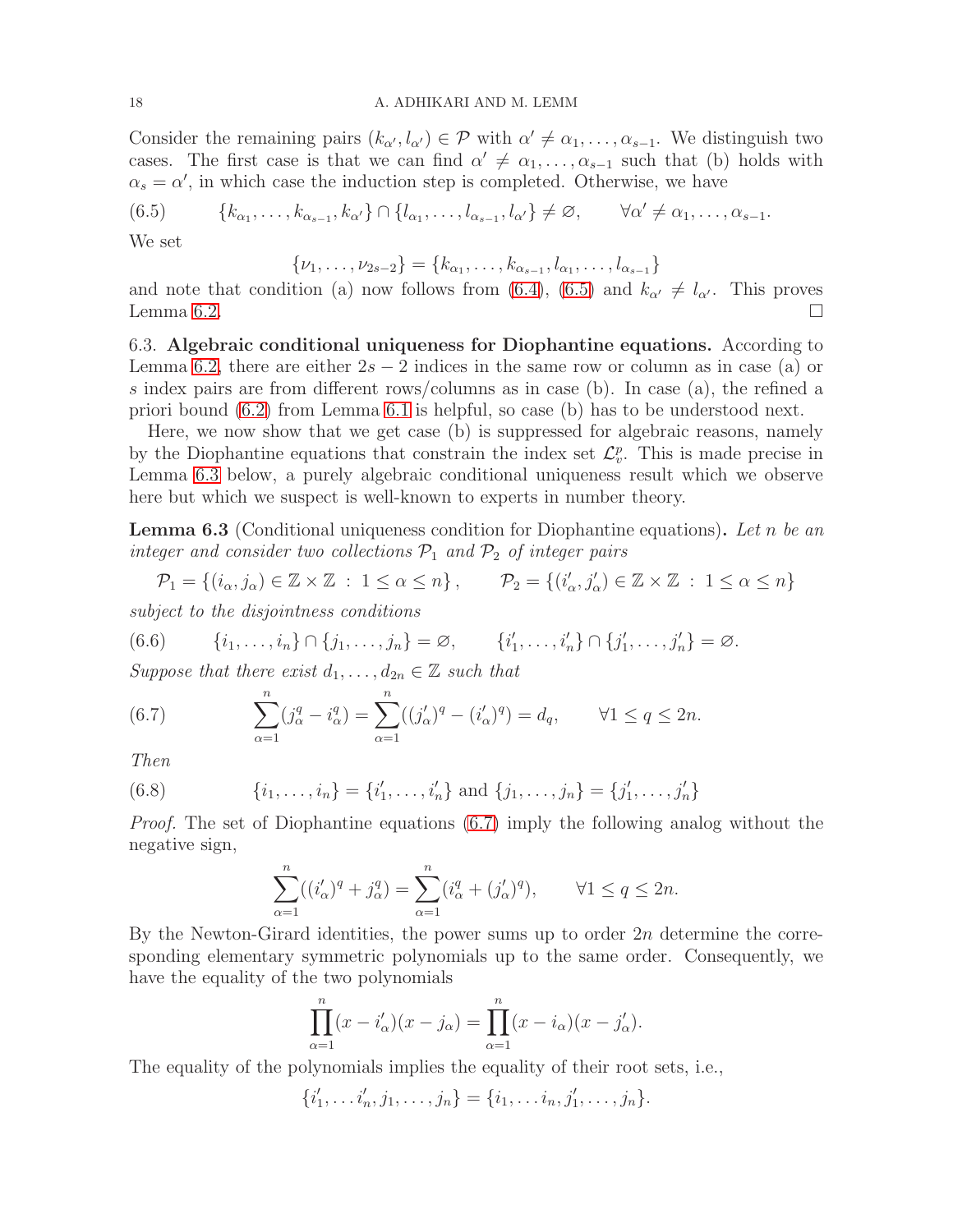The claim  $(6.8)$  now follows from the disjointness assumption  $(6.6)$ .

6.4. Proof of Theorem [5.8.](#page-13-0) We now have all the tools in hand to prove Theorem [5.8](#page-13-0) via a refined pigeonhole principle.

*Proof of Theorem [5.8.](#page-13-0)* We fix integers  $p, r, N \geq 1$ , a number  $\gamma > 0$  and an arbitrary vector  $v \in \mathbb{Z}^d$ . Given any index list  $(\underline{k}, \underline{l}) = (k_1, \ldots, k_{2p}, l_1, \ldots, l_{2p}) \in \mathcal{L}^{2p}_v$ , we apply Lemma [6.2](#page-16-5) with  $s = d_0 = |d/2|$  to the corresponding list of pairs  $\mathcal{P}$ . (This choice of s turns out to be optimal for Step 1 in the proof of Lemma [6.5](#page-18-0) later on.) Hence, we can decompose  $\mathcal{L}_v^p$ , and consequently the bad set  $\mathcal{B} = \mathcal{B}_v^{p,r,\gamma}$ , as follows

(6.9) B = B(a) ∪ B(b)

where  $\mathcal{B}_{(x)}$  with  $x \in \{a, b\}$  is the set of  $(\underline{k}, \underline{l}) \in \mathcal{B}$  such that the respective case occurs in Lemma [6.2.](#page-16-5)

<span id="page-18-1"></span>The following two lemmas bound the cardinalities of  $\mathcal{B}_{(a)}$  and  $\mathcal{B}_{(b)}$ .

<span id="page-18-2"></span>**Lemma 6.4** (Case (a) bound). There exists a constant  $C_{p,r} > 0$  such that for all  $N \geq 1$ ,

(6.10) 
$$
|\mathcal{B}_{(a)}| \leq C_{p,r} N^{2d_0 - 2} N^r N^{(2p - r)(2\gamma + 2\theta)}
$$

<span id="page-18-0"></span>**Lemma 6.5** (Case (b)). There exists a constant  $C_{p,r} > 0$  such that for all  $N \geq 1$ ,

(6.11) 
$$
|\mathcal{B}_{(b)}| \leq C_{p,r} \max\{g_0(N), g_r(N)\}.
$$

Considering [\(6.9\)](#page-18-1), we see that Theorem [5.8](#page-13-0) follows from Lemmas [6.4](#page-18-2) and [6.5.](#page-18-0)  $\Box$ 

## 6.5. Proof of Lemmas [6.4](#page-18-2) and [6.5.](#page-18-0)

*Proof of Lemma [6.4.](#page-18-2)* We consider the constraints that exist on a generic element  $(k, l)$  $\mathcal{B}_{(a)}$  and use this to estimate  $|\mathcal{B}_{(a)}|$  through basic combinatorics. Since we are in case (a) of Lemma [6.2](#page-16-5) with  $s = d_0$ , there exist  $\nu_1, \ldots, \nu_{2d_0-2} \in [N] = \{1, \ldots, N\}$ , such that for all  $1 \leq \alpha \leq 2p$ , either  $k_{\alpha}$  or  $l_{\alpha}$  lie in  $\{\nu_1, \ldots, \nu_{2d_0-2}\}$ . It will be convenient to introduce

$$
m_{\alpha} = \begin{cases} k_{\alpha}, & \text{if } k_{\alpha} \in \{\nu_1, \dots, \nu_{2d_0 - 2}\}, \\ l_{\alpha}, & \text{otherwise.} \end{cases}
$$

and

$$
n_{\alpha} = \begin{cases} l_{\alpha}, & \text{if } k_{\alpha} \in \{\nu_1, \dots, \nu_{2d_0 - 2}\}, \\ k_{\alpha}, & \text{otherwise.} \end{cases}
$$

First, we note that there are at most  $N^{2d_0-2}$  ways to choose the  $\nu_1, \ldots, \nu_{2d_0-2} \in [N]$ . Second, we choose for every  $1 \leq \alpha \leq 2p$  whether  $k_{\alpha} \in \{\nu_1, \dots, \nu_{2d_0-2}\}$  or not and for this there are  $2^{2p}$  options. After this step, it is determined whether  $(k_{\alpha}, l_{\alpha}) = (m_{\alpha}, n_{\alpha})$ or  $(n_{\alpha}, m_{\alpha})$  and so it remains to count the options for  $m_{\alpha}$  and  $n_{\alpha}$ .

Regarding the number of choices for  $m_1, \ldots, m_{2p}$ , we note since case (a) of Lemma [6.2](#page-16-5) applies, we have  $m_1, \ldots, m_{2p} \in \{\nu_1, \ldots, \nu_{2d_0-2}\}\$  and so there are at most  $(2d_0-2)^{2p}$ choices.

<span id="page-18-3"></span>To summarize the considerations so far, we have the combinatorial factor

$$
(6.12) \t\t 2^{2p} (2d_0 - 2)^{2p} N^{2d_0 - 2}
$$

which accounts for the number of choices of everything except the  $n_1, \ldots, n_{2p}$ . For these, we shall use that configurations  $(\underline{k}, \underline{l}) \in \mathcal{B}_{(a)} \subset \mathcal{B}$  are constrained further because they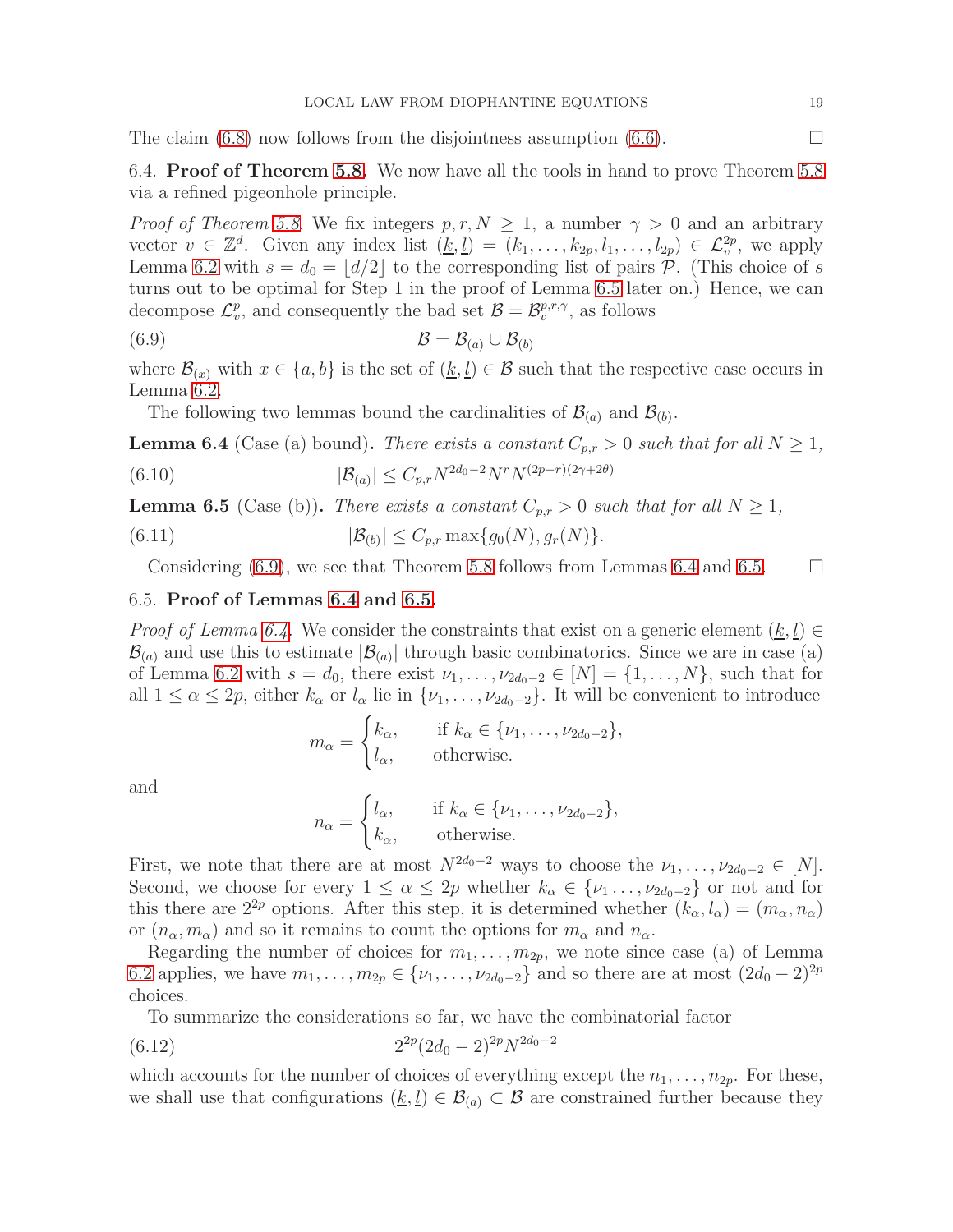must belong to the bad set. Indeed, recalling the Definition [5.7](#page-12-0) of the bad set, there must be  $2p - r$  choices of  $\alpha$  so that  $|G_{k_{\alpha}}^{(i)}|$  $\binom{n}{k_{\alpha},l_{\alpha}}$  >  $N^{-\gamma}$  is "large". A simple but important observation is that

$$
\left\{ |G_{k_{\alpha},l_{\alpha}}^{(i)}| : 1 \le \alpha \le 2p \right\} = \left\{ |G_{m_{\alpha},n_{\alpha}}^{(i)}| : 1 \le \alpha \le 2p \right\}
$$

because  $G^{(i)}$  is a symmetric matrix. Consequently, the collection  $\{ |G_{m_\alpha,n_\alpha}^{(i)}|\}_{1 \leq \alpha \leq 2p}$  must also contain  $2p - r$  large elements. The advantage of this collection is that the  $|G_{m_\alpha,n_\alpha}^{(i)}|$ all belong to the same  $2d_0 - 2$  rows since  $m_1, \ldots, m_{2p} \in \{\nu_1, \ldots, \nu_{2s-2}\}\$  and every row contains at most  $N^{2\gamma+2\theta}$  large entries by the second part of Lemma [6.1.](#page-16-0)

Hence, the number of choices for  $n_1, \ldots, n_{2p}$  can be estimated as follows: First we choose which  $2p - r$  of the  $1 \leq \alpha \leq 2p$  correspond to large Green's function entries and for this there are  $\binom{2p}{r}$  $r_r^{2p}$  options. Second, we distribute the  $2p-r$  of the  $n_\alpha$ 's corresponding to large  $|G_{m_\alpha,n_\alpha}^{(i)}|$  among the at most  $N^{2\gamma+2\theta}$  options in their assigned row  $m_\alpha$ , resulting in a total number of  $N^{(2p-r)(2\gamma+2\theta)}$  options. Third, we distribute the remaining r of the  $n_{\alpha}$ 's among the at most N options in their assigned row  $m_{\alpha}$  and for this there are at most  $N^r$  options. In summary, we have shown that the number of choices for the  $n_1, \ldots, n_{2p}$ is bounded by

$$
\binom{2p}{r} N^{(2p-r)(2\gamma+2\theta)} N^r
$$

(As a point of reference, a naive estimate on the choices for  $n_1, \ldots, n_{2p}$  is of course  $N^{2p}$ .)

Multiplying this by the other combinatorial factor from [\(6.12\)](#page-18-3) gives the bound

$$
|\mathcal{B}_{(a)}| \leq {2p \choose r} 2^{2p} (2d_0 - 2)^{2p} N^{2d_0 - 2} N^{(2p - r)(2\gamma + 2\theta)} N^r.
$$

This proves Lemma [6.4](#page-18-2) with the constant  $C_{p,r} = \binom{2p}{r}$  $\binom{2p}{r} 2^{2p} (2d_0 - 2)^{2p}$ . — Пример, на пример, на пример, на пример, на пример, на пример, на пример, на пример, на пример, на пример,<br>В стала и в стала и в стала и в стала и в стала и в стала и в стала и в стала и в стала и в стала и в стала и<br>

Proof of Lemma [6.5.](#page-18-0) This proof is one of the essential technical parts of our argument and it uses the Lemmas [6.1,](#page-16-0) [6.2,](#page-16-5) and [6.3](#page-17-0) that were established earlier. It will be convenient to denote

$$
\underline{k} = (k_1, \ldots, k_{2p}) = (\mathbf{k}, k_{2p-d_0}, \ldots, k_{2p})
$$
 with  $\mathbf{k} = (k_1, \ldots, k_{2p-d_0})$ 

Given  $\mathbf{k}, \mathbf{l} \in [N]^{2p-d_0}$ , we define the following subsets of  $\mathcal{B}_{(b)}$  labeled by the first  $2p-d_0$ elements of each sequence.

(6.13) 
$$
\mathcal{B}_{(b)}(\mathbf{k},\mathbf{l}) := \{ (\mathbf{k}, k_{2p-d_0+1}, \dots, k_{2p}, \mathbf{l}, l_{2p-d_0+1}, \dots, l_{2p}) \in \mathcal{B}_{(b)} : \\ \{ k_{2p-d_0+1}, \dots, k_{2p} \} \cap \{ l_{2p-s+1}, \dots, l_{2p} \} = \varnothing \} \}
$$

We can use these sets to further subdivide the set  $\mathcal{B}_{(b)}$  because we know that every element  $(k_1, \ldots, k_{2p}, l_1, \ldots, l_{2p}) \in \mathcal{B}_{(b)}$  satisfies case (b) in Lemma [6.2.](#page-16-5) That is, modulo permutation, the last  $d_0$  elements of the sequences are disjoint and so a union bound gives

<span id="page-19-0"></span> $\overline{1}$ 

(6.14) 
$$
|\mathcal{B}_{(b)}| \leq (2p)! \left| \bigcup_{\mathbf{k}, \mathbf{l} \in [N]^{2p-d_0}} \mathcal{B}_{(b)}(\mathbf{k}, \mathbf{l}) \right|
$$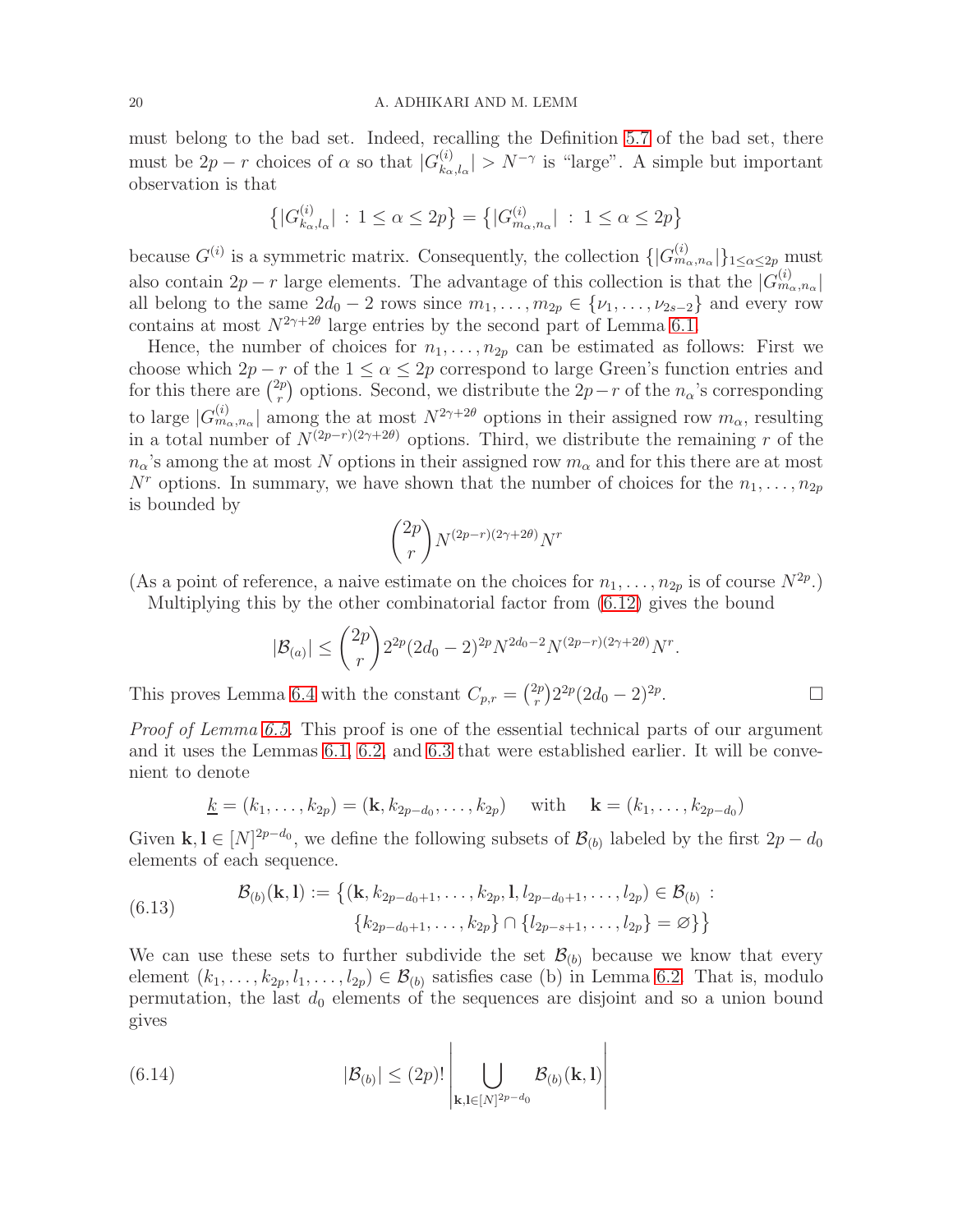Below, we prove that

<span id="page-20-0"></span>(6.15) 
$$
\left| \bigcup_{\mathbf{k},\mathbf{l}\in[N]^{2p-d_0}} \mathcal{B}_{(b)}(\mathbf{k},\mathbf{l}),\right| \leq C_{p,r} \max\{g_0(N), g_r(N)\}.
$$

which together with  $(6.14)$  implies Lemma [6.5.](#page-18-0)

Thus, it remains to prove [\(6.15\)](#page-20-0). This is done in two steps.

<span id="page-20-1"></span>Step 1. We first estimate the size of each individual set appearing in [\(6.15\)](#page-20-0),

(6.16) 
$$
|\mathcal{B}_{(b)}(\mathbf{k}, \mathbf{l})| \leq (d_0!)^2, \qquad \forall \mathbf{k}, \mathbf{l} \in [N]^{2p-d_0}.
$$

We will derive this from the following exact characterization of these sets. It says that if  $\mathcal{B}_{(b)}(\mathbf{k}, \mathbf{l}) \neq \emptyset$ , then it is generated by permuting the last entries. More formally, if there exists some  $(\mathbf{k}, k_{2p-d_0}, \ldots, k_{2p}, 1, l_{2p-d_0}, \ldots, l_{2p}) \in \mathcal{B}_{(b)}(\mathbf{k}, 1)$ , then  $\mathcal{B}_{(b)}(\mathbf{k}, 1)$  is in fact equal to the set of all  $(\mathbf{k}, k'_{2p-d_0}, \ldots, k'_{2p}, 1, l'_{2p-d_0}, \ldots, l'_{2p})$  satisfying (6.17)

<span id="page-20-2"></span>
$$
\{k_{2p-d_0+1},\ldots,k_{2p}\} = \{k'_{2p-d_0+1},\ldots,k'_{2p}\}, \qquad \{l_{2p-d_0+1},\ldots,l_{2p}\} = \{l'_{2p-d_0+1},\ldots,l'_{2p}\}.
$$

Note that this characterization implies [\(6.16\)](#page-20-1) since the number of non-trivial permutations of the last  $d_0$  elements is bounded by  $d_0!$ .

To complete Step 1, we need to prove this exact characterization of  $\mathcal{B}_{(b)}(\mathbf{k}, \mathbf{l})$ . This part uses Lemma [6.3.](#page-17-0) Consider two elements

$$
(\mathbf{k}, k_{2p-d_0}, \ldots, k_{2p}, 1, l_{2p-d_0}, \ldots, l_{2p}), (\mathbf{k}, k'_{2p-d_0}, \ldots, k'_{2p}, 1, l'_{2p-d_0}, \ldots, l'_{2p}) \in \mathcal{B}_{(b)}(\mathbf{k}, \mathbf{l})
$$

for which we aim to prove [\(6.17\)](#page-20-2). By definition of  $\mathcal{B}_{(b)}(\mathbf{k}, \mathbf{l})$ , we have (6.18)

<span id="page-20-3"></span>
$$
\{k_{2p-d_0+1},\ldots,k_{2p}\}\cap\{l_{2p-d_0+1},\ldots,l_{2p}\}=\{k'_{2p-d_0+1},\ldots,k'_{2p}\}\cap\{l'_{2p-d_0+1},\ldots,l'_{2p}\}=\varnothing.
$$

Now we recall that elements of  $\mathcal{B}_{(b)}$  also lie in  $\mathcal{L}_v^p$  and therefore solve the Diophantine equations from Definition [\(5.4\)](#page-10-1) of  $\mathcal{L}_v^p$ . Solving the resulting sets of equations for the last  $d_0$  elements, we obtain

<span id="page-20-4"></span>(6.19)  

$$
\sum_{\alpha=1}^{d_0} (k_{2p-d_0+\alpha}^q - l_{2p-d_0+\alpha}^q) = \sum_{\alpha=1}^{d_0} ((k_{2p-d_0+\alpha}')^q - (l_{2p-d_0+\alpha}')^q)
$$

$$
= d_q := v_q - \sum_{\alpha'=1}^{2p-d_0} (k_{\alpha'}^q - l_{\alpha'}^q), \qquad \forall 1 \le q \le d.
$$

We see that [\(6.18\)](#page-20-3) and [\(6.19\)](#page-20-4) verify the conditions of Lemma [6.3](#page-17-0) if we set  $(i_{\alpha}, j_{\alpha}) =$  $(k_{2p-d_0+\alpha}, l_{2p-d_0+\alpha})$  and  $(i'_{\alpha}, j'_{\alpha}) = (k'_{2p-d_0+\alpha}, l'_{2p-d_0+\alpha})$  and choose  $n = d_0 = \lfloor d/2 \rfloor$  (noting also that  $2n = 2d_0 \leq d$  as required). The conclusion of Lemma [6.3](#page-17-0) is precisely [\(6.17\)](#page-20-2). This finishes Step 1.

Step 2. While Step 1 controls the cardinality of an individual set  $\mathcal{B}_{(b)}(\mathbf{k}, \mathbf{l})$ , we also need a bound on the number of terms in the union appearing in [\(6.15\)](#page-20-0). (The trivial bound  $N^{2(2p-d_0)}$  is insufficient for our purposes.)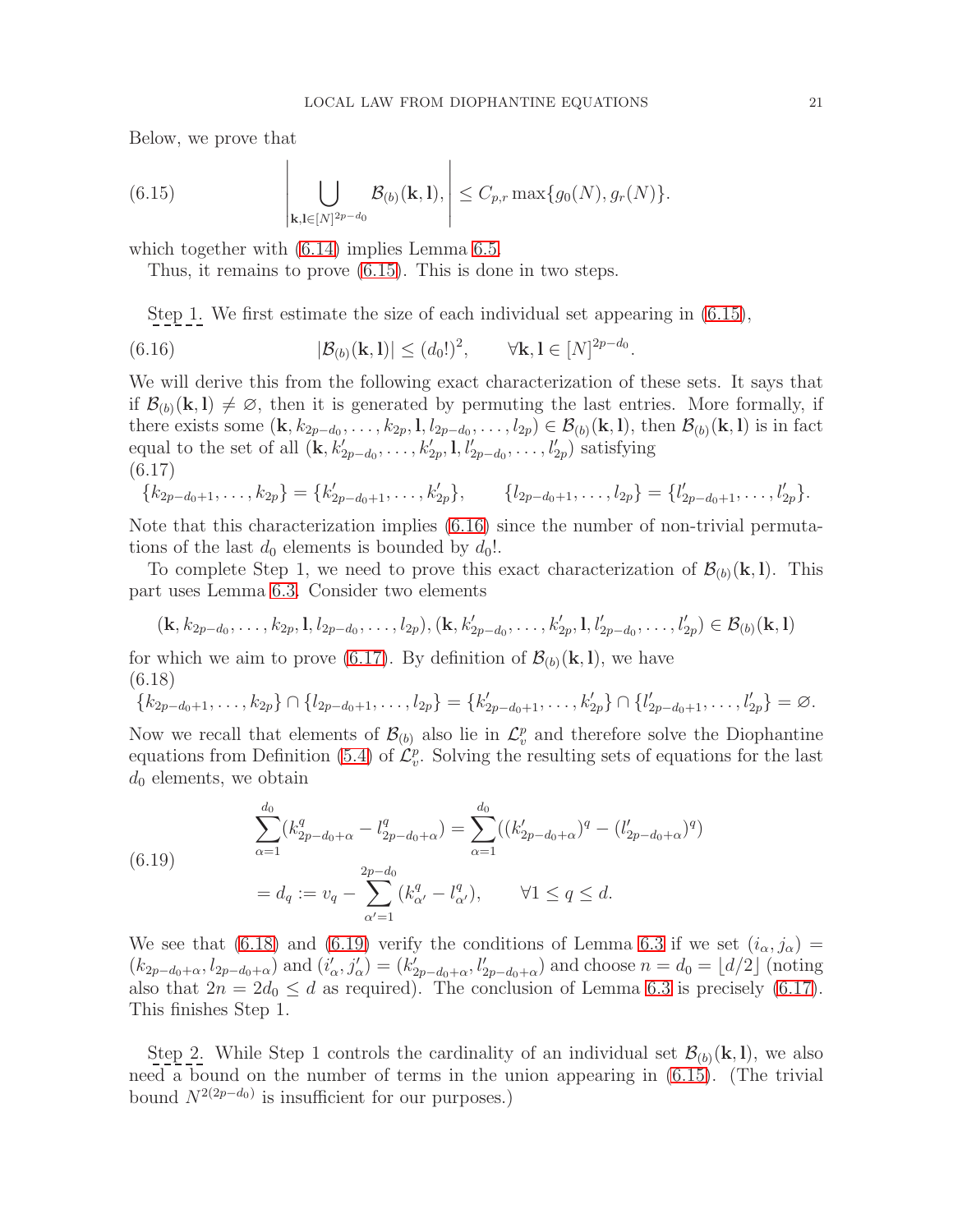In Step 2, we control the number of non-trivial choices of  $\mathbf{k}, \mathbf{l} \in [N]^{2p-d_0}$  that can lead to a non-empty  $\mathcal{B}_{(b)}(\mathbf{k}, \mathbf{l})$ , i.e., we show

<span id="page-21-0"></span>(6.20) 
$$
|\{\mathbf{k}, \mathbf{l} \in [N]^{2p-d_0} : \mathcal{B}_{(b)}(\mathbf{k}, \mathbf{l}) \neq \varnothing\}| \leq C_{p,r} \max\{g_0(N), g_r(N)\}\
$$

This argument is of similar combinatorial flavor as the proof of Lemma [6.4,](#page-18-2) i.e., we esti-mate the cardinality in [\(6.20\)](#page-21-0) by studying the constraints on a generic pair  $\mathbf{k}, \mathbf{l} \in [N]^{2p-d_0}$ with  $\mathcal{B}_{(b)}(\mathbf{k}, \mathbf{l}) \neq \emptyset$ . We first recall that according to Definition [5.7](#page-12-0) elements of the bad set (of which  $\mathcal{B}_{(b)}$  is a subset) hold r "small" Green's function entries  $|G_{k,l}^{(i)}| \leq N^{-\gamma}$ . In order to have  $\mathcal{B}_{(b)}(\mathbf{k},\mathbf{l}) \neq \emptyset$ , there can be at most r among the  $(k_1, l_1), \ldots, (k_{2p-d_0}, l_{2p-d_0})$ whose Green's function entries satisfy  $|G_{k_{\alpha}}^{(i)}|$  $\left|\sum_{k_{\alpha},l_{\alpha}}^{(i)}\right| \leq N^{-\gamma}$ . Write  $0 \leq \varrho \leq r$  for the number of small entries. Given a value of  $\varrho$ , by permutation invariance, there are  $\binom{2p-d_0}{\varrho}$  choices of the  $\varrho$  indices among the  $0 \le \alpha \le 2p - d_0$  whose Green's function entries are small.

Once we have selected the  $\varrho$  indices among the  $1 \le \alpha \le 2p$  which have small Green's function entries, we have also fixed the remaining  $2p-d_0-\varrho$  indices among the  $1 \leq \alpha \leq$  $2p - d_0$  which have large Green's function entries. For the first kind, there are trivially at most  $N^2$  options for each  $(k_\alpha, l_\alpha)$ , resulting in a total of at most  $N^{2\varrho}$  options. For the second kind, we note that the first part of Lemma [6.1](#page-16-0) implies there exist a total of at most  $N^{1+2\gamma+2\theta}$  index pairs  $(k, l) \in [N] \times [N]$  for which  $|G_{k,l}^{(i)}|$  is large. Hence, there are at most  $N^{1+2\gamma+2\theta}$  options for each  $(k_{\alpha}, l_{\alpha})$ , resulting in a total of at most  $N^{(2p-d_0-\rho)(1+2\gamma+2\theta)}$ options.

Altogether, taking into account the case distinction for the value of  $0 \le \varrho \le r$ , these combinatorial considerations imply the estimate

$$
\left| \left\{ \mathbf{k}, \mathbf{l} \in [N]^{2p - d_0} : \mathcal{B}_{(b)}(\mathbf{k}, \mathbf{l}) \neq \varnothing \right\} \right| \leq \sum_{\varrho=0}^r {2p - d_0 \choose \varrho} N^{2\varrho} N^{(2p - d_0 - \varrho)(1 + 2\gamma + 2\theta)} \leq \sum_{\varrho=0}^r {2p - d_0 \choose \varrho} g_{\varrho}(N) \leq C_{p,r} \max\{g_0(N), g_r(N)\},
$$

where the last estimate uses that  $r \mapsto g_r(N)$  is either monotonically increasing or monotonically decreasing. This proves [\(6.20\)](#page-21-0) and thus completes Step 2.

Finally, we note that the estimates [\(6.16\)](#page-20-1) and [\(6.20\)](#page-21-0) proved in Steps 1 and 2 together imply [\(6.15\)](#page-20-0) via the union bound. This completes the proof of Lemma [6.5.](#page-18-0)  $\Box$ 

## <span id="page-21-1"></span>7. STEP 4: INITIAL-SCALE ESTIMATE FOR LARGE  $\eta$

7.1. Stability analysis. Our goal in Theorem [2.5](#page-3-0) is to show that  $m_N(z)$  is close to  $m_{\text{MP}}(z)$ , the unique solution with positive imaginary part to [\(2.11\)](#page-5-1). This quadratic equation can be rearranged to

(7.1) 
$$
m_{\text{MP}}(z) + \frac{1}{z + z m_{\text{MP}}(z)} = 0
$$

Equation [\(3.9\)](#page-9-4) (and the control on the error term  $|\mathcal{E}_i(z)|$  through Lemma [4.1](#page-9-2) and Corollary [5.2\)](#page-10-2) indicate that  $m_N(z)$  satisfies an approximate version of this equation.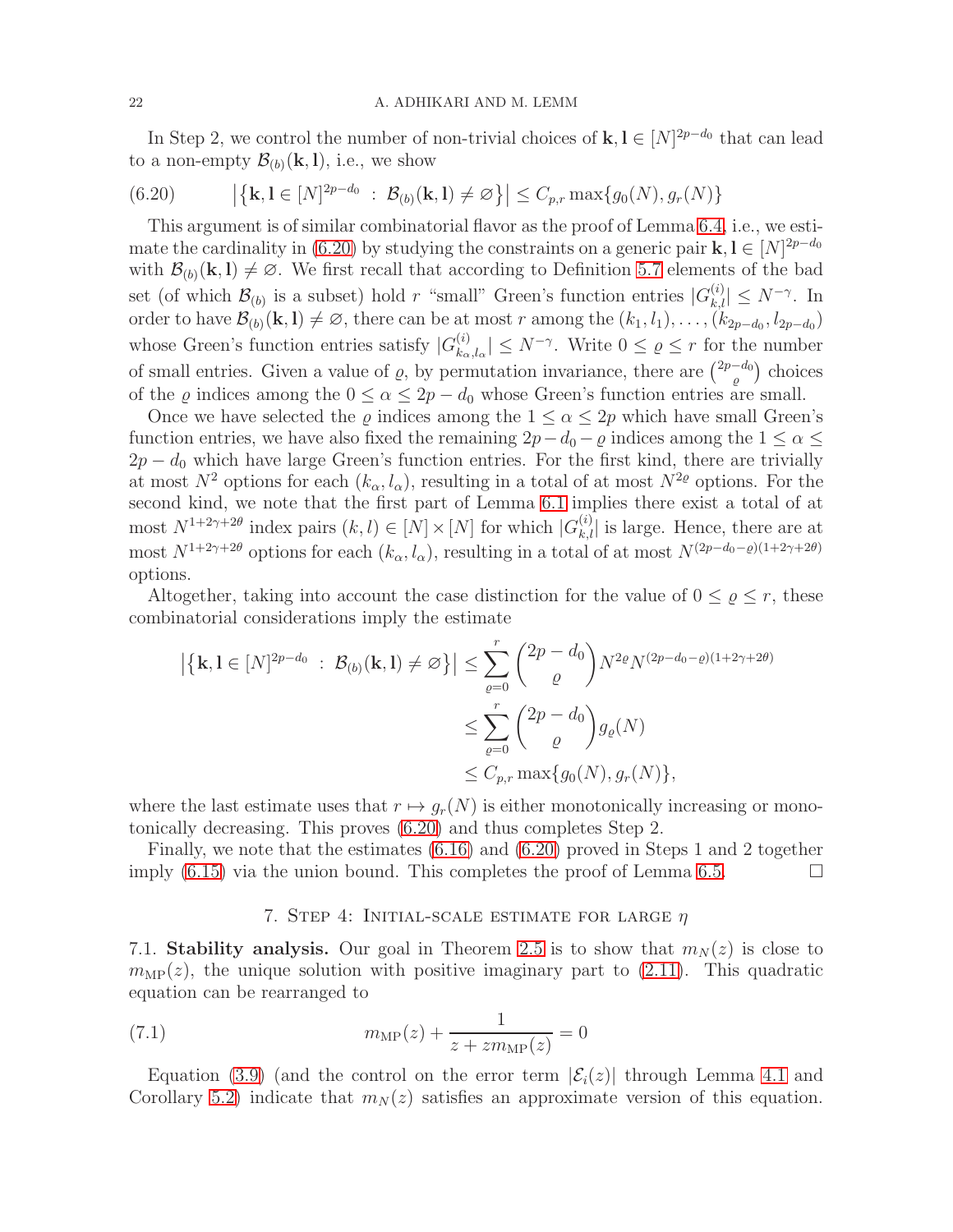It is essential for the proof that equation [\(7.1\)](#page-21-1) is stable in the sense that approximate solutions (with positive imaginary part) are close to  $m_{\text{MP}}(z)$ .

<span id="page-22-1"></span>**Lemma 7.1** (Stability). Let  $z \in \mathcal{D}$ . Suppose that m satisfies

(7.2) 
$$
\left| m + \frac{1}{z + zm} \right| \le \delta
$$

for some  $\delta \leq 1$ . Then

<span id="page-22-2"></span>
$$
\min\left\{ |m - m_{\rm MP}(z)|, \left| m - \frac{1}{zm_{\rm MP}(z)} \right| \right\} \leq C_{\frac{\delta}{\kappa}}.
$$

Here we show that this stability follows by a simple substitution from the more widely known stability of the quadratic equation for the Wigner semicircle law (Lemma [7.2\)](#page-22-0) which is defined as

$$
m_{sc}(z) = \int_{\mathbb{R}} \frac{1}{x - z} d\mu_{sc}(x), \qquad \mu_{sc}(x) = \frac{1}{2\pi} \sqrt{4 - x^2} \mathbb{1}_{-2 \le x \le 2}.
$$

(One can also prove stability for equation [\(7.1\)](#page-21-1) directly; see [\[5\]](#page-28-12).)

<span id="page-22-0"></span>**Lemma 7.2** (cf. Lemma 7.6 in [\[16\]](#page-29-2)). Let  $z = E + i\eta$  with  $|E| \le 20$ ,  $0 < \eta \le 10$  and  $\kappa = ||E| - 2$ . Suppose that m satisfies

$$
\left| m + \frac{1}{z+m} \right| \le \delta
$$

for some  $\delta \leq 1$ . Then

<span id="page-22-4"></span>
$$
\min\left\{|m - m_{sc}(z)|, \left|m - \frac{1}{m_{sc}(z)}\right|\right\} \le \frac{C\delta}{\sqrt{\kappa + \eta + \delta}}
$$

Proof of Lemma [7.1.](#page-22-1) We use the substitution

(7.3) 
$$
\tilde{z} = \sqrt{z}, \qquad \tilde{m} = \sqrt{z}m, \qquad \tilde{\delta} = \delta|\sqrt{z}|,
$$

where  $\sqrt{z}$  is the branch of the square root defined by  $\sqrt{r e^{i\theta}} = \sqrt{r} e^{i\theta/2}$  for all  $\theta \in (-\pi, \pi)$ . Multiplying [\(7.2\)](#page-22-2) by  $\sqrt{z}$  and substituting gives

$$
\left|\tilde{m} + \frac{1}{\tilde{z} + \tilde{m}}\right| \le \tilde{\delta}.
$$

We may verify that  $z \in \mathcal{D}$  ensures that  $\tilde{z} = \sqrt{z} = \tilde{E} + i\tilde{\eta}$  has  $\tilde{E}, \tilde{\eta}$  satisfying the assumptions in Lemma [7.2.](#page-22-0) Moreover, we note that for  $z \in \mathcal{D}$ , the identity  $|\sqrt{z}| = \sqrt{|z|}$ , the assumption  $\eta \leq c_{\kappa}$ , the fact that we can assume without loss of generaliy that  $c_{\kappa} \leq \kappa$ , and the inequality  $(1-x)^{1/4} \leq 1-x/4$  imply

$$
\tilde{\kappa} = ||\tilde{E}| - 2| = 2 - \tilde{E} \ge 2 - |\sqrt{z}| \ge 2 - ((4 - \kappa)^2 + \kappa)^{1/4}
$$
  
\n
$$
\ge 2\left(1 - \left(1 - \frac{3}{8}\kappa\right)^{1/4}\right) \ge \frac{3}{16}\kappa.
$$

.

Now we apply Lemma [7.2](#page-22-0) and divide by  $|\sqrt{z}|$  afterwards to conclude

<span id="page-22-3"></span>(7.4) 
$$
\min\left\{\left|m-\frac{m_{sc}(\sqrt{z})}{\sqrt{z}}\right|,\left|m-\frac{1}{\sqrt{z}m_{sc}(\sqrt{z})}\right|\right\}\leq \frac{C\delta}{\sqrt{\tilde{\kappa}+\eta+\delta}}\leq \frac{C}{\sqrt{\kappa}}.
$$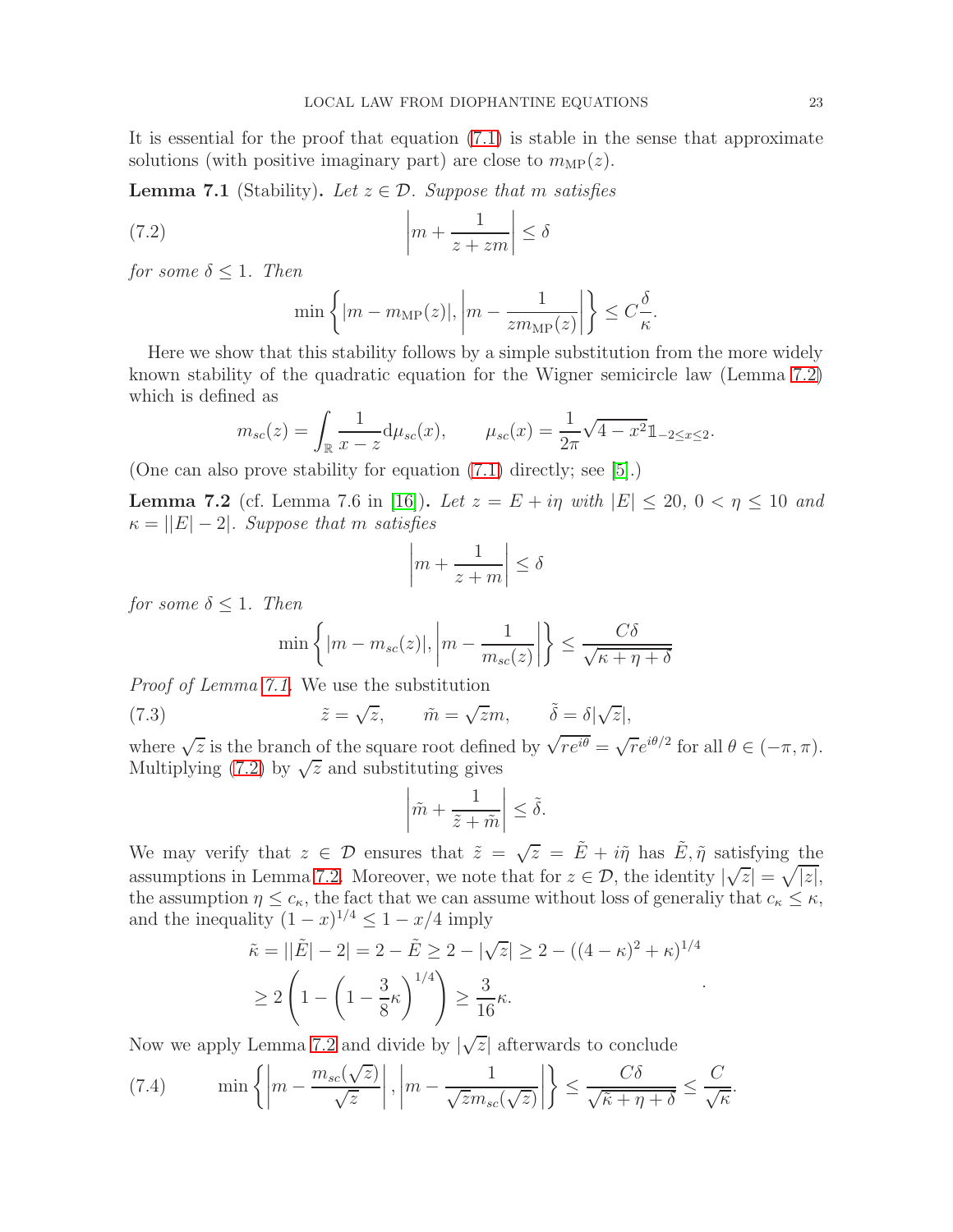To prove the claim, it remains to show that  $\frac{m_{sc}(\sqrt{z})}{\sqrt{z}} = m_{\text{MP}}(z)$ . This can be verified directly from the definition of these Stieltjes transforms via the substitution  $x = \sqrt{y}$ , the fact that  $\mu_{sc}(x) = \mu_{sc}(-x)$ , and a partial fraction decomposition. Lemma [7.1](#page-22-1) then follows from (7.4). follows from [\(7.4\)](#page-22-3).

7.2. Order-one bounds on  $m_{\text{MP}}(z)$ . For later use, we recall the following well-known bounds on  $m_{\text{MP}}(z)$ .

<span id="page-23-1"></span>**Lemma 7.3.** There exist constants  $C_{\kappa}$ ,  $C'_{\kappa}$  > 1 so that

(7.5) 
$$
\frac{1}{C_{\kappa}} \le |m_{\text{MP}}(z)| \le C_{\kappa}, \qquad \frac{1}{C_{\kappa}'} \le \text{Im}[m_{\text{MP}}(z)] \le C_{\kappa}', \qquad \forall z \in \mathcal{D}.
$$

Proof. These bounds are straightforward consequences of the explicit formula

$$
m_{\rm MP}(z) = \frac{-z + i\sqrt{z(4-z)}}{2z}
$$

and our definition of the domain  $\mathcal D$ . See Lemma 3.3 in [\[5\]](#page-28-12) for more details.

These bounds allow us to simplify the analysis in the spectral bulk, our main area of interest, by noting that the second term in the minimum in Lemma [7.1](#page-22-1) is always of order 1, i.e., large.

<span id="page-23-2"></span>Corollary 7.4. We have

(7.6) 
$$
\left| m_N(z) - \frac{1}{z m_{\text{MP}}(z)} \right| \geq C_{\kappa}.
$$

for all  $z \in \mathcal{D}$  provided that the constant  $c_{\kappa}$  in the definition of  $\mathcal{D}$  is sufficiently small.

*Proof.* By Lemma [7.3](#page-23-1) and the definition of  $\mathcal{D}$ ,

Im[
$$
z m_{\text{MP}}(z)
$$
] = Re[ $z$ ] $Im[m_{\text{MP}}(z)]$  + Im[ $z$ ] $Re[m_{\text{MP}}(z)]$   $\ge \frac{\kappa}{C'_{\kappa}} - c_{\kappa} C_{\kappa}$ 

and this equals a positive constant  $C_{\kappa}$  for sufficiently small  $c_{\kappa}$ . Thus

$$
\left| m_N(z) - \frac{1}{zm_{\text{MP}}(z)} \right| \ge \text{Im} \left[ m_N(z) - \frac{1}{zm_{\text{MP}}(z)} \right] \ge \frac{\text{Im}[zm_{\text{MP}}(z)]}{|zm_{\text{MP}}(z)|^2} \ge C_{\kappa, \epsilon}
$$

where we applied Lemma [7.3](#page-23-1) again to the denominator in the last step. This proves Corollary [7.4.](#page-23-2)

7.3. Initial scale estimate. At this point, we can establish the main conclusion for sufficiently large  $\eta$ . We recall the definition of  $\theta_0$  from Theorem [2.5.](#page-3-0) It is convenient to introduce

<span id="page-23-0"></span>
$$
\beta_0 := 4\theta_0 + 1
$$

<span id="page-23-3"></span>**Proposition 7.5** (Initial scale estimate). Let  $z = E + i\eta \in \mathcal{D}$  with  $\eta = N^{-\theta/4}$  and  $0 < \theta < \theta_0$ . Then

(7.8) 
$$
\mathbb{P}\left(|m_N(z)-m_{\text{MP}}(z)|>\frac{N^{-\theta_0}}{\eta}\right)\leq N^{1-\beta_0}.
$$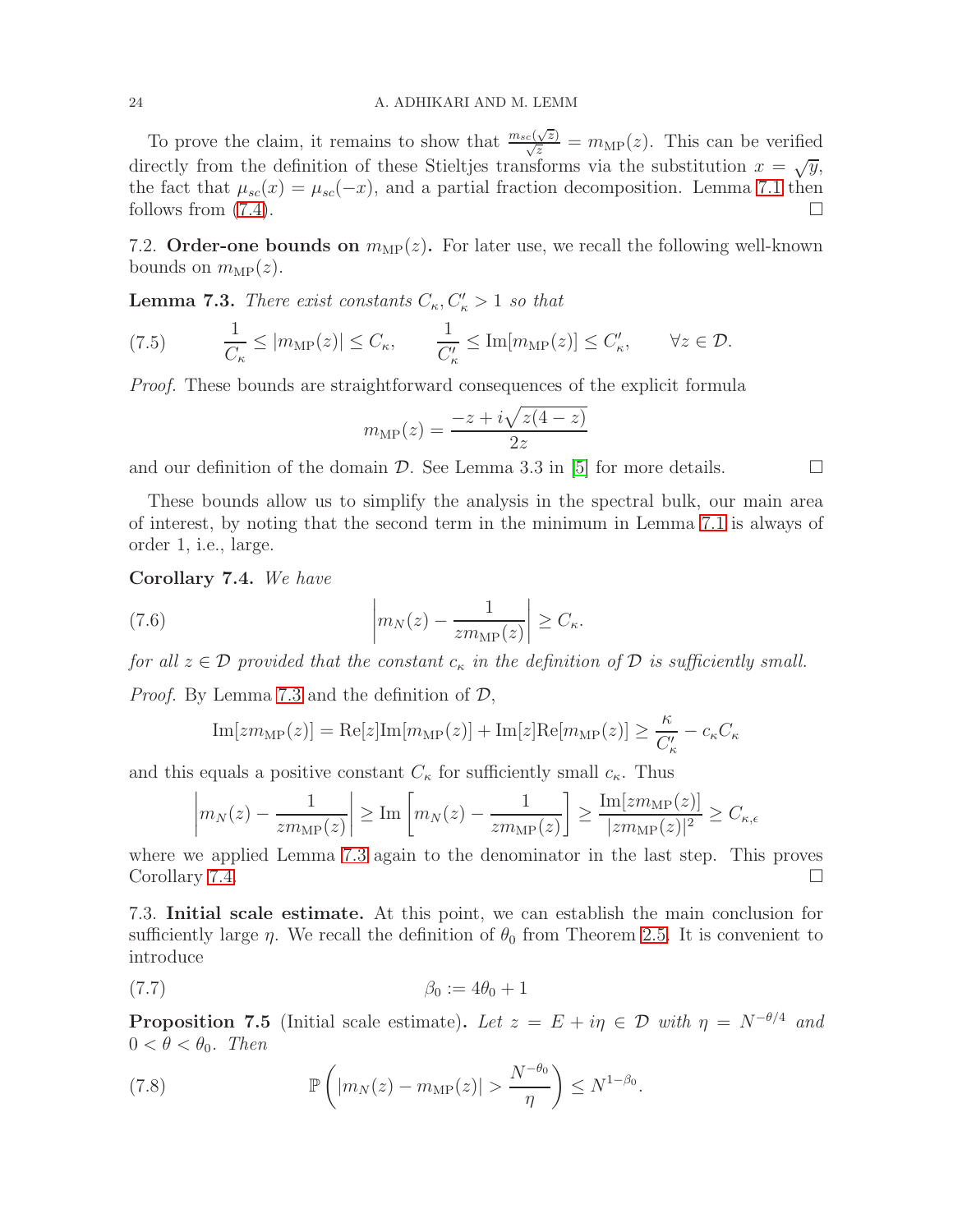The proof uses the following lemma wherein we use the same branch cut for  $\sqrt{z}$  as in  $(7.3).$  $(7.3).$ 

<span id="page-24-0"></span>**Lemma 7.6.** Let  $\text{Im}[z] > 0$ . Then  $\text{Im}[\sqrt{z}m_N(z)] > 0$ .

This lemma is motivated by the identity  $\sqrt{z}m_{\text{MP}}(z) = m_{sc}(\sqrt{z})$ . The crucial observation is that  $m_N$  is the Stieltjes transform of a measure supported on  $\mathbb{R}_+$ .

Proof of Lemma [7.6.](#page-24-0) We use a partial fraction decomposition to write

$$
\sqrt{z}m_N(z) = \sqrt{z}\frac{1}{N}\sum_{j=1}^N \frac{1}{\sigma_j^2 - z} = \frac{1}{2N}\sum_{j=1}^N \left(\frac{1}{\sigma_j - \sqrt{z}} - \frac{1}{\sigma_j + \sqrt{z}}\right)
$$

and the latter expression has positive imaginary part whenever  $\text{Im}[z] > 0$ .

We are now ready to give the

*Proof of Proposition [7.5.](#page-23-3)* Let  $z \in \mathcal{D}$ . From [\(3.9\)](#page-9-4) and elementary estimates, we obtain

<span id="page-24-3"></span>(7.9) 
$$
\left| m_N(z) + \frac{1}{z + z m_N(z)} \right| \leq \frac{1}{N} \sum_{i=1}^N \left| \frac{1}{z + z m_N(z) + \mathcal{E}_i(z)} - \frac{1}{z + z m_N(z)} \right|
$$

$$
\leq 2 \frac{1}{|z + z m_N(z)|^2} \max_{1 \leq i \leq N} |\mathcal{E}_i(z)| =: \delta
$$

provided that

(7.10) 
$$
\max_{1 \le i \le N} |\mathcal{E}_i(z)| \le \frac{1}{2}|z + zm_N(z)|.
$$

<span id="page-24-4"></span><span id="page-24-1"></span>To ensure [\(7.10\)](#page-24-1), we first estimate the right-hand side using Lemma [7.6](#page-24-0)

(7.11) 
$$
\frac{1}{2}|z+zm_N(z)| \geq \frac{1}{2}|\sqrt{z}|\text{Im}[\sqrt{z}+\sqrt{z}m_N(z)] \geq \frac{\sqrt{\kappa}}{2}\text{Im}[\sqrt{z}]
$$

In polar coordinates, since  $z \in \mathcal{D}$ ,

<span id="page-24-5"></span>(7.12) 
$$
\operatorname{Im}[\sqrt{z}] = (E^2 + \eta^2)^{1/4} \sin \arctan\left(\frac{\eta}{2E}\right) \ge C\sqrt{\kappa}\eta.
$$

Hence, the condition[\(7.10\)](#page-24-1) is implied by the stronger condition

<span id="page-24-2"></span>(7.13) 
$$
\max_{1 \leq i \leq N} |\mathcal{E}_i(z)| \leq \frac{\kappa}{8\pi} \eta.
$$

To verify [\(7.13\)](#page-24-2), we estimate each  $|\mathcal{E}_i(z)| \le |m_N(z) - m_N^{(i)}(z)| + |F_i(z)|$  via Lemma [4.1](#page-9-2) and Corollary [5.2](#page-10-2) with  $\beta = \beta_0$  given by [\(7.7\)](#page-23-0). From these and a union bound, we obtain that

<span id="page-24-6"></span>(7.14) 
$$
\max_{1 \leq i \leq N} |\mathcal{E}_i(z)| \leq \frac{C}{N\eta} + \frac{N^{-\theta_0}}{\eta} \leq C \frac{N^{-\theta_0}}{\eta} \leq \frac{\kappa}{8\pi}\eta
$$

holds except on a set of probability  $\leq N^{1-\beta_0}$ . In the last step we used that  $\eta = N^{-\theta/4}$ with  $0 < \theta < \theta_0$ . The upshot of these considerations is that [\(7.9\)](#page-24-3) holds except on a set of probability  $\leq N^{1-\beta_0}$ .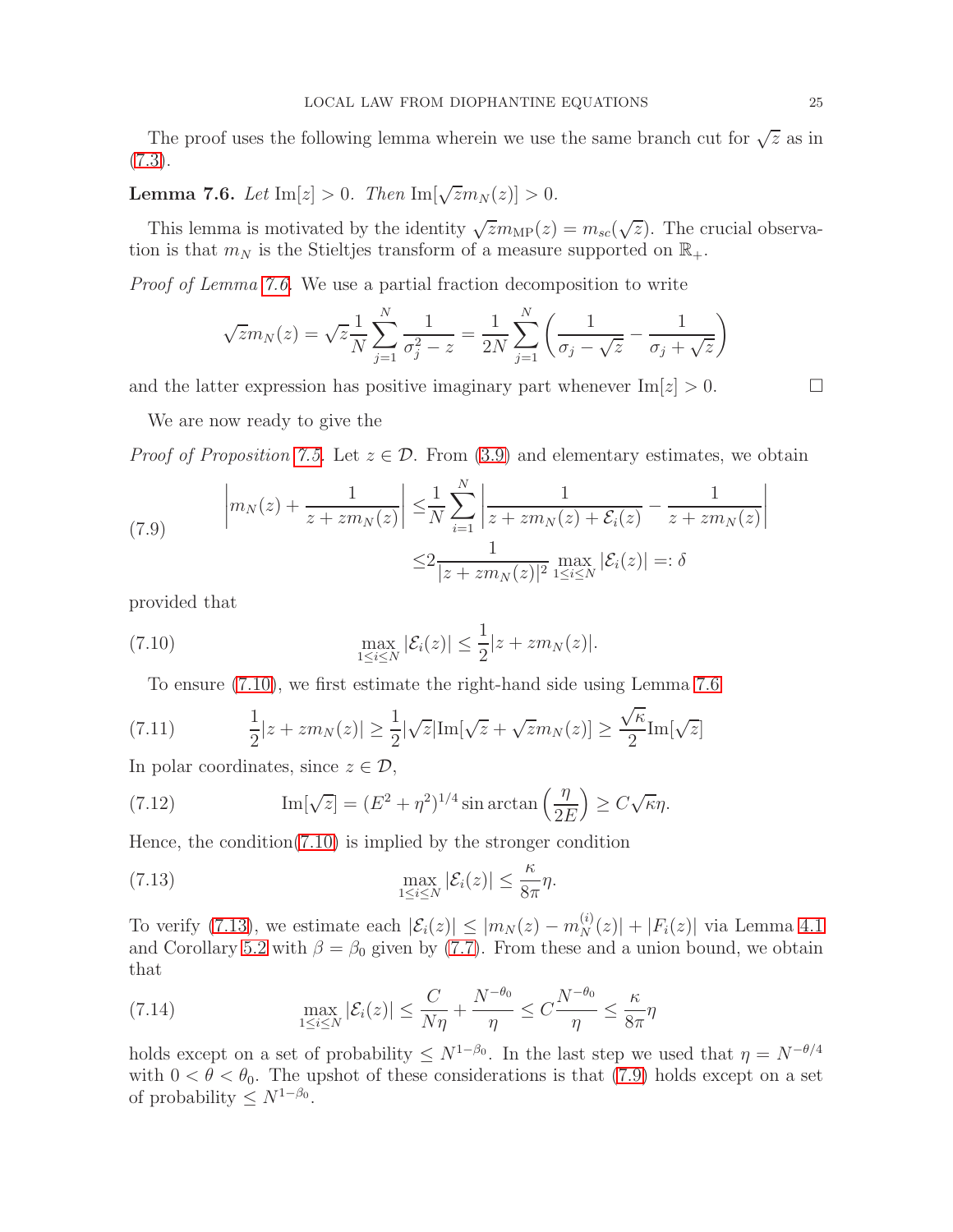Let us therefore assume that [\(7.9\)](#page-24-3) holds. We apply Lemma [7.1,](#page-22-1) the bounds in [\(7.11\)](#page-24-4), [\(7.12\)](#page-24-5), and [\(7.14\)](#page-24-6) to find

$$
\min\left\{|m_N(z) - m_{\text{MP}}(z)|, \left|m_N(z) - \frac{1}{zm_{\text{MP}}(z)}\right|\right\} \le C_{\frac{\delta}{\kappa}}^{\frac{\delta}{\kappa}} \le C_{\frac{\delta}{\eta^3}}^{\frac{\delta}{\eta^3}} \le C_{\eta}
$$

where the last step uses  $\eta = N^{-\theta/4}$  with  $0 < \theta < \theta_0$ . In particular, we see that the right-hand side vanishes as  $N \to \infty$ , while the second term on the left-hand side is bounded below by a positive constant uniform in N by Corollary [7.4.](#page-23-2) Hence,

(7.15) 
$$
|m_N(z) - m_{\text{MP}}(z)| \le C \frac{\delta}{\kappa} \le C \eta
$$

With this bound in hand, we can improve the a priori lower bounds [\(7.11\)](#page-24-4) and [\(7.12\)](#page-24-5) to order-1 constants, i.e.,

<span id="page-25-0"></span>
$$
|z + zm_N(z)| \geq |z + zm_{\text{MP}}(z)| - |zm_{\text{MP}}(z) - zm_N(z)| \geq \text{Im}[zm_{\text{MP}}(z)] - C\eta
$$
  
 
$$
\geq \text{Re}[z] \text{Im}[m_{\text{MP}}(z)] - C\eta \geq C
$$

where the last step uses Lemma [7.3.](#page-23-1) Together with [\(7.14\)](#page-24-6), this implies that

$$
\delta = 2 \frac{\max_{1 \leq i \leq N} |\mathcal{E}_i(z)|}{|z + zm_N(z)|^2} \leq C \max_i |\mathcal{E}_i(z)| \leq C \frac{N^{-\theta_0}}{\eta}.
$$

Replacing the last estimate in [\(7.15\)](#page-25-0) with this improved bound on  $\delta$ , we conclude that for all  $z \in \mathcal{D}$ ,

$$
|m_N(z) - m_{\text{MP}}(z)| \le C\delta \le C\frac{N^{-\theta_0}}{\eta}
$$

holds except on a set of probability  $\leq N^{1-\beta_0}$ . This proves Proposition [5.4.](#page-11-1)

#### 8. Step 5: Bootstrap argument and conclusion

The allowed values of  $\eta$  can be improved from Proposition [5.4](#page-11-1) down to the scale  $\eta = N^{-\theta_0}$  that is seen in the main result. This uses a by now standard bootstrap argument based on Lipschitz continuity. Here we use a straightforward modification of the standard argument that leads to significantly better constraints on the main parameters  $\theta$  and d.

The simple observation is that the derivative  $|m'_{N}(z)| \leq \eta^{-2} \leq N^{2\theta}$  for our purposes. Since the bootstrap argument relies on the mean-value theorem in the form

<span id="page-25-1"></span>(8.1) 
$$
|m_N(z_1) - m_N(z_2)| \le |z_1 - z_2| N^{2\theta}, \quad \text{for } z_1, z_2 \in \mathcal{D},
$$

this trivial refinement allows us to use a coarser lattice spacing than the usual  $N^{-4}$  [\[16\]](#page-29-2). Consequently, we only require a union bound for the probability over a relatively small collection of events and can get by with the relatively small concentration exponent  $\beta_0$ from [\(7.7\)](#page-23-0).

The following proposition summarizes a single step in the bootstrap argument. For  $c > 0$  and  $z \in \mathcal{D}$ , we define the event

$$
\Omega_c(z) := \left\{ |m_N(z) - m_{\text{MP}}(z)| \leq c \frac{N^{-\theta_0}}{\text{Im}[z]} \right\}.
$$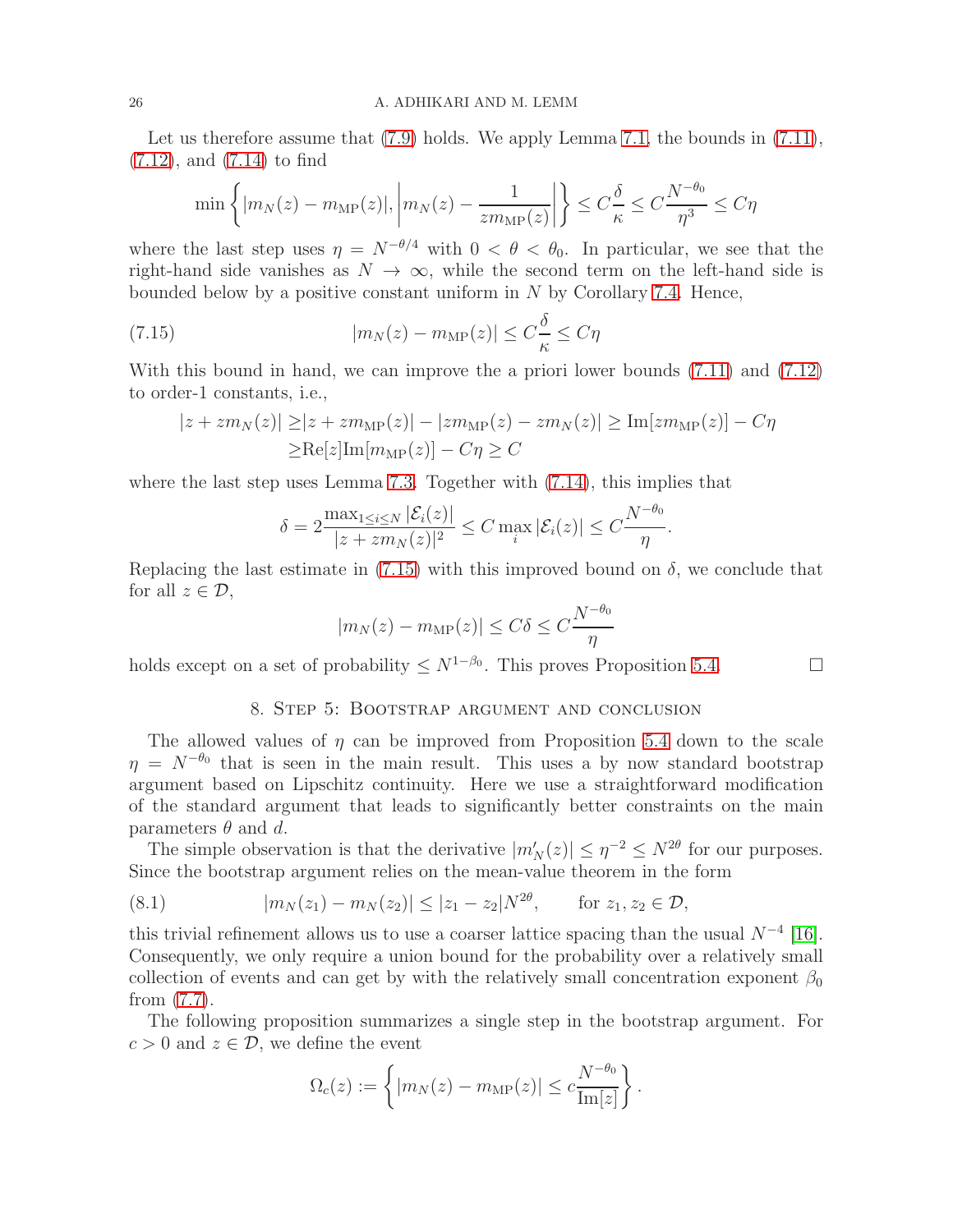<span id="page-26-1"></span>**Proposition 8.1** (Bootstrap argument). For every sufficiently large constant  $c'_{\kappa} > 0$ the following holds. Let  $z_1 = E + i\eta_1 \in \mathcal{D}$  and let  $\Omega$  be an event satisfying

$$
\Omega \subset \Omega_{c'_{\kappa}}(z_1).
$$
  
Let  $z_2 = E + i\eta_2$  with  $|\eta_1 - \eta_2| \le N^{-s}$  for some  $s > \theta + \theta_0$ . Then  

$$
\mathbb{P}\left(\Omega \setminus \Omega_{c'_{\kappa}}(z_2)\right) \le N^{1-\beta_0}
$$

holds for all sufficiently large N.

*Proof.* Suppose that  $\Omega$  occurs. Then we have  $|m_N(z) - m_{\text{MP}}(z)| \leq c'_\kappa \frac{N^{-\theta_0}}{\text{Im}[z_1]}$  $\frac{N^{-\nu_0}}{\text{Im}[z_1]}$ . We aim to use Lemma [7.1](#page-22-1) with  $z = z_2$  to establish  $\Omega_{c'_k}(z_2)$  except on a set of small probability. To use Lemma [7.1](#page-22-1) effectively, we first need to control  $|z_2 + z_2 m_N(z_2)|^{-1}$ . The triangle inequality, the mean-value theorem  $(8.1)$ , and its analog for  $m_{\text{MP}}$  imply

$$
|m_N(z_2) - m_{\text{MP}}(z_2)|
$$
  
\n
$$
\leq |m_N(z_2) - m_N(z_1)| + |m_N(z_1) - m_{\text{MP}}(z_1)| + |m_{\text{MP}}(z_1) - m_{\text{MP}}(z_2)|
$$
  
\n
$$
\leq 2N^{2\theta - s} + c'_\kappa N^{\theta - \theta_0}.
$$

Since  $\theta < \theta_0$  and  $s > 2\theta_0$ , the right-hand side is  $o(1)$  as  $N \to \infty$ . Hence, by the triangle inequality and Lemma [7.3,](#page-23-1)

$$
(8.2) \ \ |z_2 + z_2 m_N(z_2)| \ge |z_2||1 + m_{\text{MP}}(z_2)| - |z_2||m_N(z_2) - m_{\text{MP}}(z_2)| \ge 2C_\kappa - o(1) \ge C_\kappa
$$

for all sufficiently large N. This is the required control on  $|z_2 + z_2 m_N(z_2)|^{-1}$ .

We apply Corollary [5.2](#page-10-2) with  $\beta = \beta_0$  from [\(7.7\)](#page-23-0) and a union bound to ensure that  $\max_{1 \leq i \leq N} |\mathcal{E}_i(z)| \leq |z + z m_N(z)|$  and in fact

(8.3) 
$$
\delta = 2 \frac{\max_{1 \le i \le N} |\mathcal{E}_i(z_2)|}{|z_2 + z_2 m_N(z_2)|^2} \le C \max_i |\mathcal{E}_i(z_2)| \le C \frac{N^{-\theta_0}}{\eta}
$$

holds except on a set of probability  $\leq N^{1-\beta_0}$ . From now on, we assume that [\(8.3\)](#page-26-0) holds. By Lemma [7.1](#page-22-1) and [\(8.3\)](#page-26-0),

<span id="page-26-0"></span>
$$
\min\left\{|m_N(z_2)-m_{\rm MP}(z_2)|,\left|m_N(z_2)-\frac{1}{z_2m_{\rm MP}(z_2)}\right|\right\}\leq C\delta\leq C\frac{N^{-\theta_0}}{\eta}.
$$

Since the right-hand side vanishes as  $N \to \infty$ , Corollary [7.4](#page-23-2) implies that

<span id="page-26-2"></span>
$$
|m_N(z_2) - m_{\rm MP}(z_2)| \le C \frac{N^{-\theta_0}}{\eta}.
$$

We have shown that  $\Omega_{c'_{\kappa}}(z_2)$  occurs except on a set of probability  $\leq N^{1-\beta_0}$ . This proves Proposition [8.1.](#page-26-1)  $\Box$ 

8.1. Conclusion. We are now ready to give the

*Proof of Theorem [2.5.](#page-3-0)* We set  $s = \frac{\theta}{2} + \frac{3\theta_0}{2} > \theta + \theta_0$  and we discretize the domain  $\mathcal D$  into the lattice

(8.4) 
$$
\tilde{\mathcal{D}} := N^{-s}(\mathbb{Z} + i(\mathbb{Z} + N^{-\theta/4})) \cap \mathcal{D}
$$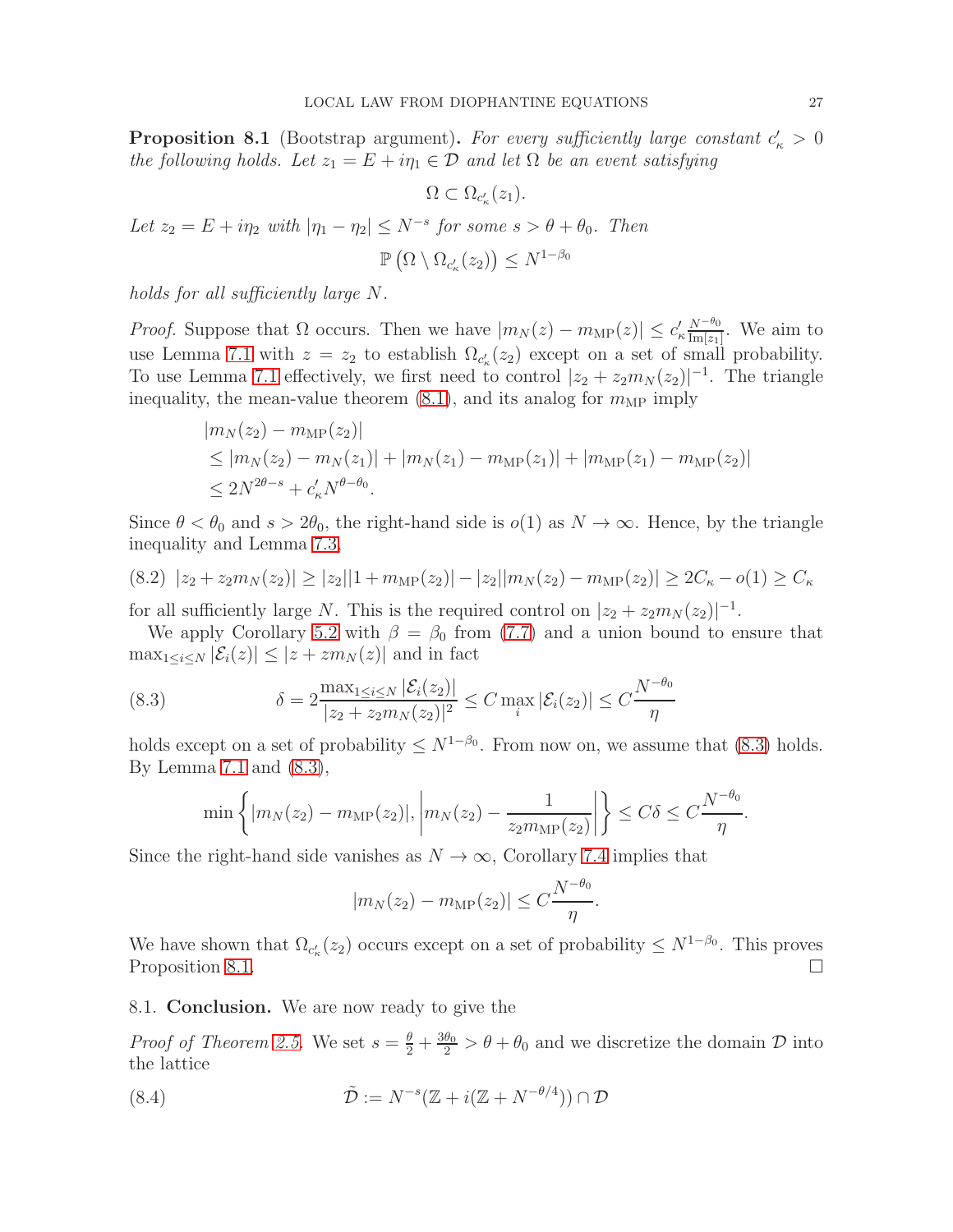where  $\mathbb{Z} + N^{-\theta/4}$  are the integers shifted by  $N^{-\theta/4}$ . We first apply Proposition [7.5](#page-23-3) to every z that lies in the intersection of  $\tilde{\mathcal{D}}$  and the line  $\mathcal{L} = \{z \in \mathbb{C} : Im[z] = N^{-\theta/4}\}.$  By a union bound over the order  $N<sup>s</sup>$  many exceptional events, this implies that

<span id="page-27-0"></span>(8.5) 
$$
|m_N(z) - m_{\text{MP}}(z)| \le c'_{\kappa} \frac{N^{-\theta_0}}{\text{Im}[z]}
$$

holds for all  $z \in \tilde{D} \cap \mathcal{L}$  except on a set of probability  $\leq CN^{s+1-\beta_0}$ . Then, we apply Proposition [8.1](#page-26-1) to cover all other possible imaginary values in  $\mathcal{D}$ . Altogether, this requires a total order of  $N^{2s}$ -many union bounds. The upshot is that  $(8.5)$  holds for all  $z \in \tilde{\mathcal{D}}$  with probability  $\leq CN^{2s+1-\beta_0}$ . We note that  $2s+1-\beta_0=\theta-\theta_0 < 0$  for our choice of parameters  $\beta_0 = 4\theta_0 + 1$  and  $s = \frac{\theta}{2} + \frac{3\theta_0}{2}$  $\frac{\theta_0}{2}$ . Hence, we have shown that  $(8.5)$ holds for all  $z \in \mathcal{D}$  with high probability in the sense of Definition [2.3.](#page-3-2)

Finally, by Lipschitz continuity of  $m_N$  and  $m_{MP}$  in the form of [\(8.1\)](#page-25-1) and the triangle inequality, we conclude that for all  $z \in \mathcal{D}$ ,

$$
|m_N(z) - m_{\mathrm{MP}}(z)| \le c'_\kappa \frac{N^{-\theta_0}}{\mathrm{Im}[z]} + 2N^{2\theta - s} \le 2c'_\kappa \frac{N^{-\theta_0}}{\mathrm{Im}[z]},
$$

for all sufficiently large N. The last step uses that  $s > \theta + \theta_0$ . Note that the mean-value theorem applies deterministically and hence without further loss in probability. This proves Theorem [2.5.](#page-3-0)

#### **ACKNOWLEDGMENTS**

We are immensely grateful to Horng-Tzer Yau for pointing us to the useful operator identity [\(3.1\)](#page-8-0).

## Appendix A. Proof of Corollary [2.7](#page-4-1)

By Theorem [2.5,](#page-3-0) it suffices to prove that [\(2.7\)](#page-3-3) implies [\(2.10\)](#page-4-0). This is a standard argument based on the Helffer-Sjöstrand formula with only minor modifications to adapt to the scale  $N^{-\theta}$  with  $\theta < \theta_0$ . More precisely, considering Lemma 11.2 in [\[16\]](#page-29-2), we only need to observe that the constants  $U_1$  and  $U_2$  are less than  $N^{-\theta}$ . For  $U_1$  this holds by definition. The computation for  $U_2$  was performed in Equation 11.36 in [\[16\]](#page-29-2) using the monotonicity of  $\sqrt{z}$ Im $[m_N(z)]$  and  $\sqrt{z}$ Im $[m_{\text{MP}}(z)]$  in z and the errors are smaller than  $N^{-\theta}$ . The details are left to the interested reader who may also find it helpful to refer to the proof of Lemma 11.3 in [\[16\]](#page-29-2).  $\Box$ 

## Appendix B. Proof of Theorem [2.8](#page-5-0)

Fix  $1 \leq \alpha, i \leq N$  and let  $z = E + i\eta \in \tilde{\mathcal{D}}$  with the lattice  $\tilde{\mathcal{D}}$  defined in [\(8.4\)](#page-26-2) and  $\eta = CN^{-\theta}$  for  $\theta \in (0, \theta_0)$ . Notice that

(B.1) 
$$
|u_{\alpha}(i)|^{2} \leq \frac{\eta^{2}}{\eta^{2} + (\sigma_{j}^{2} - E)^{2}} |u_{\alpha}(i)|^{2} = \eta \text{Im} \left(\frac{1}{X_{N}X_{N}^{*} - z}\right)_{ii}
$$

The resolvent can be expressed via the Schur complement formula, cf. [\(3.7\)](#page-9-5), as

<span id="page-27-1"></span>Im 
$$
\left(\frac{1}{X_N X_N^* - z}\right)_{ii} = \frac{-1}{z + z m_N^{(i)}(z) + F_i}
$$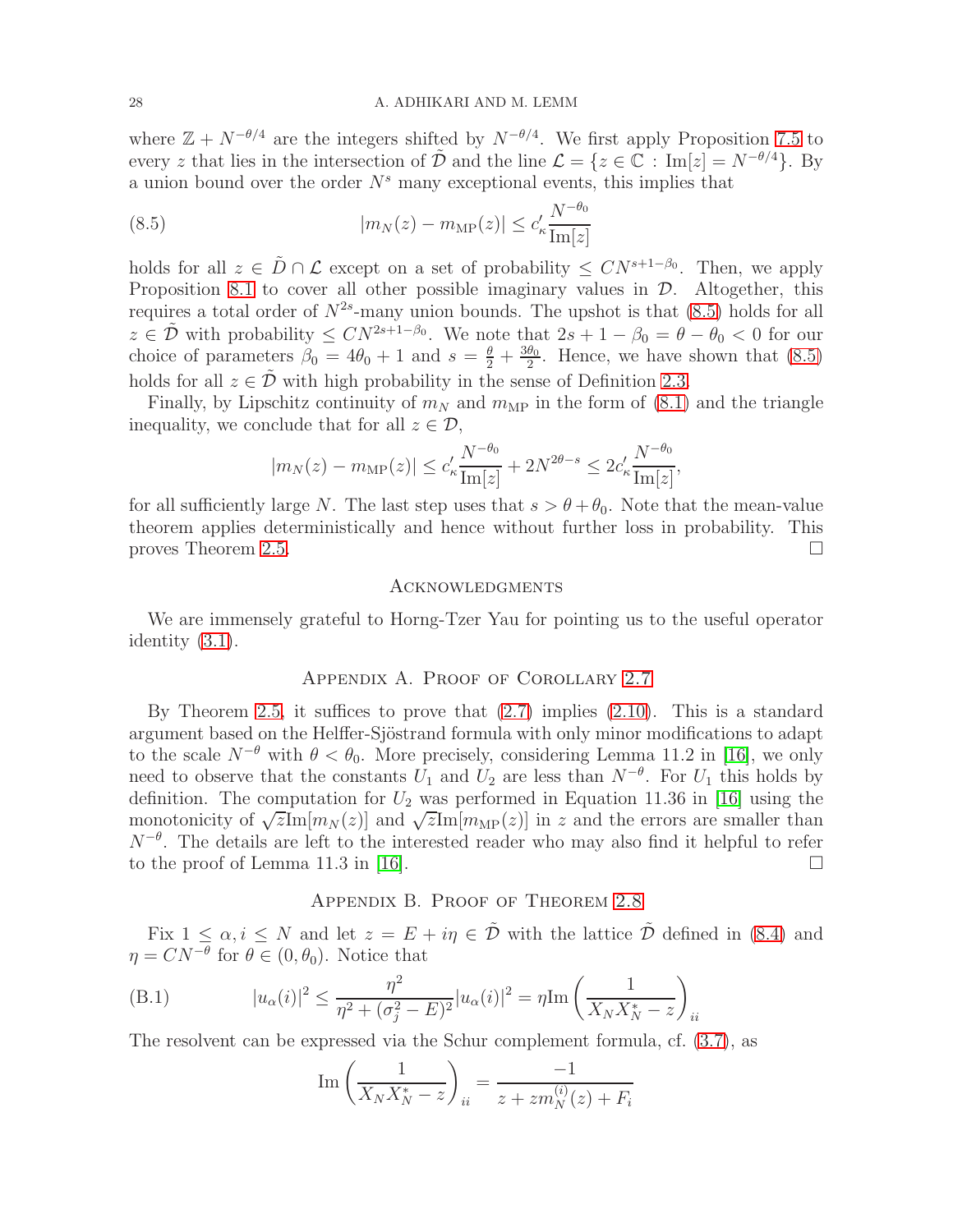with  $F_i$  defined in [\(3.5\)](#page-9-0).

By [\(8.3\)](#page-26-0), Lemma [4.1](#page-9-2) and Theorem [2.5,](#page-3-0) we know that

(B.2) 
$$
\max \left\{ \max_{1 \le i \le N} |F_i|, |m_N^{(i)}(z) - m_{\text{MP}}(z)| \right\} \le C \frac{N^{-\theta_0}}{\eta}
$$

holds with high probability. By these facts and the fact that  $m_{\text{MP}}(z)$  is an order-1 quantity in the sense established by Lemma [7.3,](#page-23-1) we find that

<span id="page-28-13"></span>
$$
\left|\frac{-1}{z+zm_N^{(i)}(z)+F_i}\right| \leq C
$$

Hence, [\(B.1\)](#page-27-1) implies

$$
|u_{\alpha}(i)|^2 \le C\eta = CN^{-\theta}.
$$

In view of  $(B.2)$ , this estimate is uniform in i and so we can take the maximum over  $i \in \{1, \ldots, N\}$ . This proves Theorem [2.8.](#page-5-0)

#### **REFERENCES**

- <span id="page-28-4"></span>1. A. Adhikari, M. Lemm and H.-T. Yau, Global eigenvalue distribution of matrices defined by the skew-shift, to appear in Anal. PDE
- <span id="page-28-6"></span>2. R. Bauerschmidt, A. Knowles, and H.-T. Yau, Local semicircle law for random regular graphs, Comm. Pure Appl. Math. 70 (2017), no. 10, 1898–1960
- <span id="page-28-7"></span>3. R. Bauerschmidt, J. Huang, A. Knowles,and H.T. Yau, Bulk eigenvalue statistics for random regular graphs Ann. Probab. 45(6A) (2017), 3626-3663.
- <span id="page-28-3"></span>4. F. Benaych-Georges, and A. Knowles, Local semicircle law for Wigner matrices, Advanced topics in random matrices, 190, Panor. Syntheses, 53 (2017), Soc. Math. France, Paris
- <span id="page-28-12"></span>5. A. Bloemendal, L. Erdős, A. Knowles, H.T. Yau, and J. Yin, *Isotropic local laws for sample* covariance and generalized Wigner matrices, Electron. J. Probab. 19 (2014), 33, 53
- <span id="page-28-9"></span>6. J. Bourgain, Green's function estimates for lattice Schrödinger operators and applications, Annals of Mathematics Studies, 158. Princeton University Press, Princeton, NJ, 2005.
- <span id="page-28-10"></span>7. J. Bourgain, On the spectrum of lattice Schrödinger operators with deterministic potential, Dedicated to the memory of Thomas H. Wolff. J. Anal. Math. 87 (2002), 37–75.
- <span id="page-28-8"></span>8. J. Bourgain, C. Demeter, and L. Guth, Proof of the main conjecture in Vinogradov's mean value theorem for degrees higher than three, Ann. Math. (2016): 633-682
- <span id="page-28-11"></span>9. J. Bourgain, M. Goldstein, and W. Schlag, Anderson localization for Schrödinger operators on  $\mathbb Z$ with potentials given by the skew-shift, Comm. Math. Phys.  $220$  (2001), no. 3, 583–621.
- 10. L. Erdős, A. Knowles, H.-T. Yau, and J. Yin, *The local semicircle law for a general class of random* matrices, Electron. J. Probab. 18 (2013), no. 59, 58
- <span id="page-28-5"></span>11. L. Erdős, T. Krüger, and D. Schröder, Random matrices with slow correlation decay, In: Forum of Mathematics Sigma 7, Cambridge University Press
- <span id="page-28-0"></span>12. L. Erdős, J. Ramirez, B. Schlein, T. Tao, V. Vu, and H.T. Yau, Bulk Universality for Wigner Hermitian matrices with subexponential decay, Math. Res. Lett. 17 (2010), no. 4, 667–67
- 13. L. Erdős, B. Schlein, and H.-T. Yau, *Local semicircle law and complete delocalization for Wigner* random matrices, Comm. Math. Phys. 287 (2009), no. 2, 641-655
- <span id="page-28-1"></span>14. L. Erdős, B. Schlein, and H.-T. Yau, Universality of random matri-ces and local relaxation flow, Invent. Math. 185(2011), no. 1,75–119
- <span id="page-28-2"></span>15. L. Erdős, B. Schlein, H.-T. Yau, and J. Yin, The local relaxation flow approach to universality of the local statistics for random matrices, Ann. Henri Poincaré, Prob. et Stat.,  $48$  (2012, no. 1, pp. 1-46).